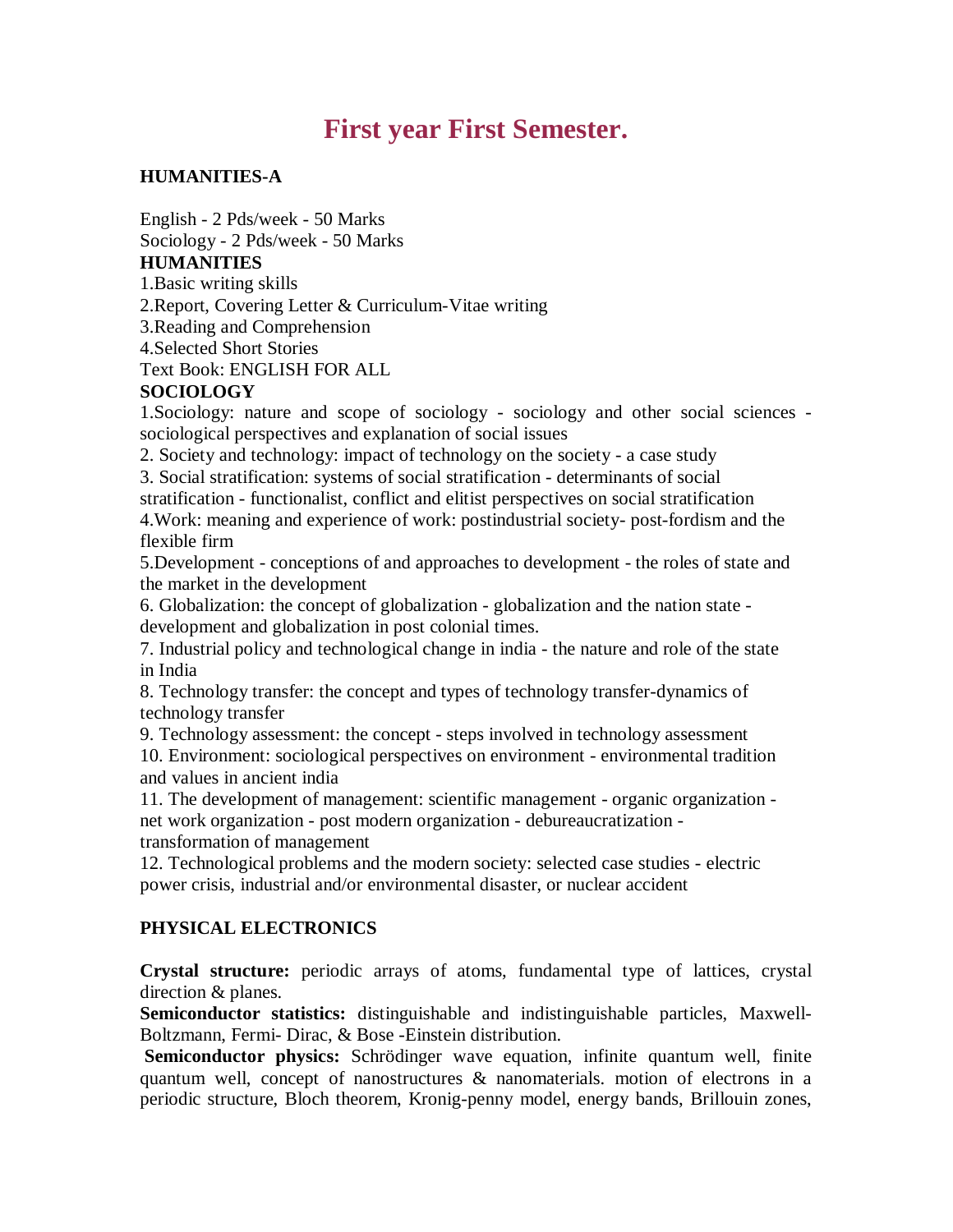reciprocal lattice vector, concept of effective mass, Fermi surface, density of states, carrier concentration in semiconductors, concept of holes, elemental and compound semiconductors, intrinsic & extrinsic semiconductors, degenerate & nondegenerate semiconductors, doping & compensation, traps, recombination & lifetime, surface states, surface recombination velocity.

**Electron transport:** lattice vibrations of monatomic lattices, lattice with two atoms per primitive cells, dispersion relations, quantization of lattice vibrations (phonons), scattering mechanisms & mobility of charge carriers, qualitative discussion on the phonon & impurity scattering mobilities, dependence of carrier mobility on lattice temperature & impurity concentration. Concept of field dependent mobility, diffusion, Einstein's relation, Poisson's eqn, continuity eqn.

**Measurement of semiconductor parameters**: cyclotron resonance experiment, hall experiment, Shockley Haynes experiment, four probe method.

# **MATHEMATICS – IG**

Successive differentiation. Leibnitz theorem, Rolle's theorem (statement only), Mean value theorems, Taylor's and McClurin's theorem in finite and infinite form,

Indeterminate forms: Functions of two independent variables: their limits and continuities Partial derivatives, Euler's theorem: Partial derivatives of composite and implicit

functions. Jacobians, Taylor's theorem (statement only). maxima and minima,

Lagrange's method.

Sequence and infinite series of positive terms: their convergence or divergence: Series of function, sequence of function, asymptote.

# **MATHEMATICS – IIG**

Vector Calculus: Differentiation of a vector function, directional derivatives – gradient, divergence and curl, relations involving them, theorems of Green, Gauss and Stoke. 1D,2D,3D integral, Surface, line and volume integral.

Complex Analysis: Complex numbers, De Moivre's theorem, exponential values of sine and cosine, functions of a complex variable, limit continuity and differentiability,

Cauchy – Riemann conditions, complex integration, Cauchy's fundamental theorem, Cauchy's integral formula, Taylor's theorem, Laurent's theorem, Singularity, poles and residues, contour integration, conformal mapping, Schwarz-Christoffel Transformation.

Integral Transform: Fourier Series, Fourier, Laplace and Z transform and their properties. Inverse Laplace transform, convolution theorem. Inverse Z transforms.

# **PHYSICS-IB**

1. Use of vectors in particle mechanics, unit vectors in spherical and cylindrical polar coordinates, conservative vector fields and their potential functions - gravitational and electrostatic examples, gradient of a scalar field, equi-potentials, states of equilibrium, work and energy, conservation of energy, motion in a central field and conservation of angular momentum. homogeneous co-ordinate transformation.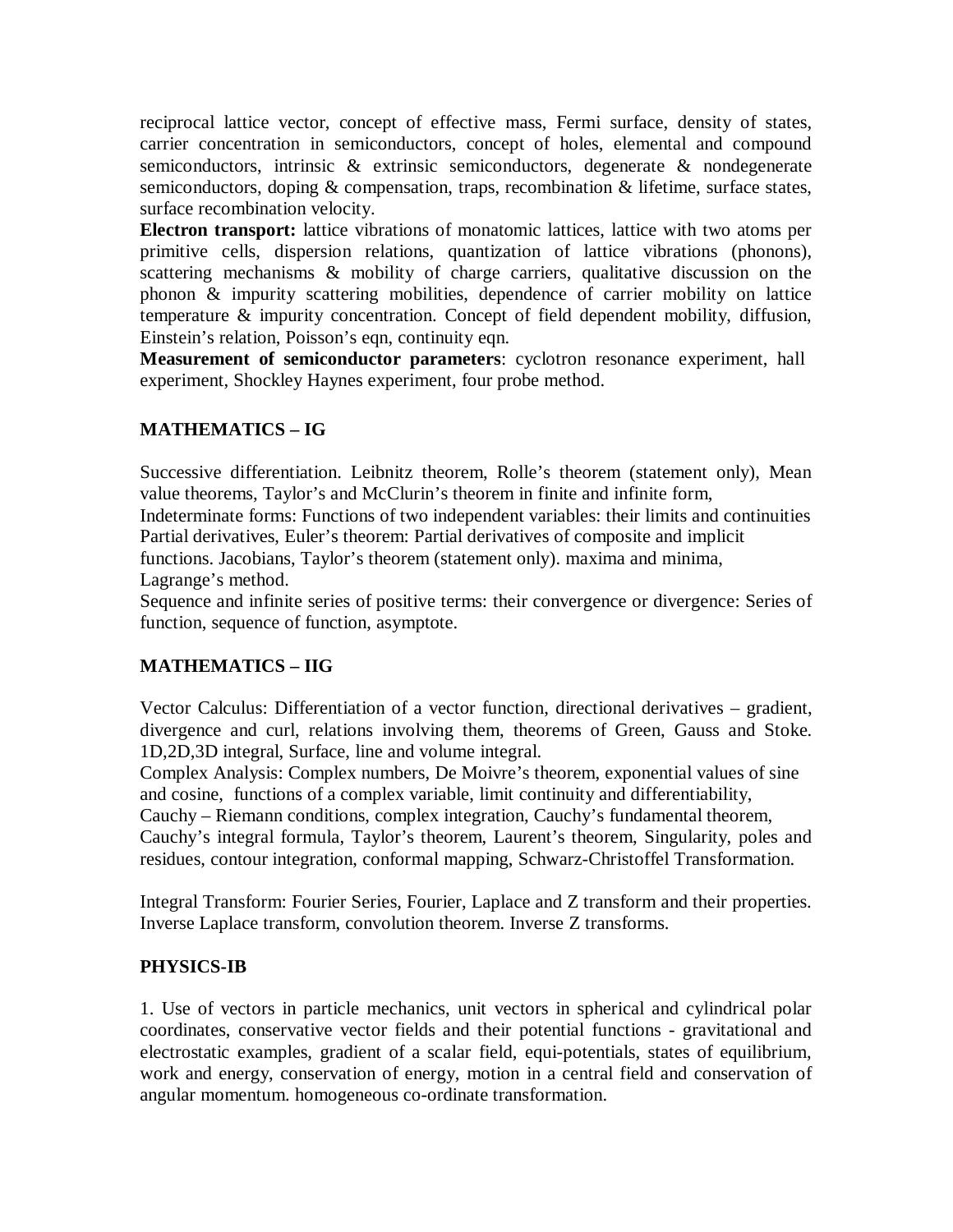2. Macroscopic and microscopic description, thermal equilibrium,  $zero<sup>th</sup>$  law of thermodynamics, concept of international practical temperature scale, heat and work, first law of thermodynamics and some applications, reversible and irreversible processes, Carnot cycle, second law of thermodynamics, concept of entropy, thermodynamic relations.

3. Statistical description of a system of particles, phase space, microstates and Macrostates, Boltzmann formula for the entropy, canonical partition function, free energy and other thermodynamic quantities in terms of the partition function, classical ideal gas, equi-partition theorem and its applications.

4. introduction to rigid body dynamics: stability analysis of static and dynamic systems. formulation of dynamics systems, Lagrange–Euler equation, Newton-Euler equation, DeAlembert's model, rotational and translational motion of rigid body., concept of perspective projection , parameter estimation of perspective projection matrix.

# **COMPUTER PROGRAMMING AND NUMERICAL ANALYSIS**

## **Computer programming**

Introduction to digital computers, introduction to programming - variables, assignments, expressions, input/output, conditionals and branching, iteration, functions, recursion, arrays, introduction to pointers, structures, introduction to data-procedure encapsulation, dynamic allocation, linked structures, introduction to file handling, introduction to data structures – stacks, queues, linked list, trees and graphs, time and space requirements.

## **Numerical analysis**

Introduction/error analysis: iterative methods, successive bisection, false position/Regula Falsi , Newton-Rhapson ,secant , successive Approximation

Solution of simultaneous algebraic Equations: Gauss elimination, Gauss-Seidel iteration, LU decomposition. Interpolation: Lagrange interpolation, spline interpolation, truncation error in interpolation. Approximation of functions: linear regression, polynomial regression, fitting exponential and trigonometric functions, series expansions (Taylor, Chebyshev). Differentiation and integration: numerical differentiation, trapezoidal rule, Simpson's one-third rule, Gaussian quadrature formula. Numerical solution of differential equations: Euler method, Taylor series method, Runge-Kutta methods, Predictor-corrector method

# **PHYSICS LABORATORY-1**

(Selected Experiments from the following)

- 1. Determination of Galvanometer resistance by half deflection method.
- 2. Determination of Galvanometer resistance by Thomson's method.
- 3. To find high resistance by Galvanometer deflection method.
- 4. To measure mechanical equivalent of heat, J by electrical method (Joule's) using copper calorimeter (radiation correction to be done).
- 5. To compare to low resistance by drop of potential method.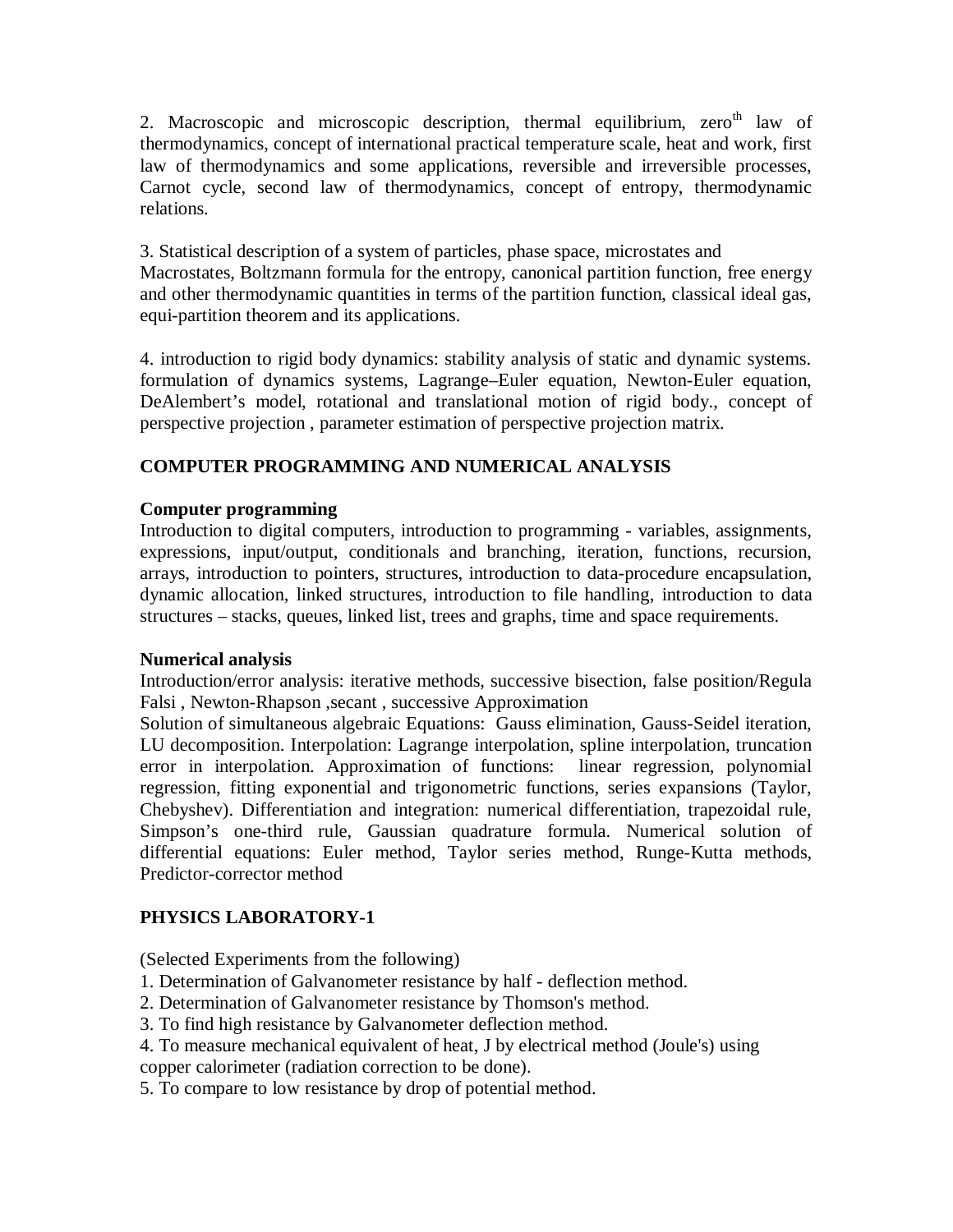6. To determine resistance per unit length of wire by using Carey Foster bridge.

7. To estimate strength of a current by using copper voltmeter.

8. a) To compare the EMF's of two cells by using a potentiometer

b) To measure current by using a potentiometer

9. To measure the horizontal components of earth's magnetic field intensity using deflection and vibrating magnetometers.

10. Determination of co efficient of linear expansion by optical lever method.

11. Determination thermal conductivity of metal by Searle's method.

12. To determine co-efficient of viscosity by Capillary flow method.

13. Determination of Young's modulus by Flexure method.

14. To draw mutual and anode characteristics of triode and hence too fine Rp, µ, and gm

15. To draw the transistor characteristics (NPN/PNP) in the given configuration and hence to find hi, hf

16. Determination of refractive index of the material of the glass prism by prism spectrometer (for at least two ?s)

17. Study of collisions in one dimension using a linear air track

18. Use of an air track for obtaining potential energy curves for magnetic interactions.

19. Study of oscillations under potential wells of various shapes using an air track.

20. Experiments on diffraction in single slit, double slit and plane grating using He- Ne laser

a) To find the wavelength of a monochromatic light by single slit.

b) To find slit separation of a double slit.

c) To find number of rulings per cm of a plane grating

21. To find the wavelength of a monochromatic light by Newton rings.

22. Fabry-Perot interferometry: To find out separation of wavelength of sodium D1 & D2 lines.

# **BASIC ENGINEERING DRAWING**

Drawing primitives: instruments, letters, lines, title block, geometric curves & shapes, scale and dimension. Projection: orthographic and isometric, sectional views.

# **WORKSHOP PRACTICE-VI**

Introduction to types of Indian woods used for engineering purposes and carpenter's tools; use of wood working machines; making of selected joinery. Introduction to fitter's tools, gauges, measuring instruments etc., marking of jobs, fitter's job involving chipping, filing, sawing, drilling; use of taps and dies, pipe fittings and plumbing.

# **PROGRAMMING LABORATORY**

- 1. Programs to demonstrate the use of different control statements.
- 2. Programs using arrays and pointers.
- 3. Programs using files.
- 4. Programs involving functions and recursion
- 5. Program to demonstrate the use of structures.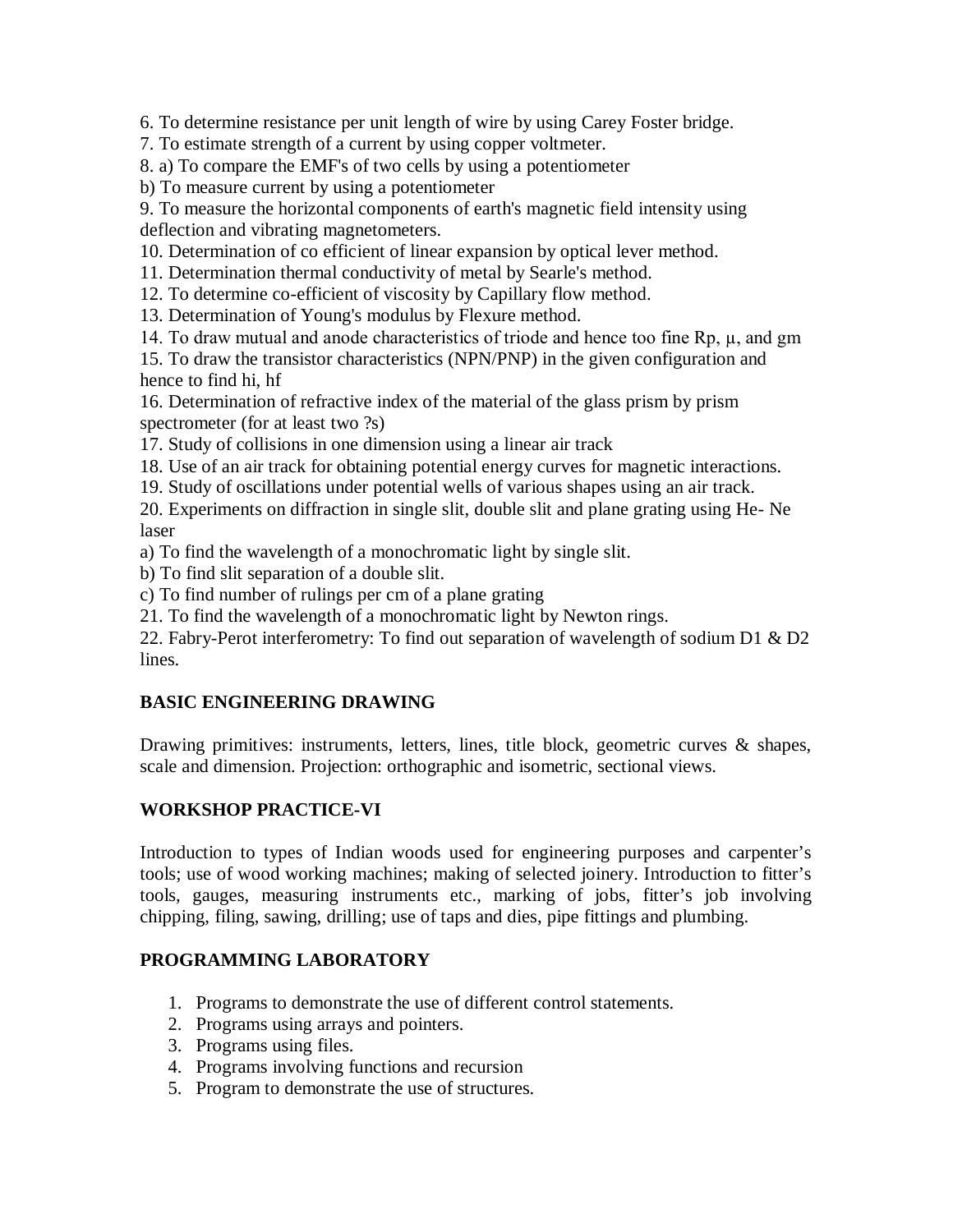- 6. Implementation of complex number as a user defined data type.
- 7. Implementation of stack and queues using both arrays and linked list.
- 8. Implementation of simple sorting and searching algorithms.
- 9. Implementation of a search on a tree.

# **First Year Second Semester**

## **CIRCUIT THEORY**

**Graph theory:** graph of a network, concepts of path, cycle and tree, spanning tree, independent loops, cut set – cut set matrix.

**Circuit elements:** passive circuit elements and their equilibrium equation, independent voltage and current sources, controlled sources, coupled circuits and their controlled source representations

**Circuit equations:** Kirchoff's laws, formation of node equations, formation of loop equation

**Solution classification:** solution using differential equation, concept of steady state and transient response

**Laplace transforms and related topics:** Fourier series, exponential Fourier series Fourier transform- limiting case of Fourier series, Laplace transform

**Transient analysis :** application of Laplace transform in the solution of circuit problems, concept of impedance function, poles and zeros, concept of impulse response ,convolution integral , convolution theorem and its application

**Sinusoidal steady state analysis:** frequency domain analysis, concept of phase and amplitude, vector representations, resonance

**Network theorems:** superposition and reciprocity theorem, Thevenin's and Norton's theorem ,maximum power transfer theorem, Tellegen's theorem

Passive two port network: different representation schemes, image impedance parameters, characteristic impedance and propagation constant, open circuit voltage transfer function

## **ELECTRON DEVICE**

**Metal-semiconductors Junction:** band diagram, depletion region & capacitance, ohmic & rectifying contacts, Schottky diodes.

**Semiconductor-semiconductor junction:** basic device technologies for fabrication of a p-n jn., homojunction & heterojunctions; equilibrium band diagram, charge, field & potential profiles in p-n junctions, depletion region, depletion capacitance, biased p-n junctions, diode eq. & diode characteristics, diffusion capacitance, circuit models of p-n junction diode. **Breakdown mechanisms in p-n junctions:** avalanche & zener processes & their dependence upon temperature & doping zener diode, varactor diode.

**Degenerate p-n junctions:** band model under large doping condition, tunnel diode, i-v characteristics, equivalent circuit, applications, backward diode.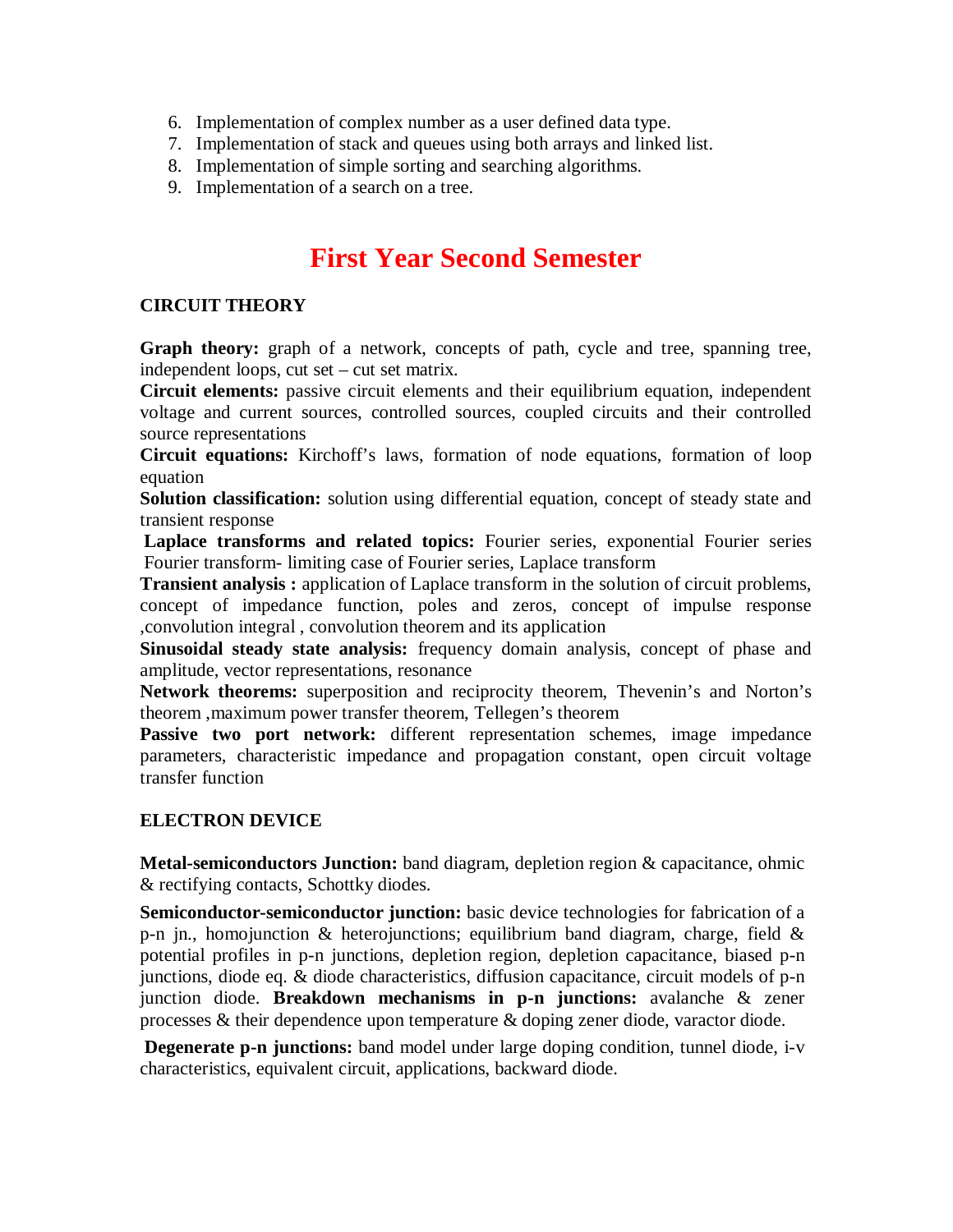**Bipolar transistors:** band diagram, the transistor action, current components in a BJT, current amplification factors, early effect & its consequences, different modes of operation, input & output characteristics, load line & amplifier operation**.**

**Junction field effect transistor (JFET):** principle of operation, output and transfer characteristics, JFET parameters. common source amplifier.

**Insulated gate field effect transistor (IGFET) :** construction & principle of operation of p- & n-channel enhancement & depletion mode MOSFETS, drain & transfer characteristics, threshold voltage  $\&$  its control, psg  $\&$  soi systems, CMOS inverter, speed of operation, V-MOS construction.

**Operation & characteristics, CCD:** construction & principle of operation.

Power semiconductor devices: semiconductor controlled rectifier, construction & operation, forward & reverse characteristics, triggering methods, SCR specifications, SCR control, Shockley diodes,

**Diac, Triac:** operation & characteristics; unijunction transistors (UJT), UJT control of SCR, programmable UJT; V-MOS construction, operation & characteristics; IGBT characteristics. **Switching characteristics of devices:** switching phenomenon in diodes, BJT, MOS & CMOS, switching times, switching speeds, speed up capacitor.

**Basic optoelectronic devices:** light emitting diode, liquid crystal display, solar cell, photodiode, phototransistor, seven segment display, alpha-numeric display, optocoupler.

# **MATHEMATICS – IIIG**

Abstract Algebra: sets and set operations: D'Morgan's Laws, cartesian product of sets; binary relations: equivalence relations, partial ordering relation, lattice, boolean algebra, linear space, linear dependence and independence. basis, dimension, normal linear space, inner product space.

Introduction to probability theory:

addition, multiplication, marginal and conditional probability, joint probability, Baye's theorem, random variables, probability mass function, probability distribution function, moments and moments generation function, binomial distribution, Poisson distribution, exponential distribution, Gaussian /normal distribution, gamma distribution, Chebyshev's inequality, Schwartz inequality, q function, random process, autocorrelation, auto covariance function, stationary process, Erlang process, ergodic random process, Markov chain and transitional probability, order of Markov chain, Chapman-Kolmogorov equation, irreducible state, absorbing state, ergodoic chain, birth and death process, Markovian queuing models

## **MATHEMATICS – IVG**

Linear transformations and matrices: conformability of matrix sum and product, types of matrices, matrix polynomial, matrix differentiation, partitioning, rank of a matrix, condition for the existence of solutions of a system of linear equations and their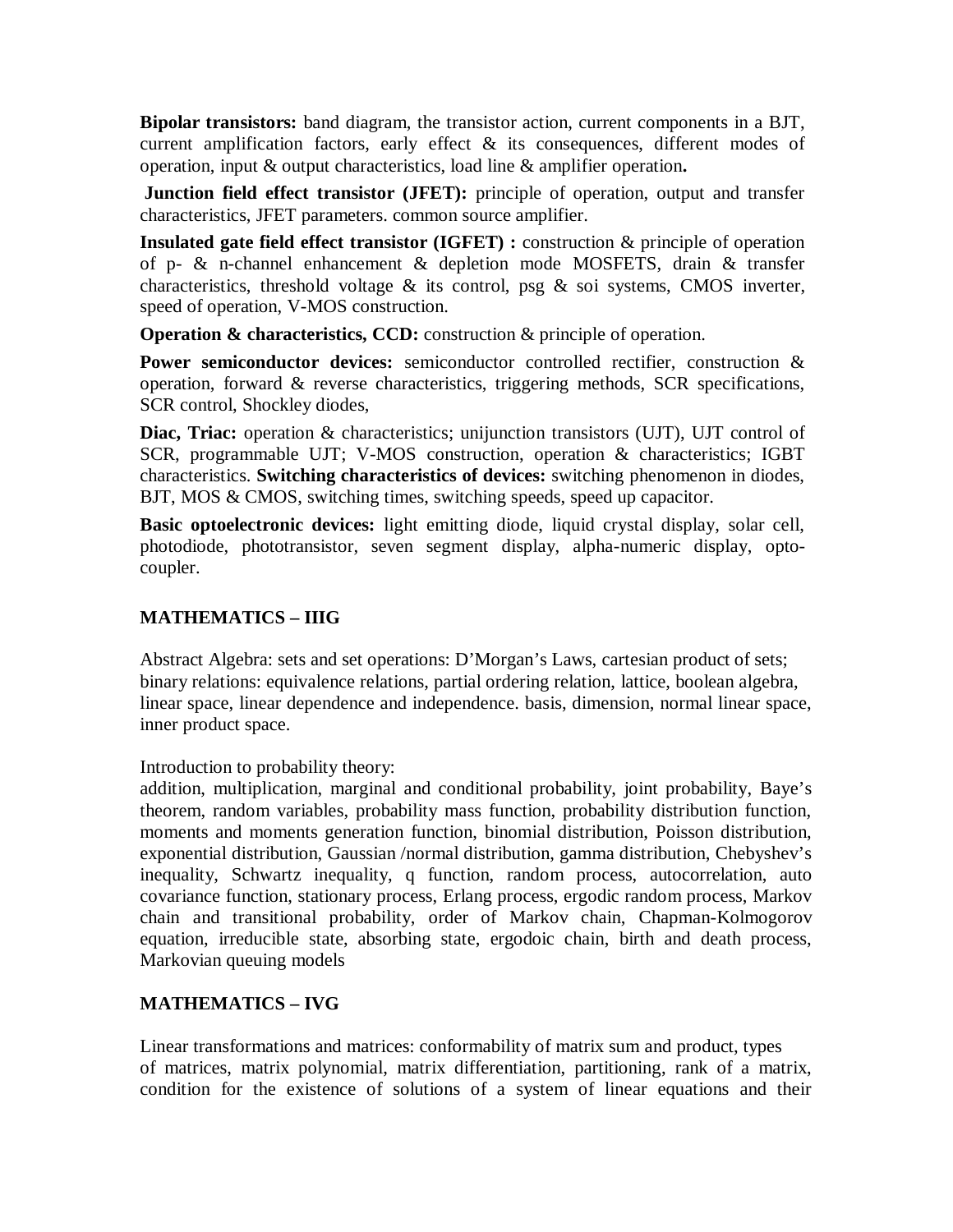uniqueness, characteristic equation of a matrix, Cayley Hamilton theorem, Eigenvector and Eigen value of a matrix (linear transformation).

Comparison test, D'alembert's ratio test and Cauchy's root test.

Exact equation of first order, 1st order linear equation solution of ordinary second and higher order linear differential equation of with constant coefficients, ordinary point and regular singular point of equations with variable coefficients. Method of Frobenius, Bessel and Legendre functions. Solution of system of ordinary linear differential equations, method of phase plane, critical point and stability. Solution of difference equation. Solution of difference equation.

# **PHYSICS-IIB**

1. Measurement of film thickness and wavelength, diffraction of light waves, Huygens's construction, Fresnel and Fraunhoffer diffraction, Fraunhoffer diffraction due to single slit and plane diffraction grating, approximate rectilinear propagation of light, zone plate, polarization of light waves, polarization by reflection, Brewster's law, double diffractionordinary extraordinary rays, polaroid, optical activity.

2. Energy levels of the hydrogen atom and the Bohr atom model, X-ray spectra, X-ray diffraction, Bragg's law, Compton Effect. De-Broglie waves, particle diffraction, uncertainty principle and its application

3. Wave-particle duality and uncertainty principle, two-slit experiment, concept of wave function, physical interpretation of wave function, probability density, current, equation of continuity, time independent Schrödinger equation for a free particle and a particle in a potential, stationary states, postulates of quantum mechanics, expectation values of physical observables, energy Eigenvalues for particle in a box, square well potential, reflection and transmission coefficient in potential barriers, linear harmonic oscillator, block potential function , particle in a central potential, orbital angular momentum, hydrogen atom- energy levels, degeneracy.

# **ENGINEERING MECHANICS**

## **Statics:**

introduction, idealizations of mechanics, fundamentals of vector algebra, application of vectors in mechanics, equiv system, equilibrium, fbd concept, fundamentals of friction, properties of surface, centroid, moment of inertia

## **Dynamics:**

intro to vector calculus, definition of vectors in dynamics, rectilinear motion, curvilinear motion of particle and description of different coordinate systems, kinetics, Newton's Law and D' Alembert's principle and application to rectilinear and curvilinear motion, constrained motion, energy and momentum methods.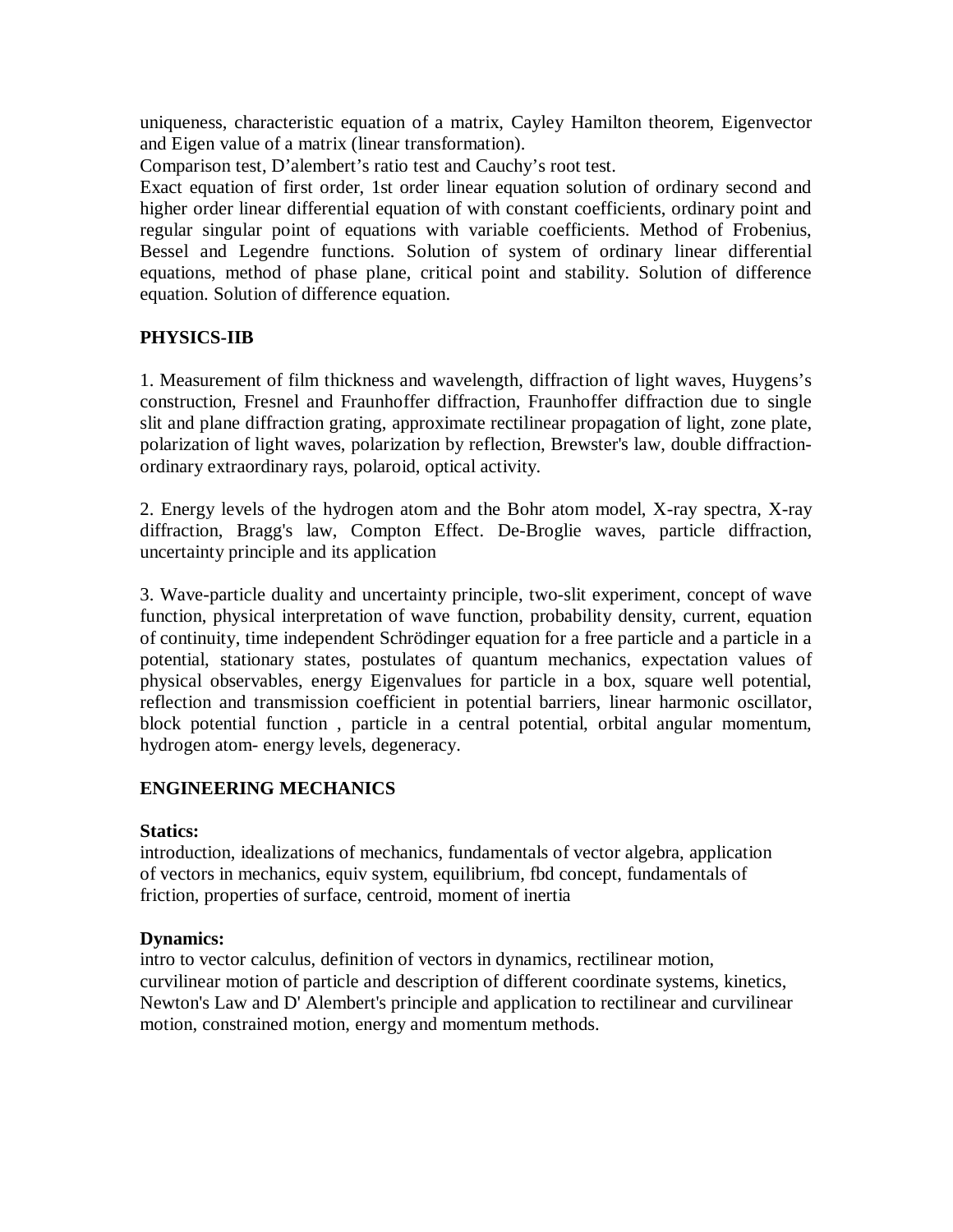# **CIRCUIT THEORY LAB –I**

- 1. Study on the transient response characteristics of an RC series network.
- 2. Study on the transient response characteristics of an RC parallel network.
- 3. Study on series resonance circuit
- 4. Study on parallel resonance characteristics
- 5. Frequency response characteristics of passive RC networks.
- 6. Study on Thevenin's theorem.
- 7. Study on maximum power transfer theorem
- 8. Determination of two port parameters of a resistive two port.
- 9. Familiarity with controlled sources
- 10. Application of voltage controlled current sources Gyrator
- 11. Determination of Thevenin's equivalent circuit of a network containing controlled source.
- 12. Study on Reciprocity theorem.
- 13. Study on Superposition theorem.
- 14. Study on Tellegen's theorem.

# **NUMERICAL ANALYSIS LAB**

# **List of Experiments/Programs**

1. Find the root(s) of an equation using different iterative methods, namely successive bisection, Regula Falsi, Newton-Raphson, secant and successive Approximation

2. Solution of simultaneous algebraic equations using Gauss elimination and Gauss-Seidel iteration

3. Use of Lagrange's forward and backward interpolation formulae and spline interpolation

4. Problems on linear and higher order polynomial regression and fitting of exponential trigonometric functions

5. Taylor and Chebyshev series expansions of a function

6. Problems on numerical integration using various techniques like trapezoidal rule, Simpson's rule and Gaussian Quadrature

7. Solution of differential equation using different numerical techniques like Euler method, Taylor series method, Runge-Kutta method and predictor-corrector method

# **WORKSHOP PRACTICE-XII**

Introduction to machine tools - lathes, drilling machines, shaping machines, planning machines, slotting machines, milling machines, grinding machines; machine shop work involving different operations by using the above mentioned machines through making of jobs. Experiments on: Study of the speed structure of a lathe, study of apron mechanism and calibration of feeds in a lathe. Study and grinding of various cutting tools.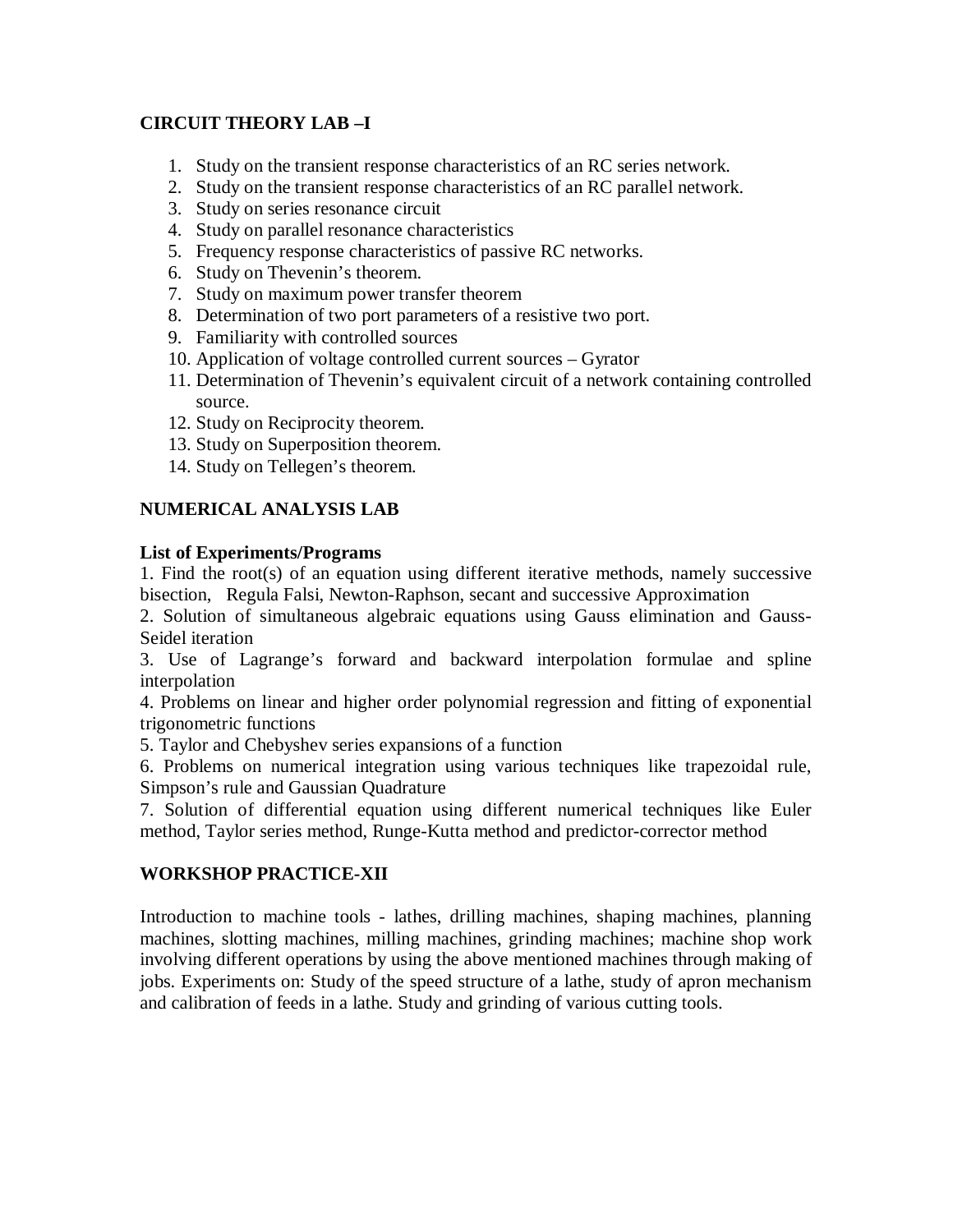## **ELECTRON DEVICE LAB**

- 1. Identification of electronic components.
- 2. Verification of Ohm's law and meter handling.
- 3. I-V characteristics of semiconductor diode.
- 4. I-V characteristics of zener diode.
- 5. Input and output characteristics of BJT in CE configuration.
- 6. Output and transfer characteristics of JFET in CS configuration.
- 7. Transfer characteristics of CMOS inverter.
- 8. I-V characteristics of UJT.
- 9. I-V characteristics of LED.
- 10. Illumination forward current characteristics of LED.
- 11. Characteristics of 7-segment display.
- 12. LDR characteristics

# **Second Year First Semester**

## **ELECTROMAGNETIC THEORY**

physical interpretation of differential vector operations, green's theorem, divergence & Stroke's theorem, electrostatics, Gauss law, electric potential, Laplace's & Poisson's equation, boundary value problems, method of images, energy storage in electric field. Magnetostatics, Faraday's law, Ampere's law, dielectric & magnetic media, magnetic vector potential, relationship between ES& MS fields. Equation of continuity for steady & time varying currents, Maxwell's law, displacement current & displacement current density, wave equation, phasor concept for time harmonic fields, plane waves in simple media & lossy media, homogeneity, isotropy and anisotropy. Polarization, reflection, refraction, diffraction and scattering at different interfaces, Brewster's' angle, total internal reflection. Poynting theorem- general & complex, power & power density, magnetic current concept, Hertz potentials, equivalence of electric & magnetic sources. Lorentz reciprocity theorem

## **NETWORK SYNTHESIS**

**Positive Real (PR) function :** definition, properties of pr function, testing of pr function, Hurwitz polynomial., driving point functions of a passive one port

Passive one port: derivation of properties for lc driving point functions, synthesis procedures – Foster & Cauer, derivation of properties for rc one port, synthesis procedures – Foster & Cauer

**Transfer function synthesis:** Properties of transfer function, Zeros of transmission, Synthesis of  $Z_{21}$  and  $Y_{21}$  with 1 ohm termination.

**LC Filter Design:** different types of constant-k filters, m-derived filters. Composite filters, filter design problem and approximation techniques. Magnitude and frequency normalization. Frequency transformation, controlled source representation of operational amplifier, active filter concepts, Salankey network, quad, biquad, gyrator, nullator.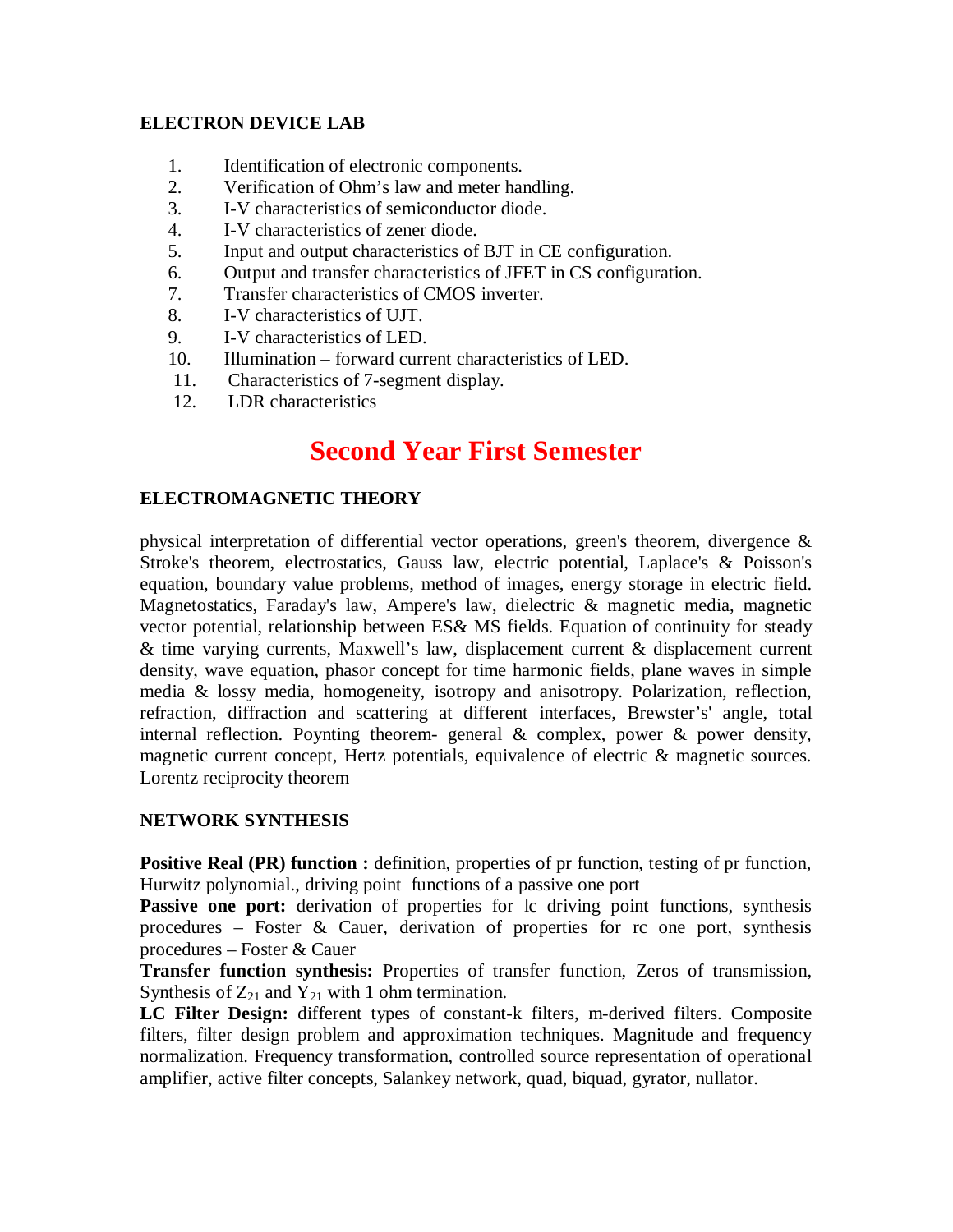## **SIGNAL THEORY & NOISE**

**Introduction, Signal definition, different type of signals:** analog & discrete. time domain and frequency domain representation, periodic and aperiodic signals, energy and power signal, deterministic and non-deterministic signal, signals and vector analogy, othogonality of signal functions, some useful signal operations,

**Basis function and concept of generalized Fourier series:** different forms, Fourier series of some useful functions, Fourier transform, inverse Fourier transforms, transform of some useful functions, convolution and correlation in time domain and frequency domain. Some properties of Fourier transform. Perseval's theorem, energy spectral density, essential bandwidth of a signal, energy of the modulated signal, time autocorrelation function and the energy spectral density, power spectral density, time autocorrelation function of power signals, Input and output power spectral densities, psd of modulated signals.

Sampling theorem, Sampling and re-construction of signals, practical difficulties in signal reconstruction, Aliasing, different types of sampling, some applications of the sampling theorem.

**Sources of noise:** atmospheric noise, solar noise, cosmic noise, industrial noise, thermal noise, shot noise, transit-time noise, flicker noise. **Noise calculations:** resistor noise, multiple-resistor noise sources, noise in reactive circuits, signal-to-noise ratio, noise figure, noise temperature, calculation of noise due to several amplifiers in cascade, calculation of noise figure and equivalent noise temperature of a cascade. **Some statistical terms:** random variable, random process, ensemble, sample function, time average, ensemble average, stationary and ergodic process, correlation between two random variables. **Mathematical representation of noise:** frequency domain representation of noise, spectral components of noise, superposition of noise, mixing of noise, effect of a filter on the power spectral density of noise, linear filtering-rc low-pass filter, rectangular low-pass filter, rectangular band-pass filter, differentiating filter, integrator, noise bandwidth, quadrature components of noise, power spectral density calculation of quadrature components, concept of additive white Gaussian noise channel. Familiarization with MATLAB tools for signal analysis.

# **DIGITAL LOGIC CIRCUITS**

**Number systems**: decimal, binary, octal and hexadecimal systems, conversion from one base to another. **Codes**: BCD, excess- 3, gray reflected ASCII, EBCDIC. **Algebra for logic circuits**: logic variables, logic constants; Logic functions- NOT, AND, OR, NAND, NOR, Ex-OR, boolean algebra (including Shannon's expansion theorem and consensus theorem), canonical representations-minterm, maxterm, Karnaugh map simplification, Quin-Maclusky minimization. **Combinational circuits**: analysis and synthesis of combinational circuits, multiplexer, de-multiplexer, encoder, decoder, code-converter, adder, subtractor, comparator, parity generator/checker, priority encoder. **Sequential Circuits**: **flip-flops**- SR, JK, D and T. **Registers**- buffer registers, shift registers etc.. **Counters**- asynchronous and synchronous counters. **Interface circuits**: digital to analog converter (DAC) - weighted resistor method, R-2R ladder method; Analog to Digital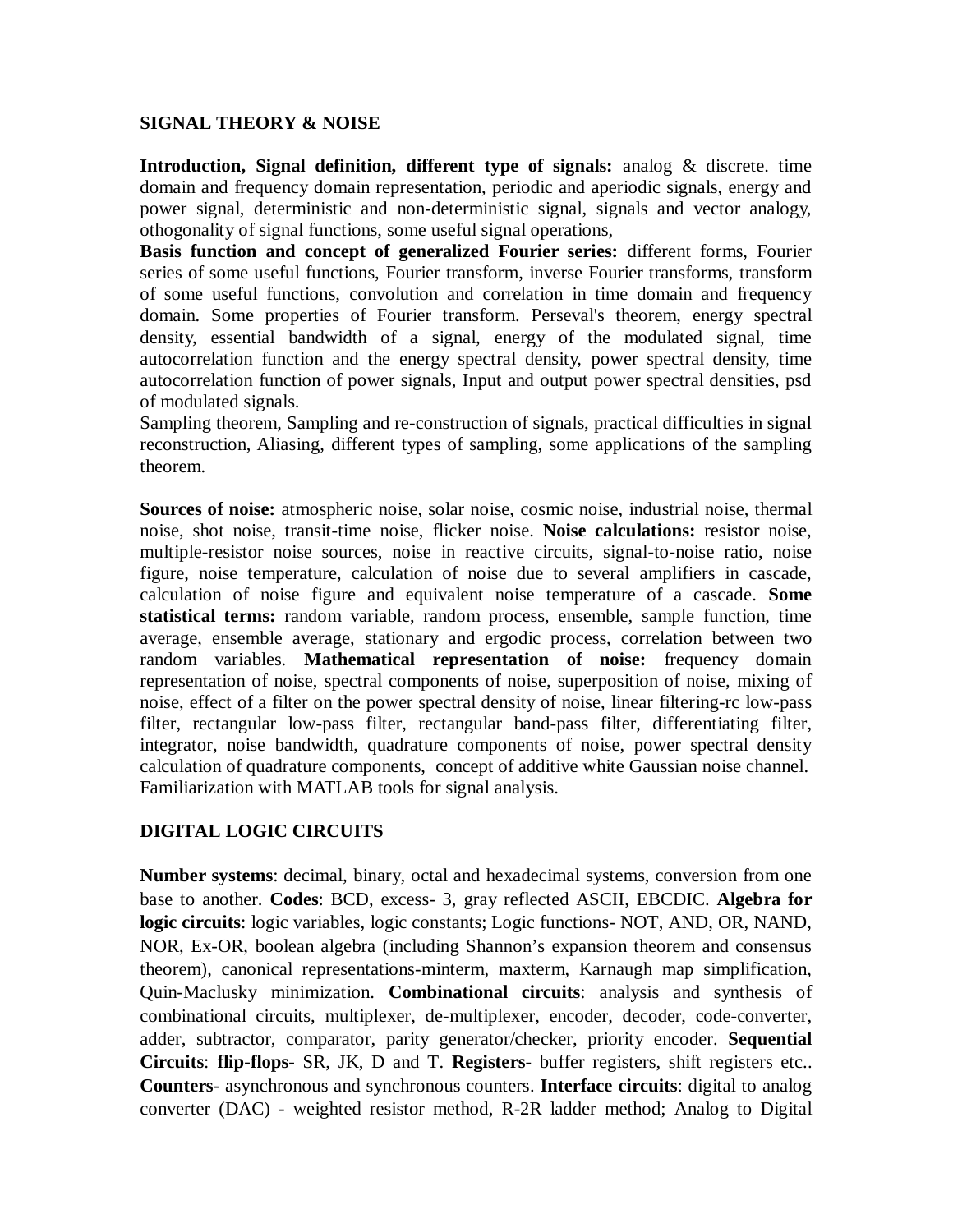converter (ADC) - parallel comparator method, counter method, successive approximation method, dual-slope method.

## **ELECTRICAL MACHINES**

# **PART I**

Single-phase transformer construction and basic principle of operation, core type and shell type. Materials used for core. winding and insulation,(e.m.f. equivalent circuit;) equivalent circuit referred to primary -- phasor diagram, polarity test, o.c and s.c. test regulation. efficiency. all ,day efficiency, parallel operation. induction motor three phase balanced excitation system. development of rotating magnetic field. frequency of the induced emf and relationship to number of poles. construction and basic principle of operation of 3 phase induction motor, slip, slip speed and slip frequency, per-phase equivalent circuit, phasor diagram, types of windings, squirrel cage and slip-ring motor construction, equations for torque, torque-speed characteristics, effect of change in rotor resistance in slip-ring machine, methods of starting and speed control.

# **PART II**

D.C.. machines construction and operating principle, function of commutator and brush system, armature reaction and their effects, MMF distribution, commutation, interlopes. D.C. generators EMF equation characteristics with different excitation systems, voltage relation. parallel operation. D.C. motors equation for torque, characteristics with different excitation systems. Method of starting. Speed control, speed-torque characteristics. synchronous machines alternator: construction, EMF equation, armature reaction with different power factor of loads, phasor diagram, methods of determination of voltage regulation. Parallel operation of alternators and synchronization. Synchronous motors principle of operation, hunting, starting method. Introduction to stepper motor.

# **ANALOG CIRCUITS-I**

## **Diode circuits**

Basics, Ideal and piecewise linear models, graphical analysis, different rectifier circuits, ripple factor, efficiency, TUF, PIV, power supply filters, voltage doubler, clipper and clamper circuits

## **BJT circuits**

Biasing and stability analysis: fixed bias, emitter bias, voltage divider bias, DC bias with voltage negative feedback, transistor as a switch

AC analysis: modeling (re, hybrid equivalent, and hybrid  $\pi$  models), expressions for input impedance, output impedance, voltage gain, current gain for different configurations including emitter follower with different biasing circuits, DC bias with voltage negative feedback, effects of source and load resistance, two-port system approach- combination networks: Darlington pair, cascade and cascode configurations, current mirror circuits. Frequency response: Low frequency and high frequency response, Miller effect, brief overview on multistage amplifier, frequency effects and square wave testing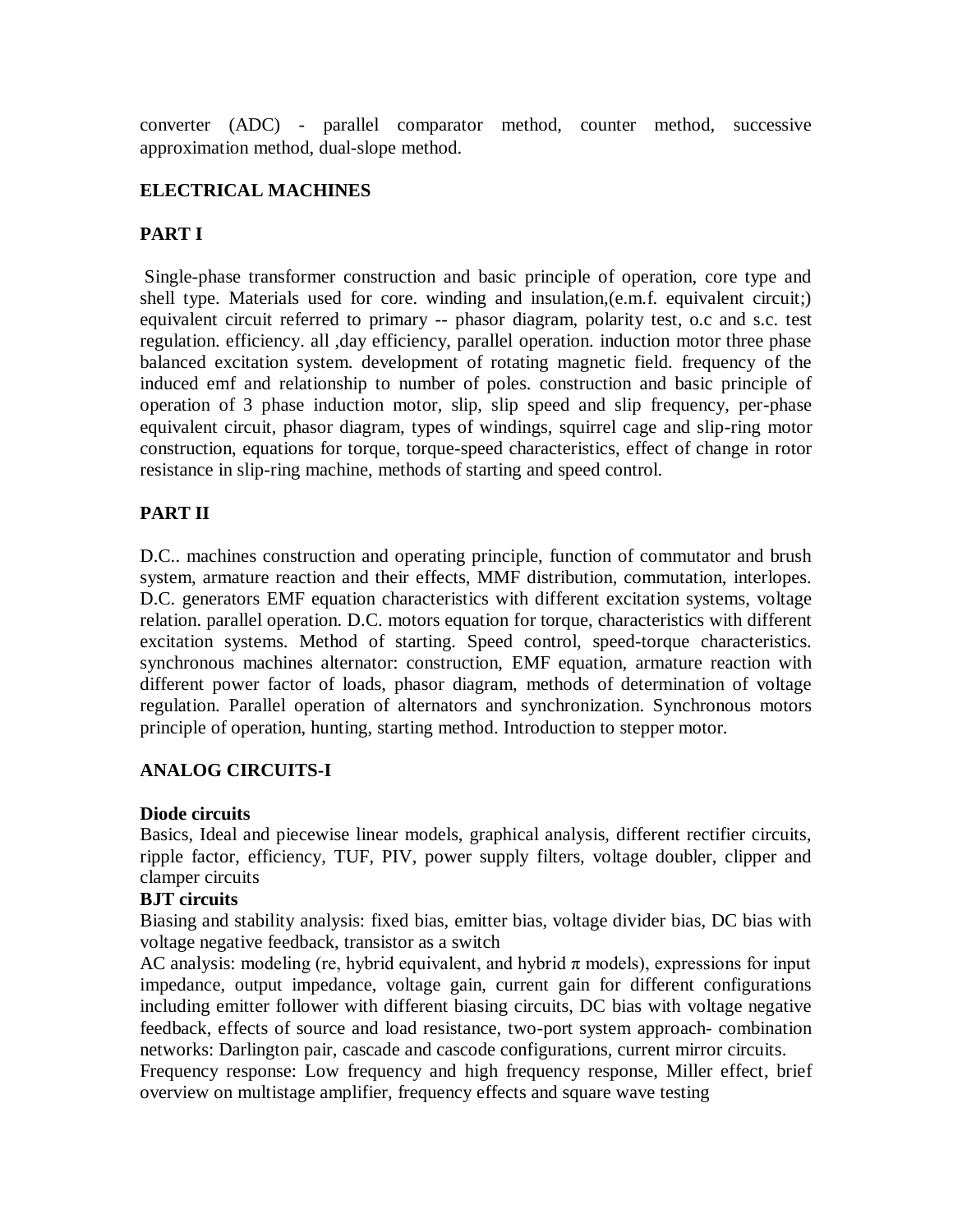## **Regulated Power Supply**

Voltage regulation, regulation factor, filter circuits discrete transistor voltage regulation (series and shunt), IC regulator

## **FET circuits**

Biasing: fixed bias, self bias, voltage divider bias, common drain, common gate configurations AC analysis: Modeling (small signal model), expressions for input impedance, output impedance, voltage gain for different configurations like fixed bias, self bias, voltage divider bias, common drain, common gate configurations

Frequency response: low frequency and high frequency response, Miller effect

Note: discussions mostly restricted to JFET and depletion-type MOSFET

## **OPAMP circuits**

Basics, differential amplifier circuit, concept of open loop and closed loop gain, DCoffset and frequency parameters, slew rate, differential and common mode operation , applications: inverting and non-inverting amplifier, adder, buffer, controlled sources, differentiator and integrator, active filters, Equation solver, Schmitt trigger and multivibrators

## **Feedback amplifier circuits**

Feedback concepts, connection types, practical circuits, phase and frequency considerations

# **ANALOG CIRCUIT LAB-I**

## **List of Experiments**

- 1. On rectification using diodes
- 2. On clipping using diodes
- 3. On clamping using diodes
- 4. On voltage regulation using transistors
- 5. On frequency response of transistor amplifiers
- 6. Basic OPAMP applications inverting and non-inverting amplifiers, adder, buffer
- 7. Medium-level OPAMP applications differentiator and integrator
- 8. Advanced OPAMP applications Schmitt Trigger and multi-vibrators.
- 9. Measurement of Slew rate and open loop gain of OPAMP.

# **DIGITAL CIRCUIT LAB-I**

- 1. Familiarization with the experimental board and IC tester.
- 2. Truth table verification of SSI gates.
- 3. Logic function realization using SSI gates.
- 4. On multiplexers.
- 5. On demultiplexers / decoders.
- 6. On comparators.
- 7. On parity checkers/generators.
- 8. On flip-flops.
- 9. On registers.
- 10. On counters.
- 11. Experiments on DAC, ADC.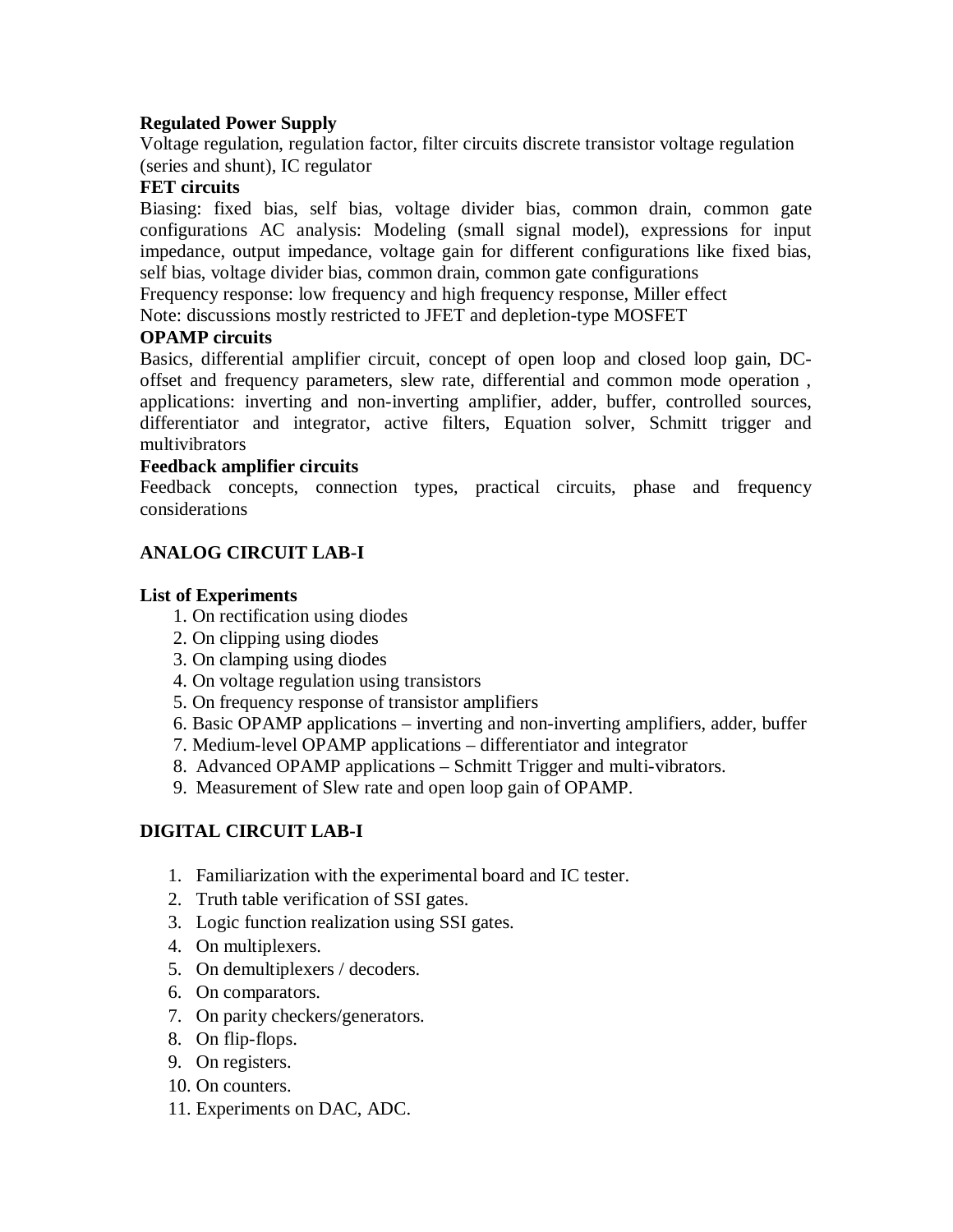# **CIRCUIT DESIGN LAB**

- 1. Design of transistor biasing circuits using different schemes and to study their relative advantages.
- 2. Design of an RC coupled CE amplifier.
	- a. Measurement of frequency characteristics
	- b. Measurement of input and output impedances.
- 3. Design of emitter follower.
	- a. Determination of gain and impedance characteristics.
	- b. Modification of the circuit using different biasing techniques to improve its impedance characteristics.
- 4. Cascading of CC and CE amplifier to realize high input impedance voltage amplifier.
- 5. Realization of following circuits using OP-AMPS.
	- a. Inverter
	- b. Positive gain amplifier
	- c. Differential amplifier
	- d. Integrator
	- e. Differentiator
- 6. Filter design using op-amps.

# **ELECTRICAL MACHINES LAB**

1. EMF Induced In DC Machine

2. External Characteristics of DC shunt/compound Motor- study relations between speed, field current and armature voltage.

3. Brake test of a DC series motor.

4. Coil connection of a single phase transformer.

5. OC and SC of a single phase transformer and determination of loss, efficiency and regulation.

6. Starting and load characteristics of a 3-phase Induction Motor.

# **Second Year Second Semester**

# **ANALOG CIRCUITS-II**

1. Enhancement Mode MOSFET circuits (drain feedback, voltage divider configuration). 2. Multistage amplifiers cascaded BJT and FET amplifiers, frequency response of R-C coupled multistage amplifier. 3. Power amplifiers Analysis and design of class A, class B, class AB, class C, class D amplifiers, design of heat sink, IC power amplifiers. 4. Tuned amplifiers bandwidth consideration of tuned amplifiers, analysis of single and double tuned amplifiers, stagger tuning, Butterworth and Chebyshev response. 5. Linear wave shaping circuits RC high and low pass filter response for non sinusoidal signals, compensated attenuator, ringing circuit, measurement of L and C through circuit step response. 6. Waveform generator, oscillation criteria and oscillator circuits. Blocking oscillator, relaxation oscillator, 555 timer as variable duty cycle square wave generator,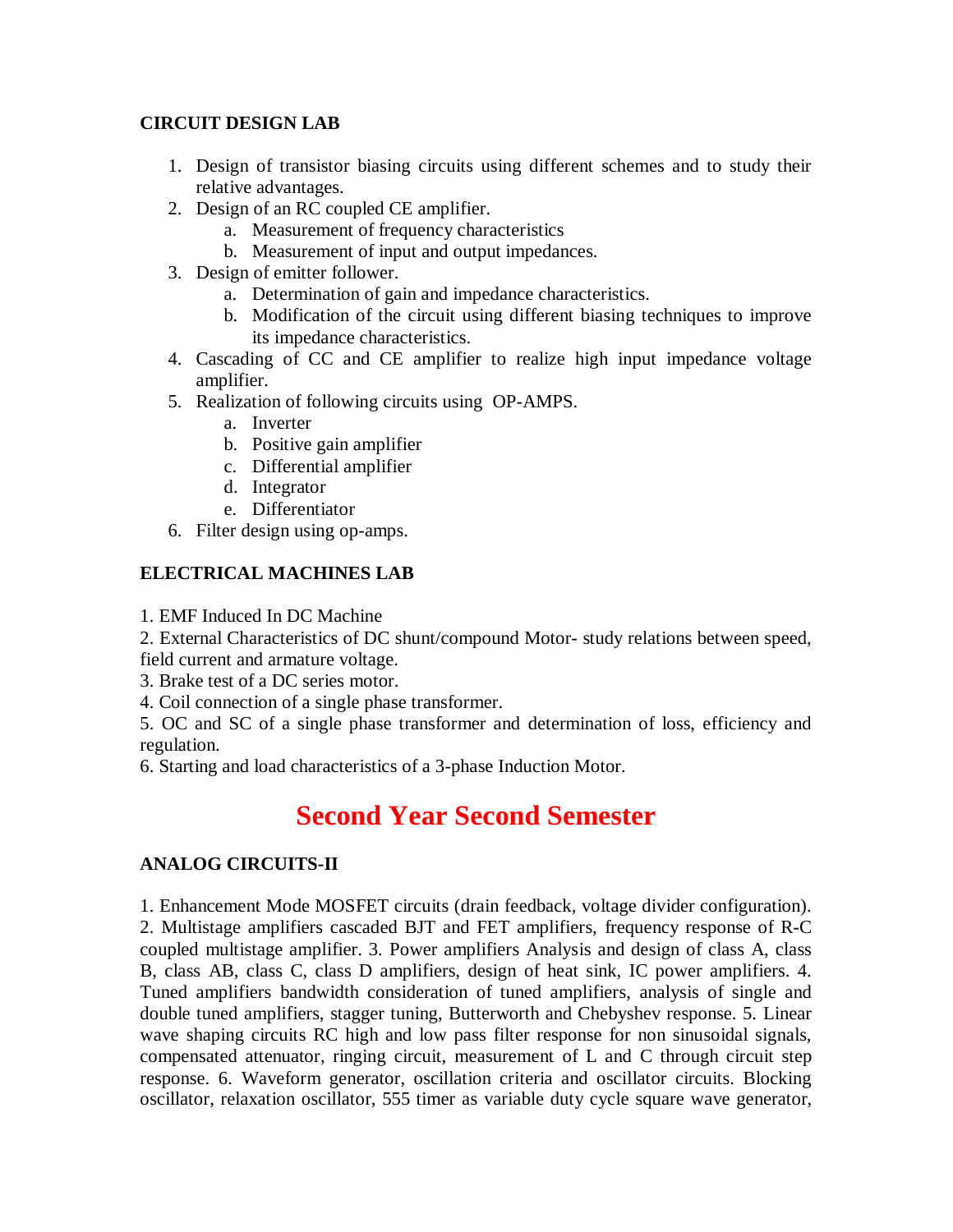variable frequency LC and RC sine wave oscillators, crystal oscillators. Linear time base circuits, PLL-architecture and applications, VCO architecture and applications, synchronization and frequency division circuits. Bandwidth improvement with current feedback due to absence of Miller effect, the current mirror, current copier and current differentiating amplifier and their applications, Widler circuits. 7. Voltage regulator switching regulators, switch mode power supply.

# **DIGITAL CIRCUITS & SYSTEMS**

**Analysis and synthesis of sequential circuits:** Basic models of sequential M/C, analysis of asynchronous and synchronous circuits, synthesis of completely and incompletely specified synchronous sequential M/Cs.

**Fault detection and location in combinational circuits:** Fault detection and location, classical methods, path sensitizing method, equivalent-normal-Form method, two levelcircuit fault detection, multi-level-circuit fault detection, boolean difference method, SPOOF method. **Digital system design:** Hardware programming language (HPL), application of HPL in designing data unit and control unit of a digital system.

**Timing circuits:** Timing circuits using gates, 74121 mono shot, re-triggerable mono shot- 74122, 74123.

**Arithmetic circuits:** Fixed-point and floating-point representation of data, serial and parallel Addition(CLA), subtraction, multiplication and division algorithms (add  $\&$  shift & Booths' algorithm) and their circuit implementation and division for fixed-point signed magnitude data, fixed-point binary data in signed 2's complement representation, floating-point binary data and binary coded decimal (BCD) data.

**Semiconductor Memory:** Read Only Memory (ROM) - PROM, EPROM, EEPROM, random access memory (RAM)-static, dynamic, memory characteristics, memory organization and applications. digital system design using FPGA & CPLD.

# **ANALOG COMMUNICATION SYSTEMS**

Introduction to basic elements of communication systems

**Signal transmission through linear systems:** condition for distortion less transmission of signals through networks. Different types of distortion and their effect on the quality of output signals, transmission of transient signals, distortion analysis.

**Amplitude modulation:** Modulation principle and definitions, sideband and carrier power, generation of AM signal, demodulation of AM signal. Different type of modulator circuits, square law modulator, balanced modulator, etc.. Demodulator basic principle of coherent detections, square law detectors, average envelope and peak envelope detectors. quadrature amplitude modulation (QAM), amplitude modulation: single sideband (SSB), generation of SSB signals, selective filtering method, phase shift method, demodulation of SSB-SC signals, envelop detection of SSB signals with a carrier (SSB+C), amplitude modulation: vestigial sideband (VSB), envelop detection of VSB+C signals, noise in AM receivers using envelope detection, concept of SNR.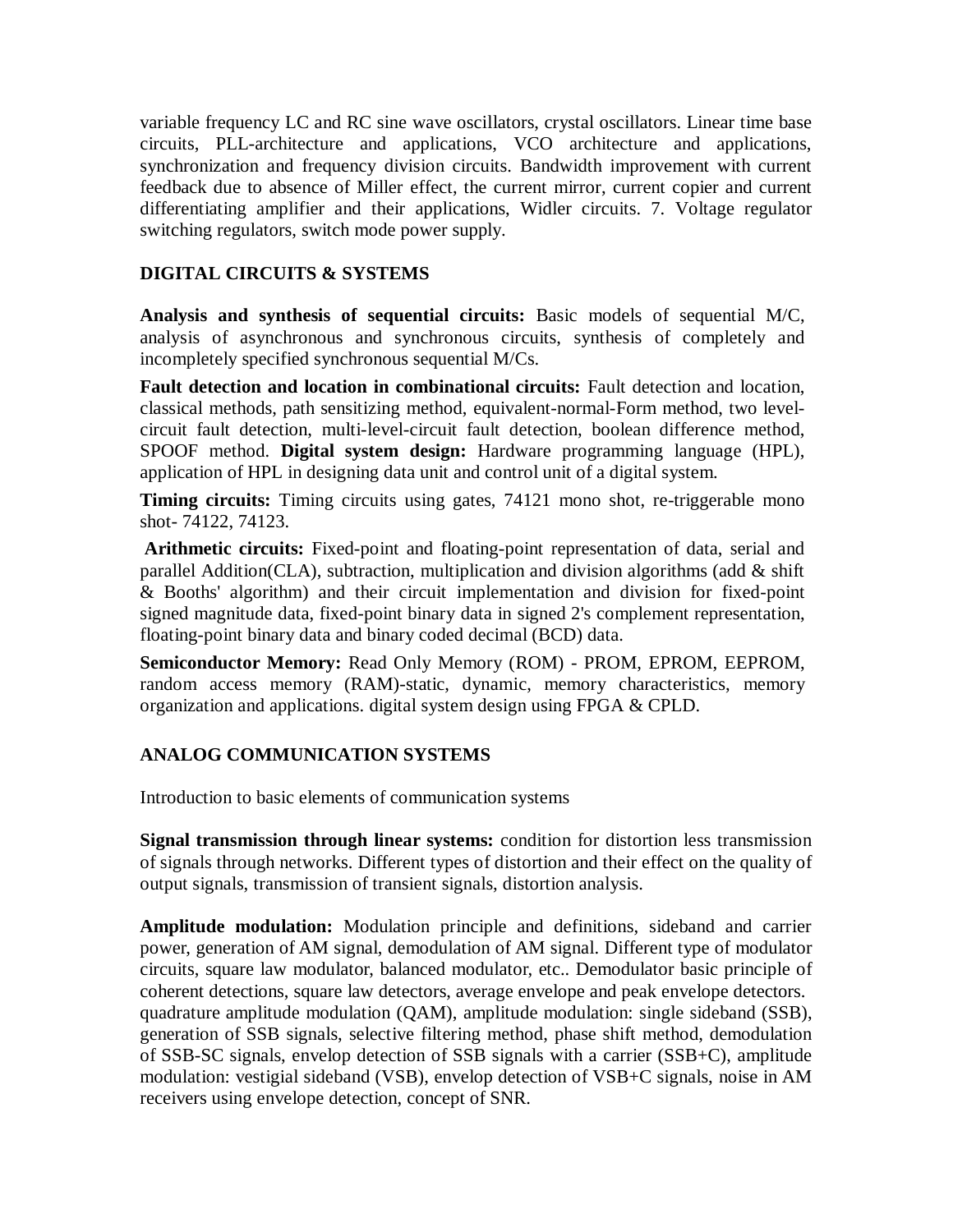**Frequency and phase modulation:** principles and definitions, relationship between frequency and phase modulations. phase and frequency deviations, spectrum of FM signal, bandwidth considerations. Effect of modulation index on bandwidth, narrow band and sideband FM and PM principles, circuit for realization of FM and PM.

**Demodulation** Principle of demodulation: different type of demodulator, discriminator, use of PLL etc. Radio transmitter: Basic block diagram of radio transmitter (AM and FM), Analysis of a practical circuit diagram used for medium power transmitter.

**Radio receiver** Basic block diagram of TRF, superhetrodyne principle, its advantages, Mixer principle and circuit, AVC, Radio receiver measurement.

**System noise calculation** Signal to noise ratio of SSB, DSB, AM for coherent and envelope and square law detection, threshold effect. Signal to noise calculation for FM and threshold.

# **TRANSMISSION LINES AND WAVEGUIDES**

Circuit representation of transmission lines, transients in a transmission line, sinusoidal excitation of transmission lines, distinction between distributed and lumped constant systems, discussions on line parameters, characteristic impedance. complex propagation constant, distortions in transmission lines, terminated transmission line, coaxial line, the impedance transformation, smith chart, impedance matching and two-port network analysis. Introduction to scattering matrix in transmission line analysis.

Theory of guided waves parallel plate waveguide, NRD guide, rectangular waveguides. solutions of wave equations in rectangular coordinates. TE and TM modes in rectangular waveguide. Power transmission and losses in rectangular waveguide. excitation of modes in rectangular waveguide, characteristics of standard rectangular waveguide. Circular waveguide, solutions of wave equations in cylindrical coordinates. TE and TM modes in circular waveguides, power transmission and losses in circular waveguide, excitation of modes in circular waveguide, characteristics of standard circular waveguide.

Introduction to different planar transmission lines, microstrip line, strip line, characteristics of microstrip line, modes in Microstrip line. CPW line.

# **ELECTRICAL MEASUREMENTS**

Electrical measuring instruments - their classifications, damping and balancing. principles of moving coil, moving iron and dynamometer type of ammeters and voltmeters, shunt multipliers for dc and ac instrument, measurements of low medium and high resistance. ac and dc potentiometers, conventional moving -coil instruments. ballistic and. vibration galvanometers, principles of thermal and induction type of indicating instruments, frequency meters, dynamometer wattmeter, power factor meter. ac energy meters instrument transformers, general theory of ac bridge circuits and simple ac bridge. magnetic measurements, principles of high voltage measurements.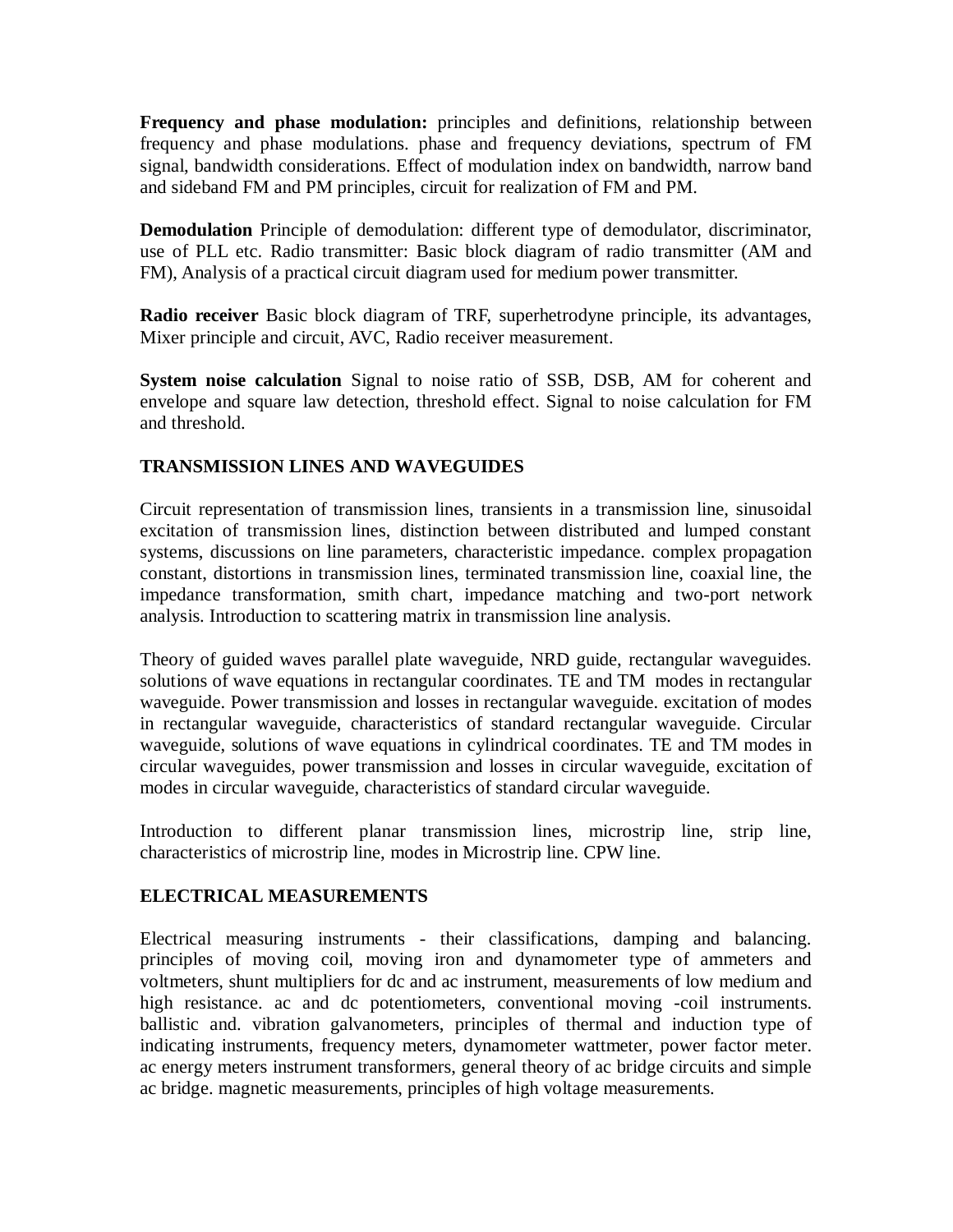Principle of Cathode Ray tube (C.R.O.).

# **ANALOG CIRCUIT LAB-II**

- 1. Two stage RC Coupled BJT Amplifier
- 2. Monostable timer circuit using 555 IC
- 3. Astable timer circuits using transistors, ICs
- 4. Wien Bridge oscillator using 741 IC
- 5. Phase Shift oscillator using 741 IC
- 6. Schmidt Trigger using741 IC
- 7. VCO using both transistor and 555 IC
- 8. Sinusoidal VCO.
- 9. VCO /PLL using 565 / 566 IC
- 10. Relaxation oscillator using 741 IC

# **DIGITAL CIRCUITS LAB**

Experiment on Moore and Mealy Machine.

- 1. Experiment on sequence detectors (overlapping and non-overlapping modes).
- 2. Experiment on fault detection experiment in digital circuits.
- 3. Experiment on fault location determination experiments (single level and multiple-level fault).
- 4. Experiment on decoders (BCD to decimal using IC 7447).
- 5. Experiment on adder and subtractor.
- 6. Experiment on two's complements binary adder/subtractor.
- 7. Experiment on 64 bit read/write memory using IC74189.
- 8. Experiment on multivibrators using universal gates.
- 9. Experiment on monostable multivibrator using ic 74121.
- 10. Experiment on astable multivibrator using IC 74123.
- 11. Experiment on clock generation using nand gates and crystals.
- 12. Experiment on generation of square wave using IC 7414.

# **ANALOG COMMUNICATION LAB**

- 1. Study of pulse amplitude modulation and demodulation
- 2. Study of IF tuned amplifier
- 3. Study of class B push pull power amplifier
- 4. Study of transistor mixer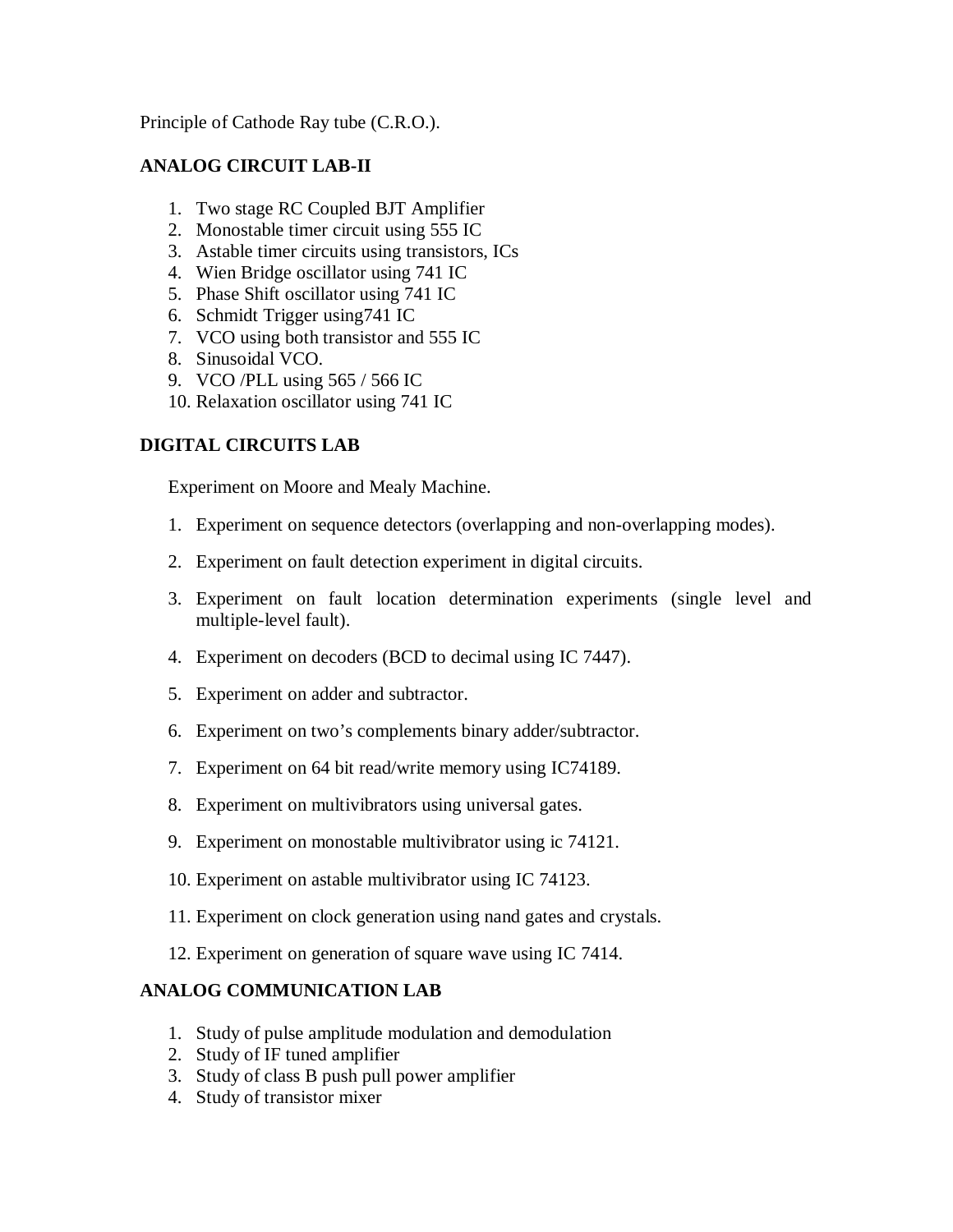- 5. Study of amplitude modulation and demodulation
- 6. Study of frequency modulation and demodulation
- 7. Study of synthesis of Fourier series for wave form generations
- 8. Study of different types of sampling
- 9. Study of effect of noise on signals
- 10. Study of PLL and frequency synthesis

## **ELECTRICAL MEASUREMENTS LAB**

- 1. Measurement of low resistance by Kelvin double bridge.
- 2. Measurement of high resistance.
- 3. Calibration of ammeter and voltmeter with D.C. Potentiometer.
- 4. Measurement of inductance by Owen's Bridge.
- 5. Measurement of capacitance by Schering Bridge.
- 6. Calibration of wattmeter by D.C. potentiometer.
- 7. Test of P.T. by absolute technique.

# **Third Year First Semester**

## **MICRO PROCESSORS AND MICROCONTROLLERS**

Evolution of Microprocessors: introduction to 8-bit Intel 8085 microprocessor architecture, interrupt and DMA Processes

Introduction to 8085 Assembly Language Programming (ALP)

Intel 8085 interfacing techniques with: memory and I/O devices, 8255 PPI (Programmable Peripheral Interface), 8279 keyboard/display controller, data converters (ADC/DAC), 8253/8254 programmable interval timer, 8259 programmable interrupt controller, 8237 DMA controller, 8251 serial communication interface.

Applications of microprocessors in: basic sequencing / data acquisition / process control systems

Important features of 16-bit microprocessors: Intel 8088/8086, memory segmentation, parallel processing, queuing, co-processor, design features of 32-bit microprocessors and characteristics of Intel 80386, 80486 and Pentium processors, RISC Processors

Evolution & introduction to 8-bit Single-chip microcontrollers, features of Intel MCS-51 Family, overview of Intel 8051 architecture and instruction set, introduction to Texas Instruments 16-bit microcontroller : TI MSP 430 Microcontroller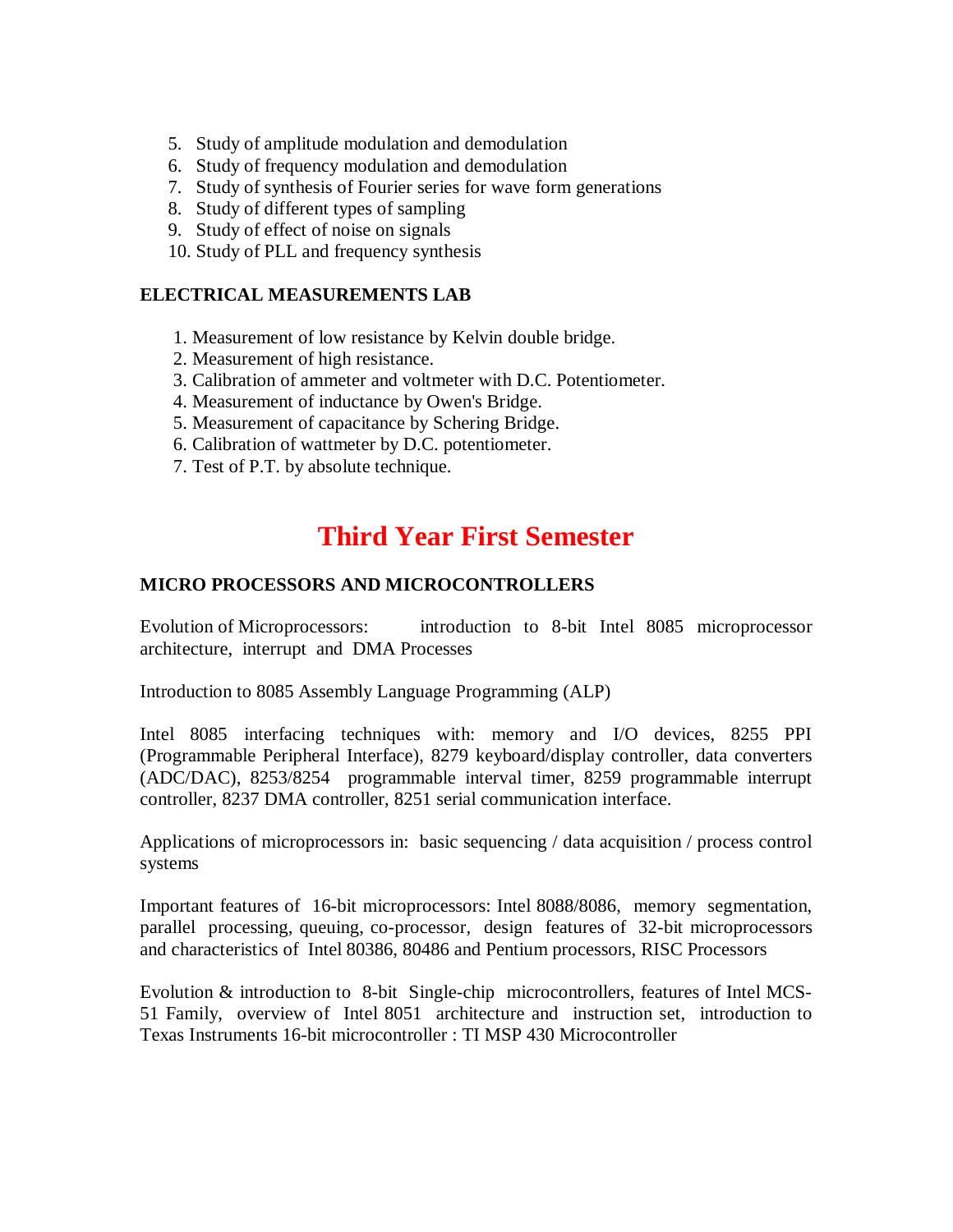## **CONTROL ENGINEERING**

Introduction to control systems, concept of feedback. Typical servo components and transducers: electrical servo motors, hydraulic actuator, pneumatic controller, potentiometer, synchros, tachogenerator, gears, LVDT, pressure transducers, accelerometer, gyroscope, resolver, amplidyne, operational amplifier. Mathematical models of typical components, systems and subsystems in frequency domain and time domain, state variable representations, controllability and observability. Time domain and frequency domain analysis and associated mathematical tools, control system performance specifications: transient and steady state, stability of systems. Routh Hurwitz, Lyapunov functions. Controller design: state feedback, compensators. Typical case studies identification and control of oven, hydraulic position control in rolling mills. AC servo voltage stabilizer design and analysis of control systems using MATLAB and SIMULINK.

## **DIGITAL COMMUNICATION SYSTEMS**

#### **Signal detection:**

Model of digital communication system, geometric interpretation of signals, Schwarz's inequality, concepts of orthogonality and orthonormality, Gram-Schmidt orthogonalization process, roles of multipliers and correlators, bank of correlators in noisy environment, channel characterization, likelihood functions, memory less channel, signal detection in presence of noise, maximum-likelihood detector, observation space, decision regions, conditional probability of symbol error, error function, complementary error function, correlation receiver, matched filter receiver, maximization of signal to noise ratio, properties of matched filter.

## **Formatting in base band transmission techniques:**

Basic block diagram of formatter, concepts of sampling in transmitting multiple band limited signals, channel bandwidth of PAM signal, crosstalk, concepts of signal reconstruction, quantization of signals, quantization error, PCM system, uniform and non-uniform quantization, companding,  $\mu$ -law and A-law compressions, input-output characteristics, DPCM, DM, start-up, hunting, slope-overload error, ADM, algorithms for varying step size,  $\Sigma$  -  $\Delta$  modulator, signaling formats – unipolar, bipolar, NRZ, RZ, Manchester and Gray with emphasis on power spectra, ISI, eye pattern, concept of equalization, linear transversal equalizer.

## **Digital modulation techniques:**

Digital modulation formats, coherent systems – BPSK, BFSK, QPSK & MSK: signal constellation, average probability of symbol error, derivation of transmitter and receiver, non-coherent systems – BFSK & DPSK: derivation of transmitter and receiver, comparison of binary and quaternary modulation systems, introductory idea of GMSK, QAM & OFDM.

## **Information theory and coding:**

Concept of uncertainty, discrete messages, amount of information, probability of occurrence, concept of binit, unit of information, Entropy, properties of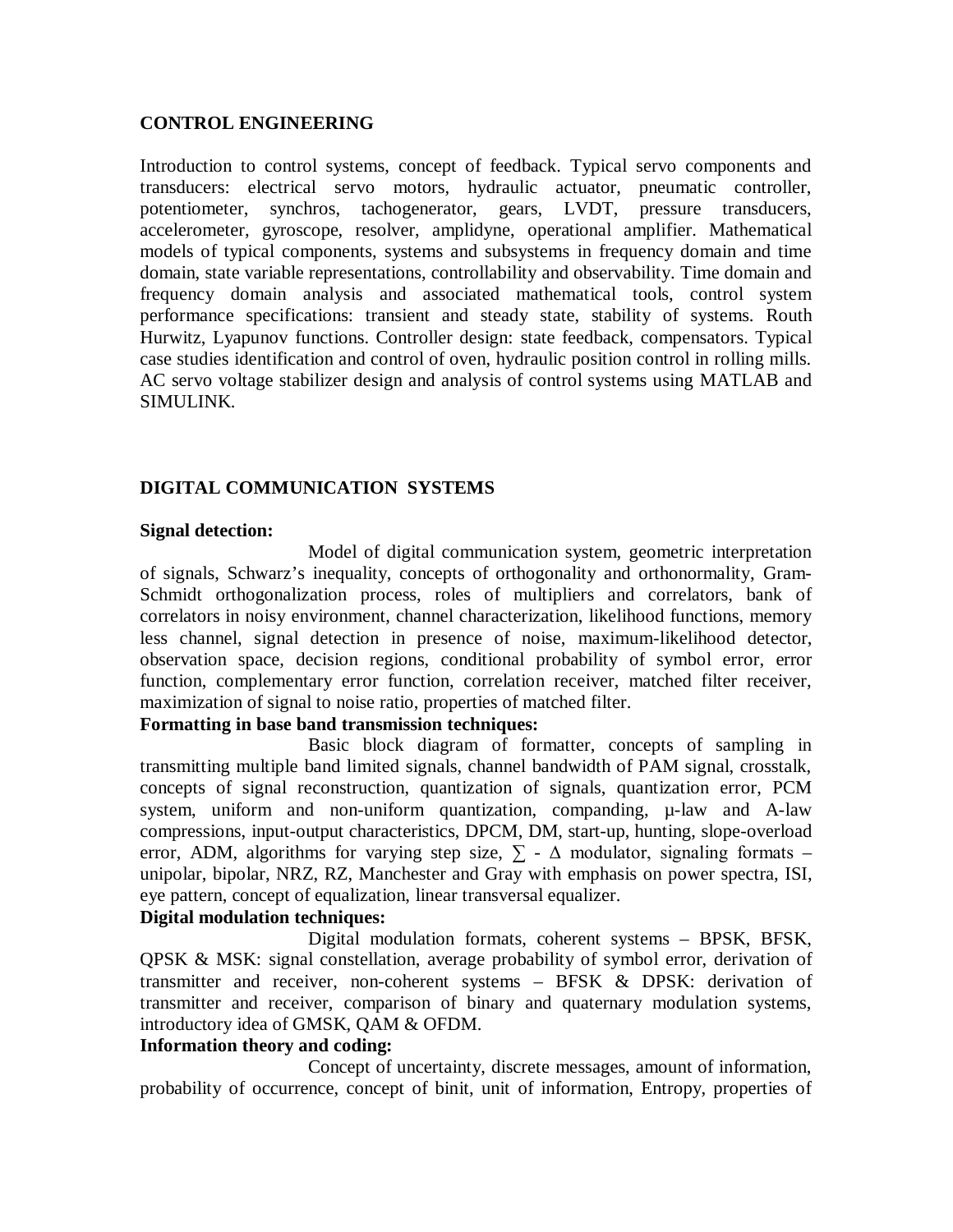entropy, information rate, source coding theorem, Shanon-Fano algorithm, Shanon's theorem, channel capacity, Gaussian channel, bandwidth-SNR trade off, Shannon's limit, introductory idea of linear block code, generator and parity-check matrices, encoder, error detection and correction, syndrome decoding, decoder.

# **ANTENNAS & PROPAGATION**

## **Antenna**

Brief history of antenna, sources of radiation, radiation mechanism, Helmohlz wave equation, vector magnetic potential, Hertzian Dipole, different field components, E and H plane concept, different characteristics of antenna, power radiation, Poynting theorem, antenna equivalent circuit, impedance and bandwidth of antenna system, concept of antenna polarization, linear, circular and elliptic polarization. Friis transmission formula, antenna effective aperture

Monopole and dipole antennas, radiation properties, effect of ground, antenna array concepts, antenna synthesis using Chebychev analysis, binomial array, parasitic array-Yagi-Uda array, Concept of frequency independent antenna, spiral and log periodic antenna, analysis.

Concept of broadband antenna : helical antenna, design principle, microwave antennashorn, slot, parabolodial reflector, examples of antenna applications, antennas for wireless applications, duality principle, concept of aperture antenna

# **Propagation**

Effect of link on EM wave propagation in different frequency ranges. ground wave propagation, free space propagation, reflection from ground, surface waves, diffraction model for propagation, interference effects of ground, antennas located over flat & spherical earth, coverage diagram, tropospheric propagation, tropospheric scatter, ducts & non-standard refraction, surface wave propagation,

basic physics of ionosphere, ionospheric propagation, including effects of the earths' magnetic fields, virtual height, MUF, oblique propagation,

wireless and mobile environment: NOLS propagation, scattering, frequency and time spreading, multipath fading, brightness & antenna temperature- their role in link calculation, power budget calculation in propagation.

Indoor and outdoor propagation model. Leaky feeder system, model for non line of sight communication.

# **IC TECHNOLOGY**

**Review of crystal structure:** crystal structure and X-ray diffraction, crystal defects, solid solution.

**Crystal growth techniques and wafer preparation:** Czochralski method, zone melting and zone refining, wafers.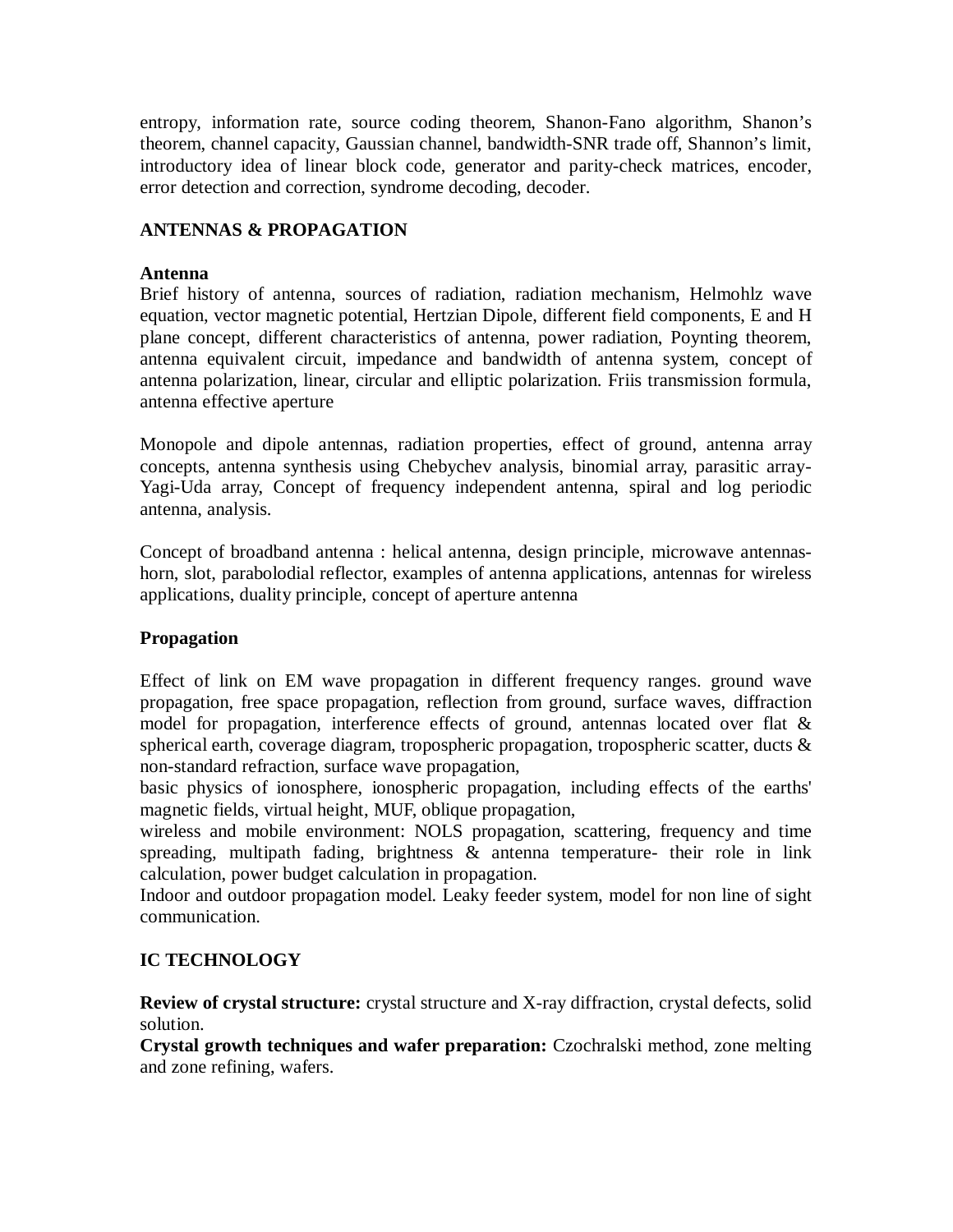**Environment for VLSI Technology:** Clean room and safety requirements. Wafer cleaning processes, dry and wet chemical etching techniques.

**Oxidation:** Kinetics of silicon dioxide growth both for thick, thin and ultra thin films. Oxidation technologies in VLSI and ULSI, characterization of oxide films, high k and low k dielectrics for ULSI.

**Impurity incorporation:** Solid State diffusion modeling and technology, ion implantation modeling, technology and damage annealing; characterization of impurity profiles.

**Lithography:** Photolithography, E-beam lithography and newer lithography techniques for VLSI/ULSI, mask generation.

**Chemical Vapour Deposition techniques**: CVD techniques for deposition of polysilicon, silicon dioxide, silicon nitride and metal films, epitaxial growth of silicon; modeling and technology.

**Metal film deposition:** Evaporation and sputtering techniques. Failure mechanisms in metal interconnects, multi-level metallization schemes.

**Plasma and Rapid Thermal Processing:** PECVD, Plasma etching and RIE techniques, RTP techniques for annealing, growth and deposition of various films for use in ULSI.Process integration for NMOS, CMOS and Bipolar circuits, advanced MOS technologies.

# **COMPUTER ORGANIZATION AND ARCHITECTURE**

Introduction: brief history of computers, economic trends, underlying technologies, general organization of a digital computer, computer functions, interconnection structure, bus, bus interconnection. arithmetic logic unit: arithmetic and logic operations, arithmetic and logic operands, construction of arithmetic and logic unit, bit/time slice, IEEE standards for floating point number representation, truncation techniques. processor organization, register organization, the instruction cycle, instruction pipelining, instruction representation format, micro-operations, control of the processor, instruction sequencing, formats and its interpretation, microprogram concepts, control unit design, CPU design: hardwired and microprogrammed approaches. semiconductor, magnetic and optical memories (primary, secondary and tertiary storage), memory organization, virtual memory, cache memory and interleaved memory, CDROM ,static and dynamic ram interrupt, interrupt generation, interrupt handling and interrupt service routine, exception, concepts of i/o organization, data transfer methods, programmed i/o, DMA, interrupt based transfer, i/o channels, i/o processors,

Serial transmission and synchronization. multiprogramming and time sharing, architecture classification, parallel computers-classification various terms associated with pipelining, pipelined data paths, pipelined control, pipeline hazards, pipeline implementations, instruction-level parallelism, Amdahl's law, multiprocessors, array processors, vector processors.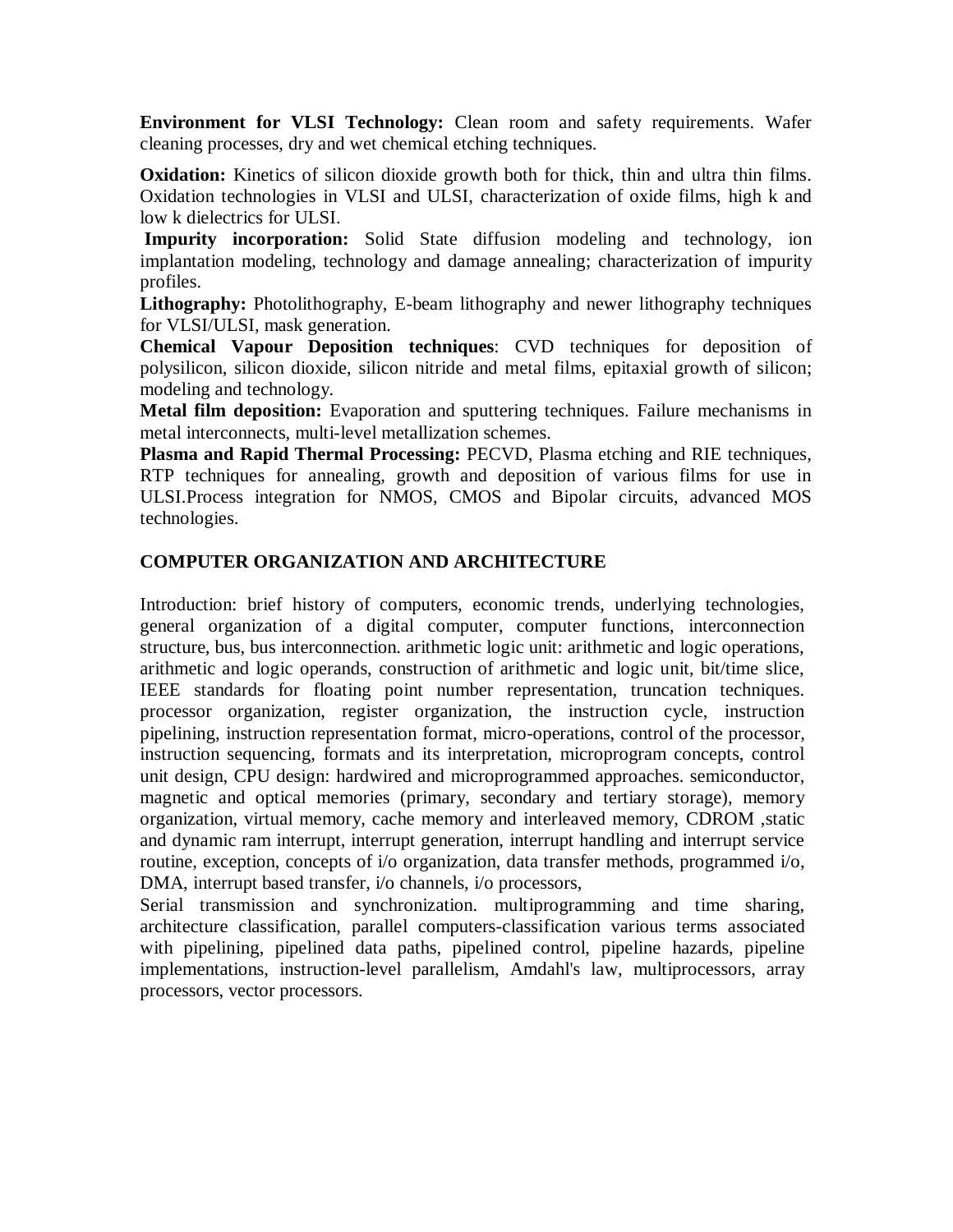# **IC TECHNOLOGY LAB**

- 1. Cleaning of wafer.
- 2. Oxidation
- 3. Metallization.
- 4. Photolithography.
- 5. Diffusion.
- 6. Schottky diode fabrication.
- 7. Study of crystal structure.
- 8. Study of p-n junction.
- 9. Study of Hall Effect.
- 10. Measurement of resistivity of semiconductor by four probe method.

# **DIGITAL COMMUNICATION LAB**

- 1. Generation of maximal length PN sequences
- 2. Details study of properties of PN sequences with mathematical background
- 3. Study of pulse code modulation and demodulation
- 4. Study of delta modulation and demodulation
- 5. Study of adaptive delta modulation and demodulation
- 6. Study of ASK modulation and demodulation
- 7. Study of PSK modulation and demodulation
- 8. Study of FSK modulation and demodulation
- 9. Study of DPSK modulation and demodulation
- 10. Study of Auto correlation of PN sequences
- 11. Study of cross correlation of PN sequences
- 12. Study of constellation, Eye diagram, error vector spectrum and symbol error table for BPSK and QPSK modulations using vector signal generator and vector signal analyzer software

# **MICRO PROCESSORS LAB**

# **List of Experiments**

- 1. Kit awareness and a simple assembly language program
- 2. On array processing
- 3. On arithmetic operations
- 4. On logical operations
- 5. On delay processing
- 6. On stack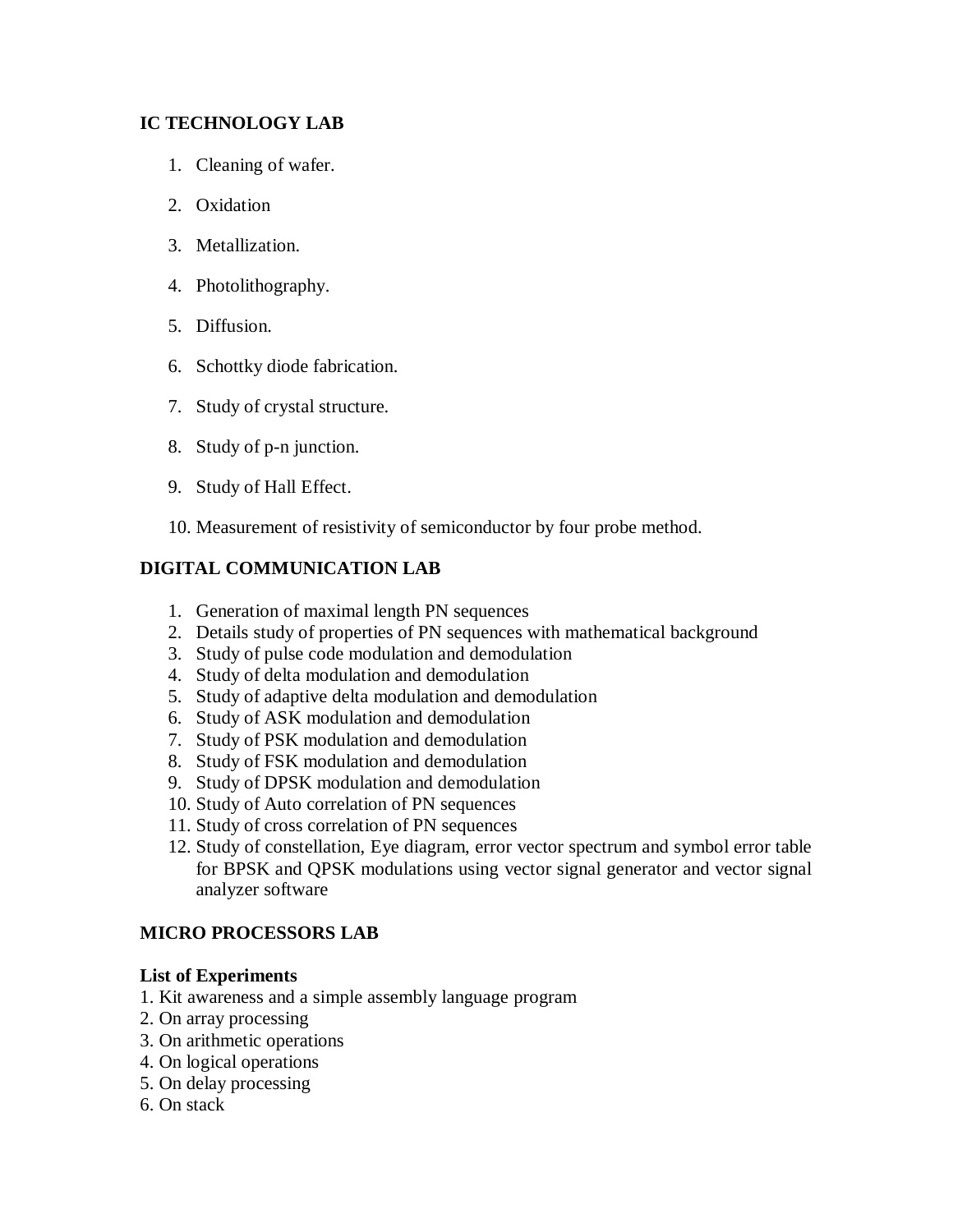- 7. On interrupts
- 8. On port interfacing
- 9. TI MSP 430 Microcontroller based Experiments

## **CONTROL ENGINEERING LAB**

- 1. Synchro in AC position control
- 2. DC position control system
- 3. Amplidyne in DC position control
- 4. DC motor study
- 5. Temperature control system
- 6. Controller design using MATLAB
- 7. SCR as a control element

# **Third Year Second Semester**

## **IC DESIGN**

**Introduction Discrete and Integrated Circuit:** TTL, DTL, IIL, ECL, MOS and CMOS IC. introduction to analog design, symbols, MOSFET as switch, derivation of I/V characteristics, second order effects, MOS device layout, MOS small signal model, SPICE simulation models. Single-stage amplifiers, different common-source stages, source follower, common-gate stage, cascode stage. Differential amplifiers, active diode resistors and switched capacitor resistors; current sinks and sources, current mirrors and amplifiers, voltage and current references, cascade amplifiers; operational amplifiers; design of two-state and cascade op Amp. **Analogue circuits**: comparators, switched capacitor amplifiers, integrators, filters; DAC and ADC circuits. **MOS inverters:** definition and properties, MOS and CMOS inverter, VTC characteristics, BI CMOS circuit technique BI CMOS device and technology.

**VHDL and VERILOG Basic language elements:** data objects, classes and data types, operators, overloading, logical operators, VHDL representation of digital design entity, entity and architectural declarations, introduction to behavioral, dataflow and structural models.

**FPGA Design and Architecture:** Introduction and fundamental concepts, the origin of FPGA, FPGA architecture and design Flows.

# **COMMUNICATION SWITCHING SYSTEMS**

Introduction to voice & data communication system. voice switching: circuit switching, stronger and limitation system concentrator and expander, analog matrix switching. Contention free 3 stage matrix switching, stored programme control concept. Analog sampled switch with virtual path: sampling theorem PAMTDM system, resonant transfer method. T1 format, common channel signaling. Time slot interchange technique limitation. Digital space switching limitation, time space time switch. Distributed switching network and exchange hierarchical numbering system, EPABX.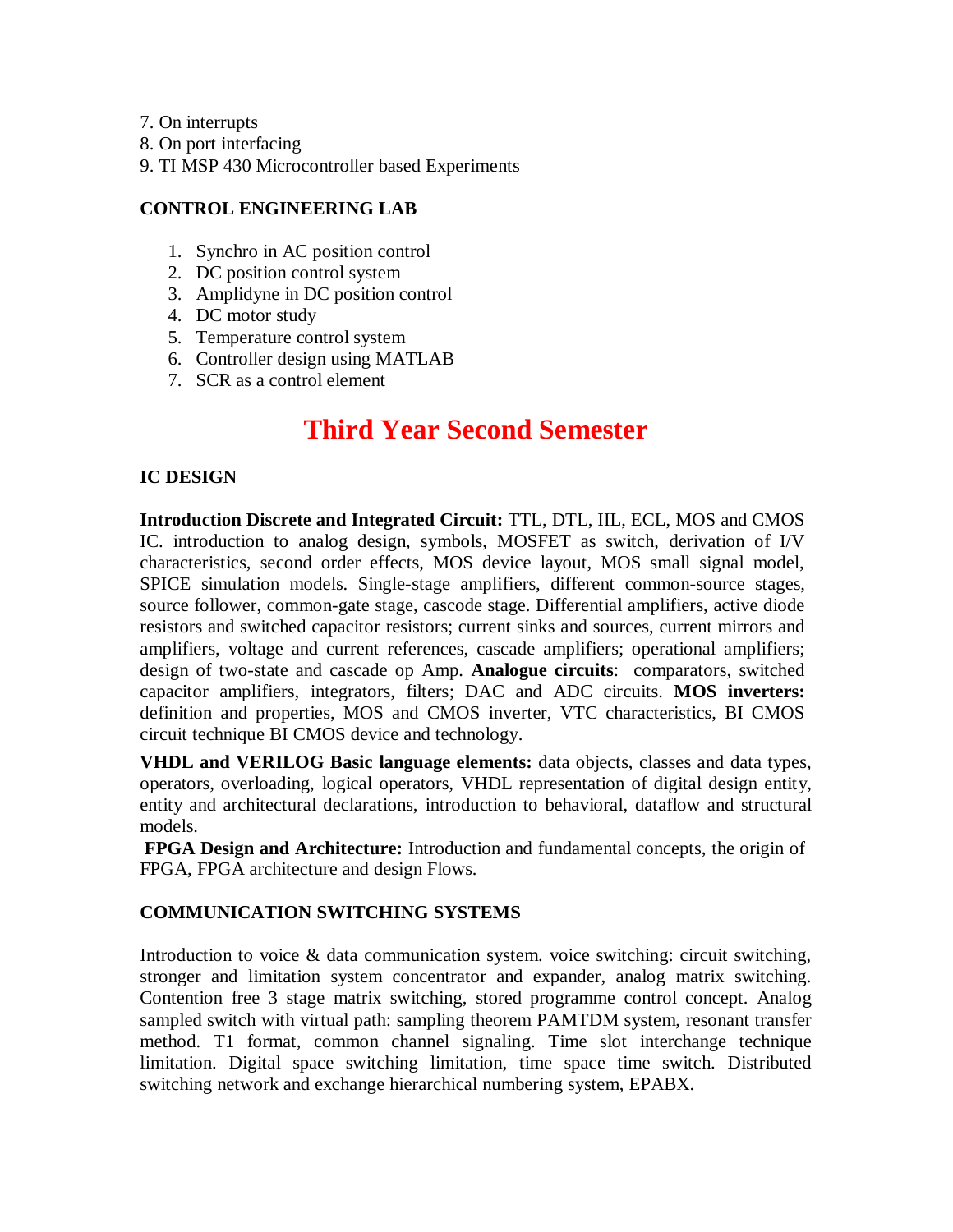Traffic engineering: definition of traffic load, grade of service and other parameters, definition of Markov chain, probability distribution of arrival service and termination process, B-D process. Modeling of switching system, LCC, LCD delay systems. Erlang's formula.

Data Network concepts: introduction to message and packet switching, advantage of packet switching, design consideration, topology, media, routing, access techniques basics, examples of data networks. Multiple access technique methodology: FDMA, TDMA, ALOHA, Slotted ALOHA, CSMA, persistent CSMA/CD, Token ring, Special access technique for mobile radio network. Spread spectrum basics, PN and FH sequence, CDMA techniques. Network protocols, 7 layers OSI architecture, Physical layer example RS232 line coding, data link layer ARQ techniques, integrated services digital network. SS-7 architecture.

# **DIGITAL SIGNAL PROCESSING**

**Signals and Systems**: Introduction to continuous time & discrete-time signals & systems, discrete-time sinusoidal properties.

**Sequences**: classification based on length, symmetry, periodicity, energy, power, generation of sequences, special sequences, arithmetic operations on sequences.

**LTI Systems**: Convolution, graphical & analytical techniques, overlap & add method, sliding tape method, numerical problems on LTI systems, properties of convolution and interconnection of LTI systems, de-convolution, stability of systems, casual systems, recursive and non-recursive systems, difference equation, implementation of systems, direct Form I and II structures, concepts of IIR & FIR systems, moving average system.

**Discrete Fourier Transform**: DFT and IDFT relationship, Twiddle factors, linear transformations, basic properties, , multiplication of DFTs, circular convolution, linear filtering using DFT, filtering of long data sequences, overlap and save method, overlap and method.

**Fast Fourier Transform**: Efficient computation of DFT, FFT algorithms, Radix-2 algorithm, decimation in-time and decimation-in-frequency algorithms, signal flow graph, butterflies, computation in one place, bit reversal, DFT computations using DIT & DIF algorithms.

**Typical DSP Hardware**: Texas Instruments family of DSP Processors, study of TMS320C5416 Processor's architecture, extensive parallel operations, MAC operations, different addressing techniques, common instructions used for extensive DSP applications , familiarity with Code Composer Studio.

# **DIGITAL CONTROL SYSTEMS**

Benefits of digital control: representation of discrete systems: Z-transforms, pulse transfer function, sampling process and its frequency domain interpretation, aliasing. Mapping S domain to Z domain, bilinear transformation and frequency prewarping, discretization of continuous system, hold circuits, state variable representation. Time and frequency domain analysis: controller specification, stability of sampled data systems, Jury's test and Liapunov's stability criterion design of discrete controller: state feed back, observers, linear quadratic controller, and compensator design in W-domain.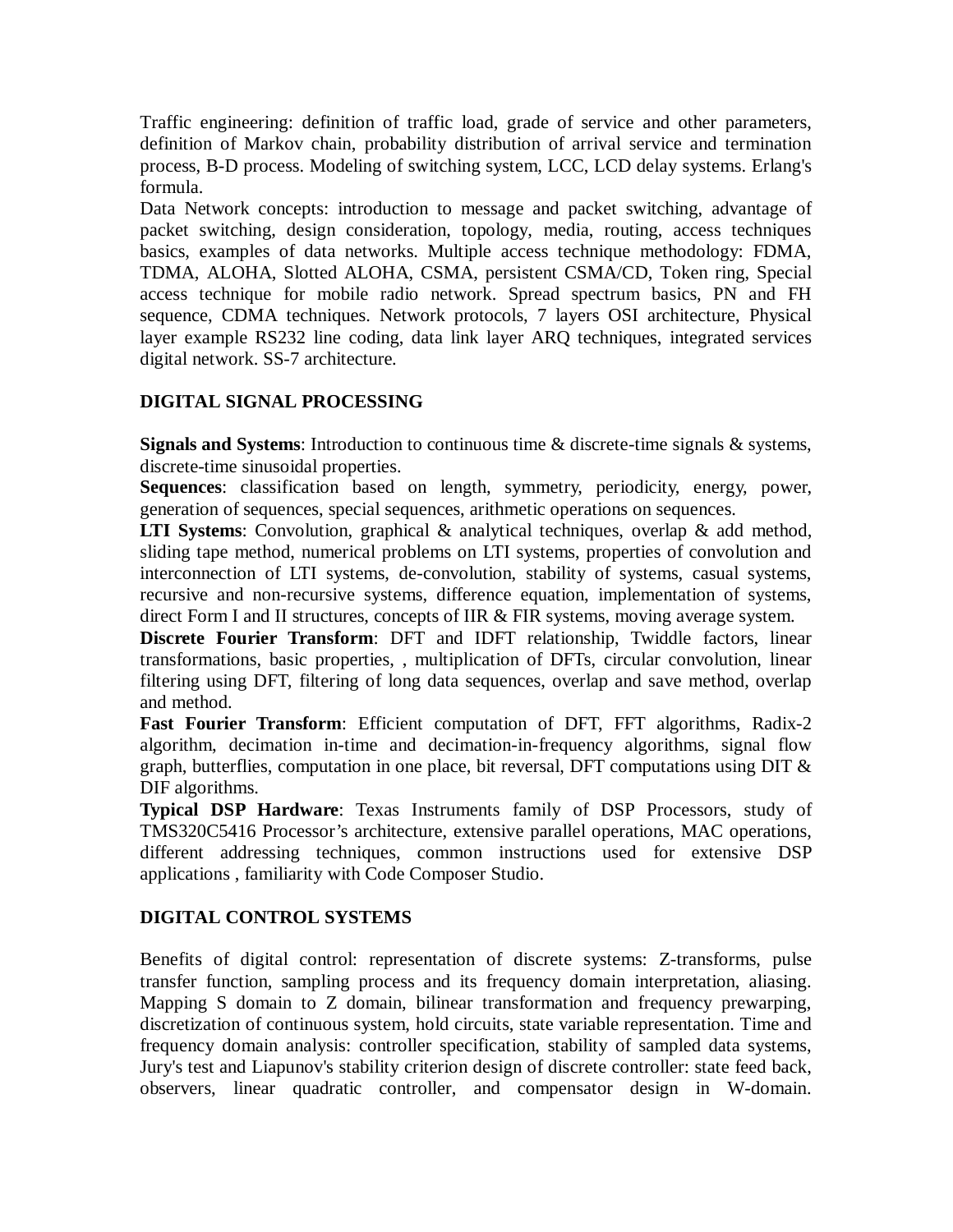Implementation of digital controllers: effect of finite bits, quantization error and overflow. Series, parallel and cascade realization of digital controllers, word length requirements of ADC and CPU for a given controller function and prescribed noise figure case studies: position control of an antenna dish, read write head of computer hard drive, and twin rotor multi input multi output system design and analysis of control systems using MATLAB and SIMULINK

# **SYSTEMS SOFTWARE**

**Assemblers**: Basic functions of assemblers, design of one-pass and multi-pass assemblers, cross-assemblers, MASM. **Macroprocessor**: Design of one-pass and twopass macroprocessors, **Loaders and linkers**: Absolute loaders, subroutine-linkage, relocating loaders, direct linking loaders, binders, linking loaders, overlays, dynamic binders. **Compliers**: Different phases - lexical analysis, syntax analysis, intermediate code generation, introduction to code generation and optimization, interpreters, compilercompilers-YACC. **Operating systems**: Extended M/C view of an operating system, operating system as an user interface, Operating system as a resource manager, features of processor management module, memory management module, device management module and information management module, **Introduction to Text-editors and Debuggers**.

# **INSTRUMENTATION AND MEASUREMENTS**

characteristics of measurement systems; errors in measurements, classification of transducers: variable resistive, inductive, capacitive, photo electric and piezoelectric electric transducers; thermocouple; smart / intelligent sensors.

Digital instruments: digital frequency meter - frequency measurements, errors and reciprocal counting technique; time and ratio measurements; digital voltmeter System (DVM), digital measurement of current, resistance and AC quantities; digital multimeter, digital LCR measurements.

Display Systems: CRO, measurement of voltage, frequency and phase, pulse measurement, oscilloscope probes, dual trace CRO, analog and digital storage oscilloscope.

Graphic recording instruments: Strip Chart Recorder, XY recorder and memory recorder Signal analyzers: Distortion analyzer; spectrum analyzer, Q meter

# **IC DESIGN LAB**

# **SPICE based experiments**

- 1. Schematic design of MOS inverter with different loads.
- 2. Schematic and lay-out of two input NAND gate.
- 3. Schematic and lay-out of two input NOR gate.
- 4. V.I characteristics of CMOS inverter charging the value of channel width (w) and channel length (L).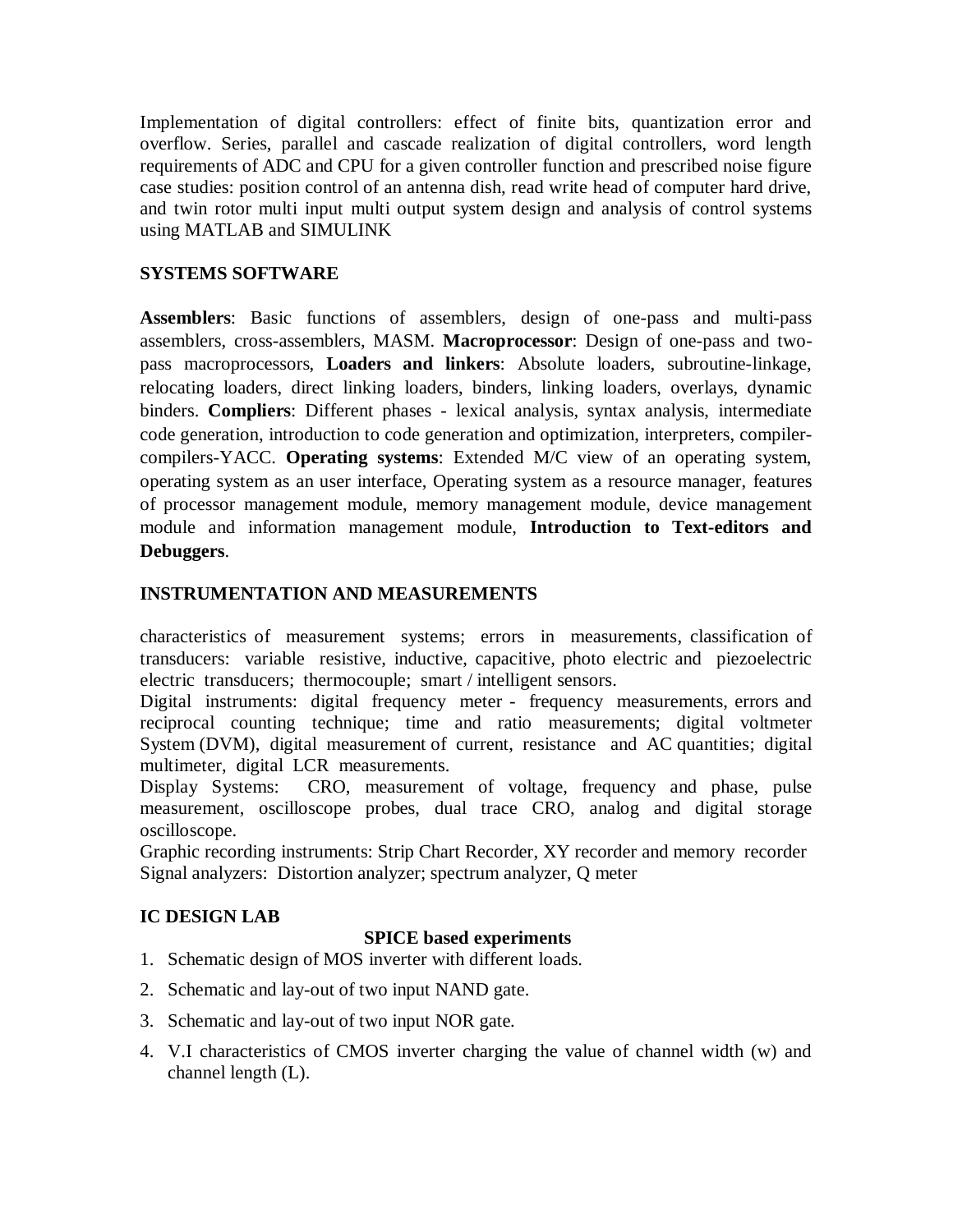## **VHDL/Verilog based experiments**

1. Design a 4:1 MUX with four inputs, two select inputs, one enable input and one output

- 2. Design of a full adder and full subtractor circuit.
- 3. Design of a three input majority and minority circuit.

4. Design a priority encoder using 4-bit inputs and two outputs, where both input and outputs are active high.

- 5. Design a 2 to 4 line decoder circuit.
- 6. Design a 2-bit digital magnitude comparator circuit.
- 7. Design the following Flip-Flop
- i) J-K Flip-Flop ii) D type' Flip-Flop and iii) T Flip-Flop.
- 8. Design and simulate a 4 bit UP/DOWN counter.

## **COMMUNICATION SWITCHING LAB**

- 1. To study the principle connection establishment in a real time analog circuit switch.
- 2. To study the principle of operation of analog matrix switch.
- 3. To study the principle of a PAM-TDM exchange.
- 4. To study the operation of a Time-space-time switch
- 5. Characterization of a hybrid transformer
- 6. To study the telephone hand set including Ringer circuit

## **DIGITAL SIGNAL PROCESSING LAB**

**MATLAB applications**: Sequence generation, convolution, impulse response, DFT & IDFT computations, computation of rational Z-transform, circular convolution, relationship between linear and circular convolutions, linear filtering and study of Butterworth and Chebyshev filters, FIR filter design.

**Simulink applications**: verification of sampling theorem, filter design, familiarity with signal processing block set

**Digital signal processor**: Detail study of the architecture of TMS320C5416 processor, writing of programs in Assembly Language for DSP applications, study of various aspects of Code Composer Studio.

Experimental verification of sampling theorem using 8013 Multiplier chip.

## **DIGITAL CONTROL LAB**

- 1. motion control of a BOE-BOT robot
- 2. Leg movement control of 6-legged robots
- 3. Digital controller design using MATLAB
- 4. Digital sun-tracking system: study of locking and tracking
- 5. Using microcomputer as a controller in a digital control system
- 6. Multi-robot motion planning simulator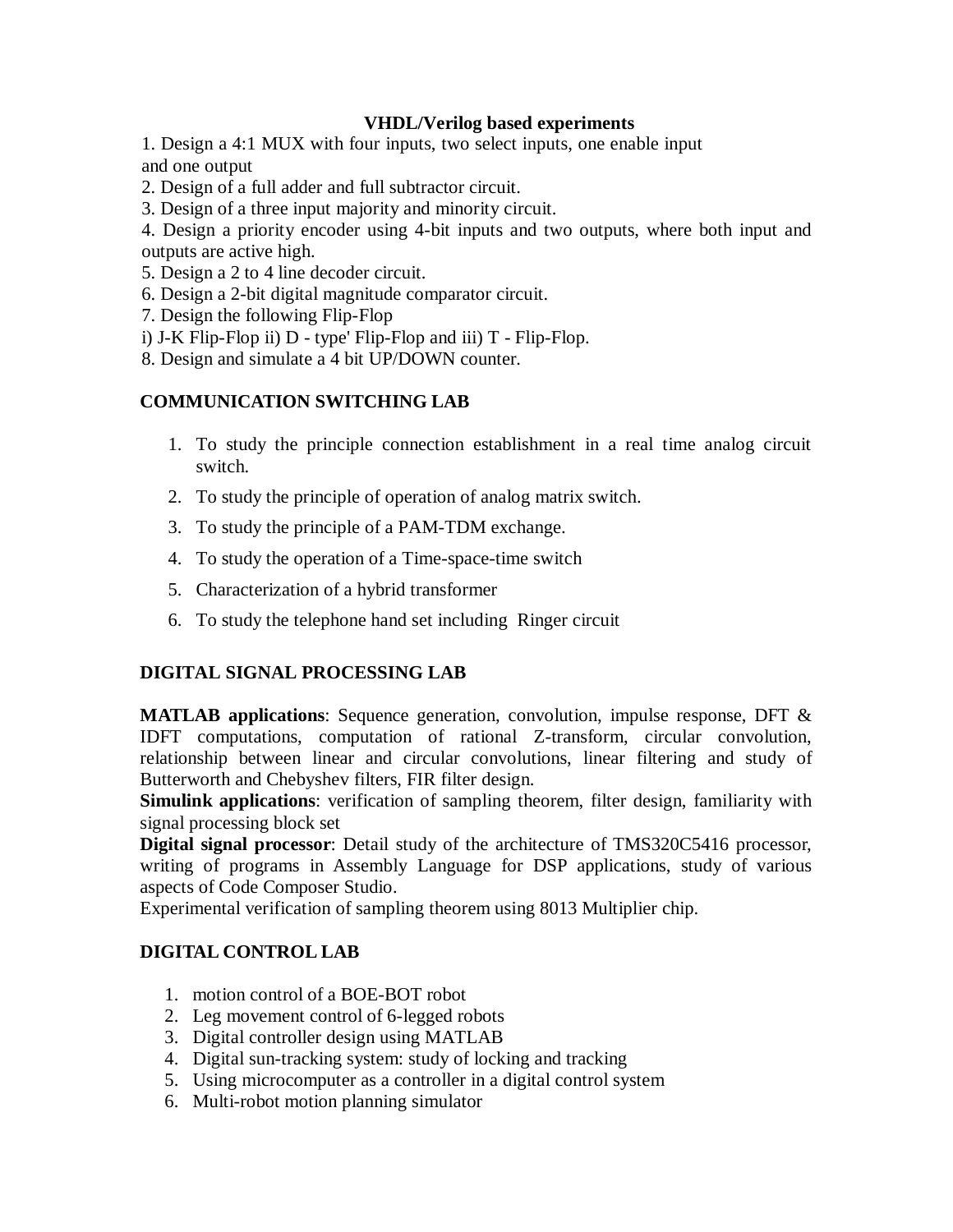7. Multi-robot coordination in box-pushing

# **Fourth Year First Semester**

## **COMPUTER COMMUNICATION NETWORKS**

Introduction of computer networks and data communication services. roles of network hardware and structured network software. The reference models: OSI, TCP/IP. mention of physical layers and significance of circuit switching, packet switching, message switching. ATM and transmission in ATM network, design of data link layer, data link protocol, framing, error and flow control. Error detection and correction, example of data link protocol. The multi-access channel, multiple access protocols, wireless LAN protocols, IEEE standards, network layers, its internal organization, routing algorithms, hierarchical routing, routing for mobile hosts, congestion control algorithms. Network layer in internet, the IP protocol/addresses/header. Network layer in ATM networks. Transport layer services, Internet transport protocols, ATM AAL layer protocols, protocols for Gigabit networks. Network security and authentication concepts. The electronic mail, Email gateways, the World Wide Web, Multimedia concepts.

## **OPERATING SYSTEMS**

Hierarchical and extended machine view. **Processor management**: State model, job scheduling, process scheduling, multi-processor scheduling, process synchronization, deadlock problem. **Memory management**: Single contiguous allocation, partitioned allocation, paging, segmentation, demand paged memory management. **Device management**: Dedicated, shared and virtual devices, channels and I/O control units, device allocation, I/O traffic controller, I/O scheduler. **Information management**: File systems, allocation, strategy, recovery of files**. Introduction to the distributed operating systems**. **Case study**: DOS, UNIX, LINUX WINDOWS etc.

## **VLSI DESIGN**

## **CMOS circuit design:**

Basic structure of p-well CMOS Inverter, circuit operation, voltage transfer characteristics, calculation of critical points and their physical significance, noise margins, design of symmetric inverter, power dissipation issues, inverter capacitances, transmission gates and perfect signal steering, capacitance loads driven by transmission gates, NAND and NOR logic gates, stick diagrams, comparison of performances, derivation of combinational networks from canonic forms, AND-OR-INVERT gate, complex gates, Sutton's method of network synthesis, combinational networks using Shannon's expansion theorem, two-input and two-variable universal logic modules, pre-charge and evaluation phases, pseudo-NMOS, Domino and NORA circuits, λ- based design rules.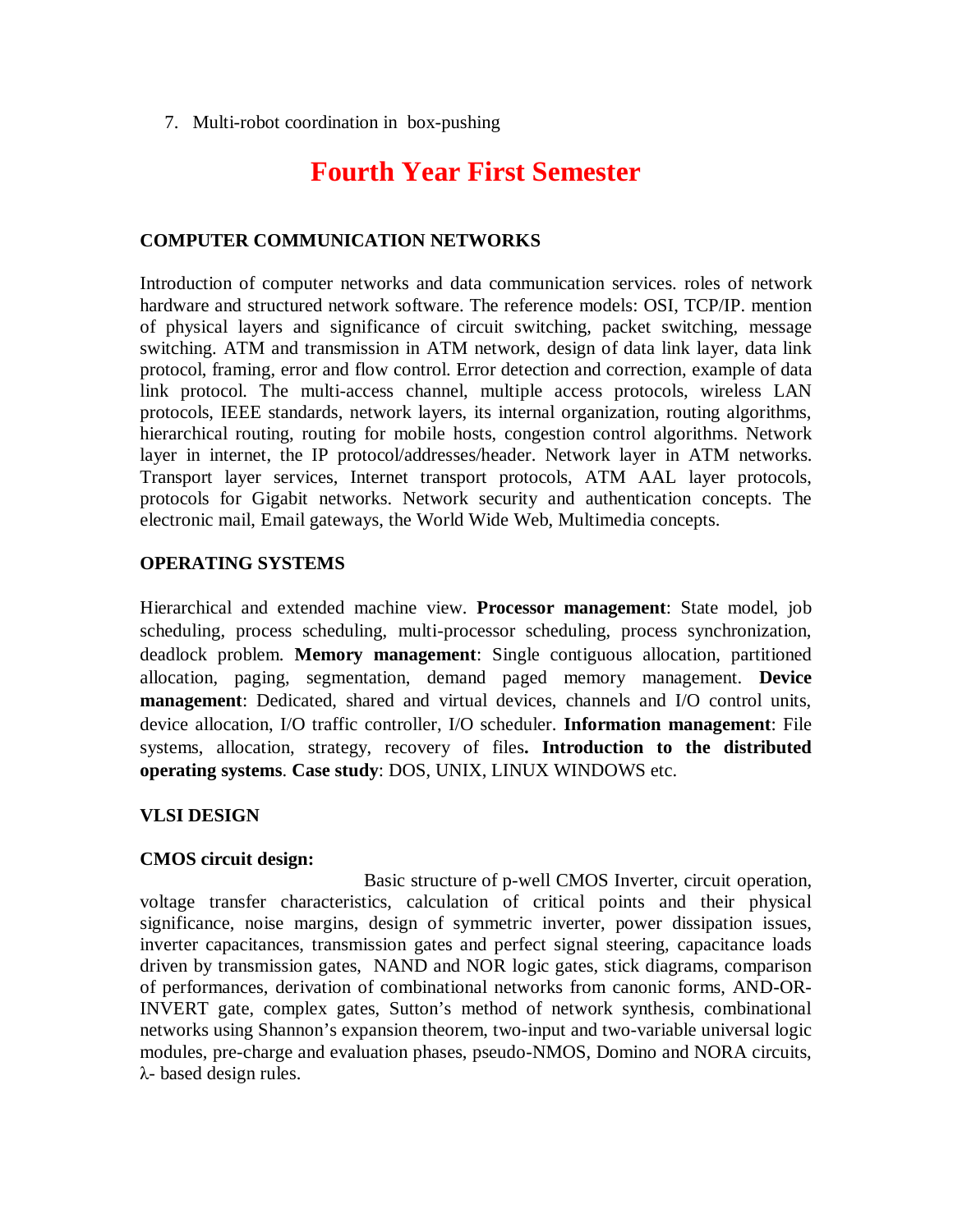## **Arithmetic subsystem:**

Concept of pipelined multiplier, systolic array, gated full adder, 4-bit X 4-bit systolic array multiplier, expandability of basic circuit, 2-D systolic array, basic cell, 3 X 3 matrix multiplication, wave front array processors, barrel shifter-NMOS implementation with shift control, concept of wraparound feature, lay out of 8 X 4 barrel shifter.

# **MICROWAVE ENGINEERING**

Basic microwave concepts, frequency bands, transmission line analogy of waveguides, general approach to microwave circuit analysis, losses & discontinuities in rectangular waveguides. Waveguide resonators, waveguide matching components, inductive, capacitive & resonant windows, screws, posts. magic tee, hybrid ring, corners, bends  $\&$ twists, phase-shifters, directional couplers, multi-hole, single-hole coupler characterization of ferrites, ferrite devices e.g. circulator, isolator etc.,

**Microwave Sources:** Different Types. Limitations of conventional sources in microwave frequency range. Klystron- 2 cavity & multicavity, Reflex Klystron, Magnetrons, periodic structures, Floquets' Theorem, helix TWT. Transfer Electron Devices, GUNN oscillators, IMPATT devices, microwave transistors & FET, PIN diode single stage microwave amplifier design.

**Microwave Measurement** frequency, impedance and power measurement, noise figure measurement, antenna measurements, time domain reflectrometry, principle of operation of network analyzer.

# **ELECTIVE-I (from common elective pool)**

# **COMPUTER ARCHITECTURE AND SYSTEM SOFTWARE LABORATORY**

# **Computer architecture lab**

- 1. Design and realize binary multiplier circuits (signed and unsigned) and verify functionality.
- 2. Design and implementation of binary divider circuits and verify functionality.
- 3. Design a 4-bit ALU and verify its functionality.
- 4. Design an 8-bit ALU by cascading two 4-bit ALU chip and verify functionality.
- 5. Design a simple control unit with four inputs and two outputs which encode the four inputs into two bit output code.

# **System software lab**

- 1. Specify a prototype HLL and design a lexical analyzer for the same.
- 2. Design of a recursive descent parser.
- 3. Design of a predictive parser.
- 4. Design of an assembler.
- 5. Design of a macroprocessor.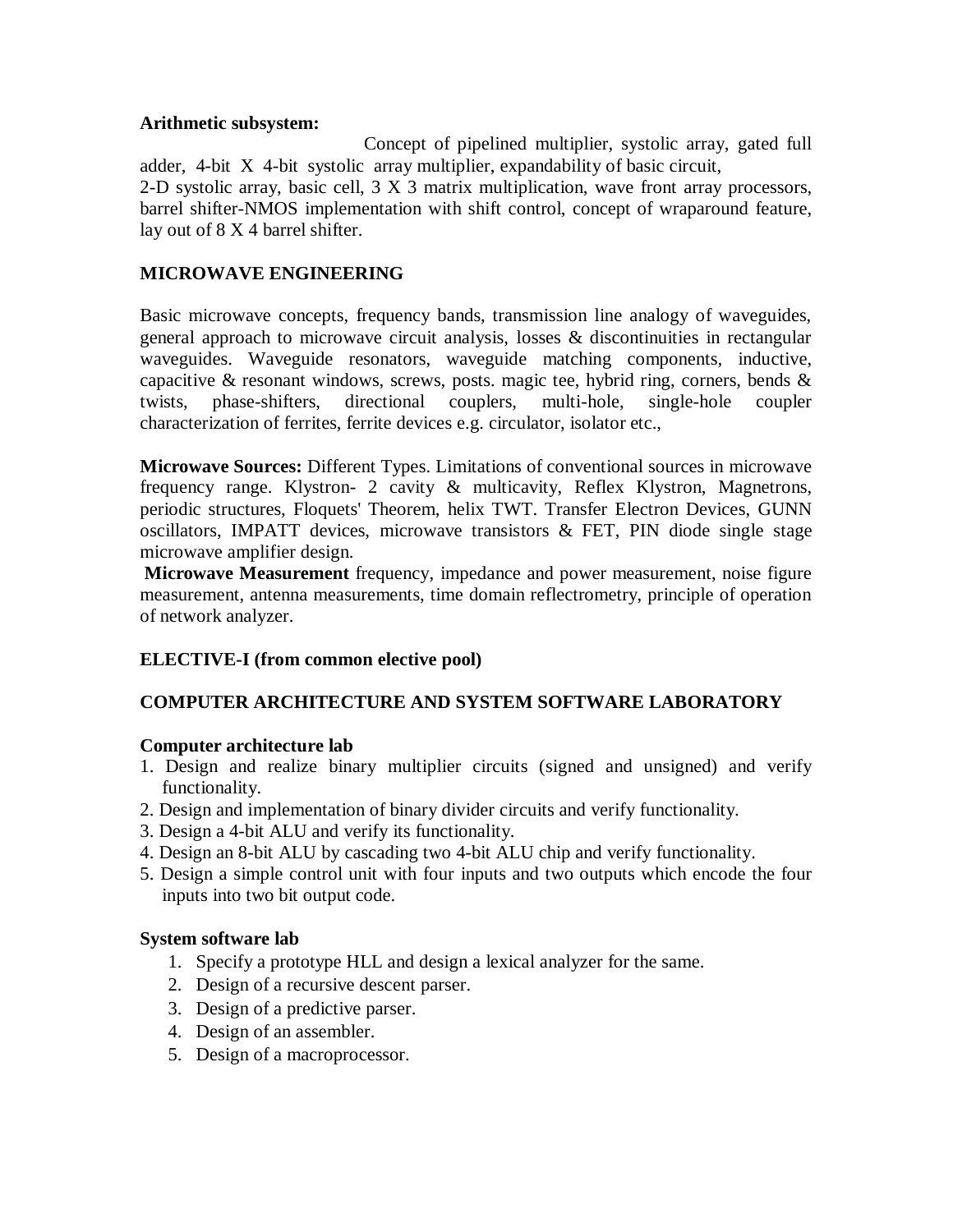# **MICROWAVE LABORATORY**

- 1. Study of Klystron tubes.
- 2. V-I Characterictics of GUNN diode and study of tuning of GUNN oscillator.
- 3. Study of standing wave ratio and frequency by slotted waveguide.
- 4. Study of radiation pattern of horn antenna
- 5. Study of characteristics of different antennas.
- 6. Determination of coupling coefficient and directivity of directional coupler.
- 7. Measurement of impedance and transmission characteristics of a slotted line.
- 8. Study of network analyzer.

## **COMMUNICATION NETWORKS LAB**

- 1. To develop a Ethernet LAN and study of a layer 2 switch functionality.
- 2. To configure IP addresses of client machines and switches and study of layer 3 switch functionality including routing.
- 3. To study the ICMP protocols on Internet
- 4. To configure a network and study using simulation software.
- 5. Software implementation of simple protocols

# **PROJECTS**

# **Fourth Year Second Semester**

# **INDUSTRIAL MANAGEMENT**

Growth of industries, management thoughts and scientific management, taylorism; factory system of production, introduction to management problems, types of manufacture, planning analysis and control aspects in industries. Types of business ownership, means of finance and business combinations, organization structures, committee organization, authority and responsibility, duty and span of control. Plant location, factory buildings and physical facilities, plant layout, tools and techniques of plant layout, materials - handling arrangements. Product development, standardization, simplification and diversification. Functions of production, planning and control, production forecasting, production scheduling and network techniques, Gantt chart, CPM, pert etc. work study, job evaluation and merit rating; purchase system and inventory control. inspection and quality control of systems, statistical quality control, maintenance and replacement policies for machine and equipments; decision making theories, breakeven analysis cost benefit analysis, evaluation of financial and managerial efficiencies. Introduction to operational research techniques. Application of fuzzy logic in modern management concepts. Human relations in industry and labour compensation. personnel management, provision of industrial legislations in India. Wage and salary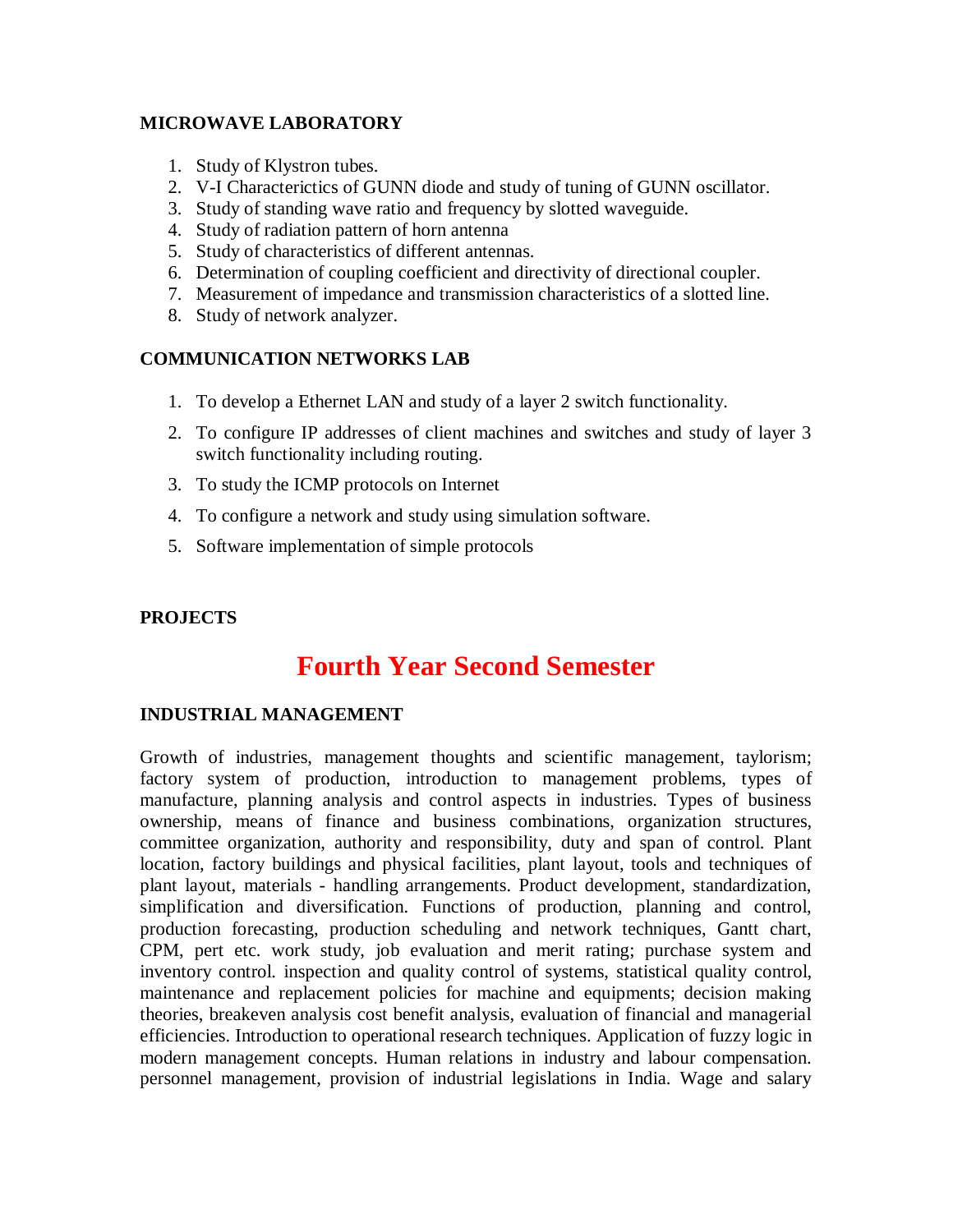administrations. Welfare and safety provisions, trade union acts. Study of environmental impacts and environmental laws.

# **WIRELESS COMMUNICATION SYSTEMS**

History of wireless communication, concept of mobile and personal communication, wireless cellular platform, the design fundamentals of cellular networks, frequency reuse, spectrum capacity enhancement techniques, co-channel and adjacent channel interference, location management, handoff management. Concept of mobile IP for mobility management issues.

Propagation models for wireless networks, two-ray ground reflection model, a micro-cell propagation model, a macro-cell propagation model, shadowing model, large scale path loss and shadowing, multi path effects in mobile communication, linear time variant channel model, concept of coherent bandwidth, coherent time, Doppler Shift - Effect of velocity of the mobile, models for multi path reception, mobile communication antennas.

Evolution of modern mobile wireless communication systems: personal area networks: PAN, Public wide-area wireless networks, wireless Local Area Networks.

Multiple access techniques in wireless communications**:** frequency division multiple access technology (FDMA), time division multiple access (TDMA), space division multiple access (SDMA), code division multiple access (CDMA), spectral efficiency of different wireless access technologies: spectral efficiency in FDMA system, spectral efficiency in TDMA system, spectral efficiency for DS-CDMA system.

Second Generation Mobile Networks-GSM: architecture and protocols, access technology, call set up procedure, 2.5 G networks: evolution to GPRS, concept of data communication on GPRS, session management and PDP Context, data transfer through GPRS network and routing. Brief introduction to 3G – The universal mobile telecommunication system (UMTS)

Basic idea of satellite mobile communication systems

# **OPTICAL FIBER COMMUNICATION**

Propagation of signals in optical fiber: loss and bandwidth windows, intermodal dispersion, waveguide properties, fiber modes, polarization modes and dispersion, chromatic dispersion, nonlinear effects, Raman scattering, self phase modulation, cross phase modulation, four-wave mixing, solitons.

Components: couplers, isolators and circulators, , multiplexers and filters, Bragg and fiber gratings, Fabry –Perot filters, multilayer dielectric thin film filters, Mach-Zehnder interferometers, arrayed waveguide grating, acousto-optic tunable filter.

Optical amplifiers: stimulated emission, spontaneous emission, Erbium-doped fiber amplifiers, Raman amplifiers, semiconductor optical amplifiers.

Transmitters: lasers, light emitting diodes, tunable lasers, direct and external modulation, pump sources for Raman amplifiers.

Detectors: photo-detectors, front end amplifiers. Optical switch fabric: crossbar, Closs, Spanke, Benes, Spanke-Benes, optical switch technologies, bulk mechanical switches,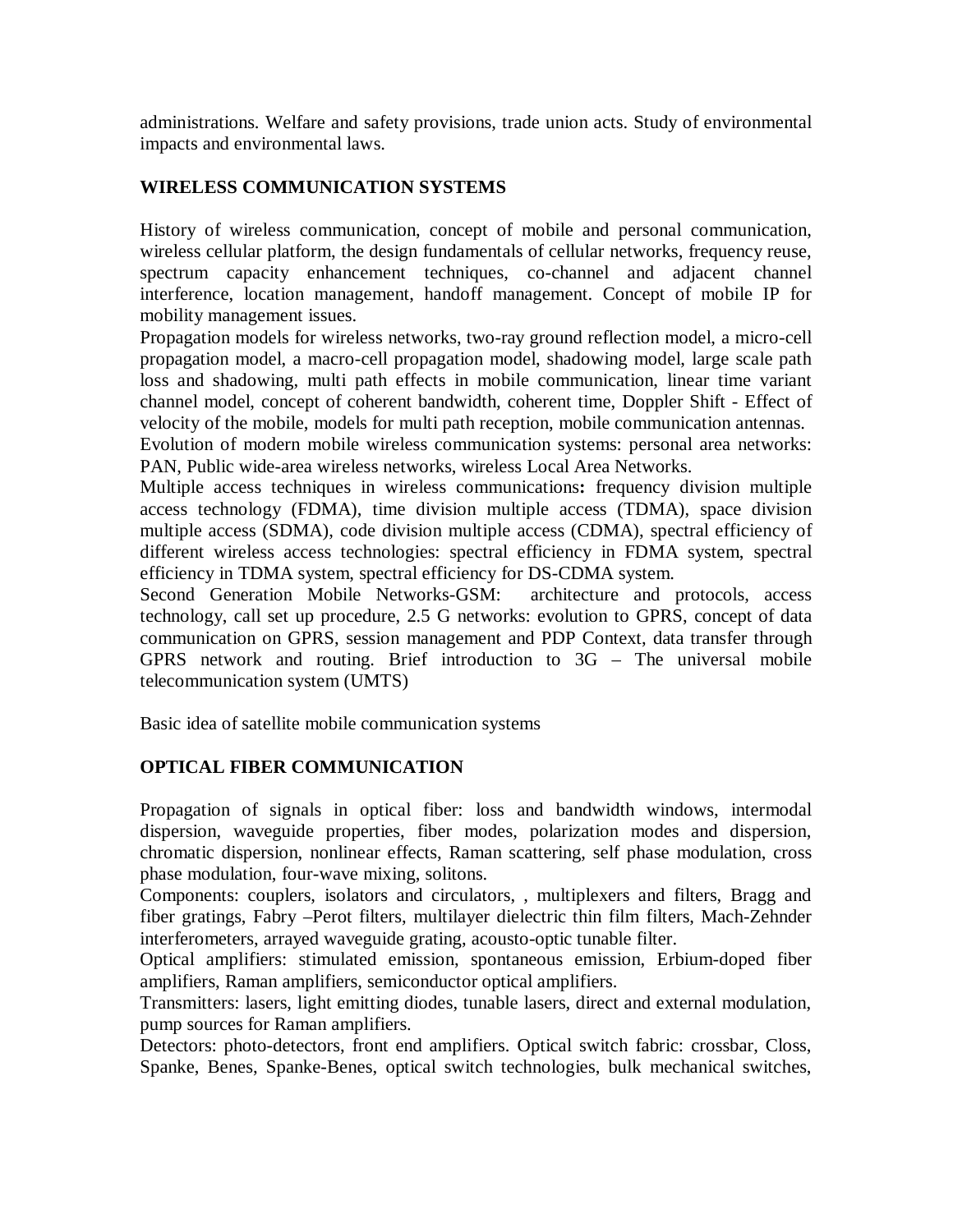MEMs switches, liquid crystal switches, electro-optic and thermo-optic switches, SOA switches.

Wavelength converters: optoelectronic approach, optical gating, interferometric techniques.

Modulation: subcarrier modulation and multiplexing, clipping and intermodulation products, spectral efficiency, optical duobinary modulation, optical single sideband modulation, multilevel modulation.

Demodulation: Ideal receiver, direct detection receiver, front end amplifier noise, APD noise, optical preamplifiers, bit error rates, coherent detection, timing recovery, equalization, error detection and correction.

Transmission system engineering: system model, power penalty, crosstalk, overall design considerations.

# **EMBEDDED SYSTEMS**

Introduction: Terms and Scopes, application areas ,specifications.

Embedded system hardware: input devices, output devices, inter process communication mechanisms, processing units : DSP processors, microcontrollers and re-configurable logic, CPU performance and power consumption.

embedded operating systems, middleware and scheduling, evaluating the performance of operating system: analysis and optimization of execution time, power, energy and program size

Implementation of embedded systems: hardware / software co-design, program validation and testing

# **ELECTIVE-II (from coomon elective pool)**

# **MOBILE COMMUNICATION LAB**

- 1. VoIP operation over wireless media
- 2. Study of QoS parameters for VoIP
- 3. Determination of path loss exponent under wireless environment
- 4. Understanding the GSM operations on a GSM Tx-Rx system
- 5. Learning of OPNET for wired and wireless network
- 6. Learning of QualNet for wireless Networks

# **PROJECT**

# **SEMINAR**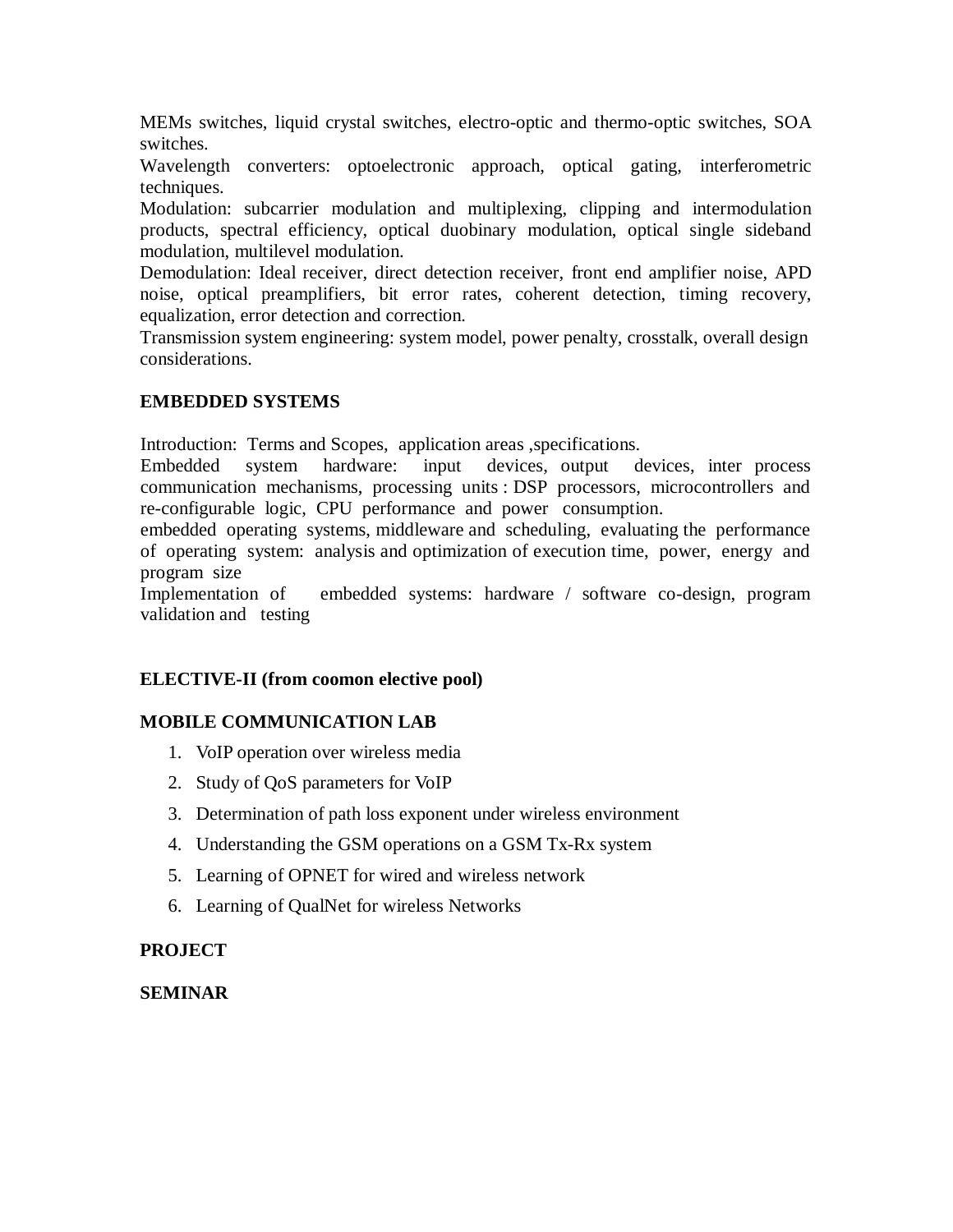# **Electives ( Elective I and II)**

## **ADVANCED ELECTRON DEVICE**

**Optoelectronic and Display Devices:** avalanche photodiode, photo-Darlington and photo FET, **Dynamic scattering and field-effect LCD:** operation & electrical characteristics, Gas discharge displays, Laser diodes, optoelectronic couplers.

**High Frequency Devices :** Metal semiconductor field effect transistor (MESFET).

**Miscellaneous Devices:** Thermistor, VVC diodes, Lambda diodes.

**Quantum devices:** Concept of quantum well and quantum confinement, quantum wires and quantum dots, wave function modulator, band gap engineering, heterostructures, superlattice, high electron mobility transistor (HEMT), heterojunction bipolar transistor (HBT), resonant tunneling diode (RTD).

**Basic concepts :** Single electron transistor, spintronic devices, carbon nanotubes.

# **ELECTRONIC DESIGN AUTOMATION**

MOSFET small signal model, MOSFET parasitic capacitance value and modification in model. Scaling of MOS structure. SPICE level -1, level-2 and level 3 model. BSIM and CSIM models. Comparison between models.

Layout generation, design checking rules. Lamda, beta rule, routing: auto routing. Device floor planning basics.

Advance programming using VHDL. Component level programming. Library files, type declaration and usage, parameter types and overloading, types and type related issues, predefined and user-defined attributes, package declaration and usage. Delta delay modeling, insertion and transport delay. Use of signal drivers. Multiple processes.

Introduction to CADENCE. Use of CADENCE. Basic modeling using CADENCE. Layout generation using CADENCE.

Introduction to low power IC design using CAD tools. Case study of a low power OPAMP design and layout generation.

## **AUDIO/VIDEO ELECTRONICS & BROADCASTING**

Audio fundamentals, acoustical system and its electrical equivalent circuits, loudspeakers, microphones, studio acoustics, sound recording and reproduction, high fidelity stereophonic systems, multi channel audio, digital audio, analog-to-digital conversion, audio compact disc. IC chips for audio applications, video fundamentals, picture elements, black and white pictures. BW consideration, scanning, synchronization, composite video signal camera tubes and picture tubes, fundamentals of color TV , color camera, color picture tubes, chromatic circuits, am transmitter, master oscillator, buffer frequency multiplier, low and high level modulation systems, feeder lines. FM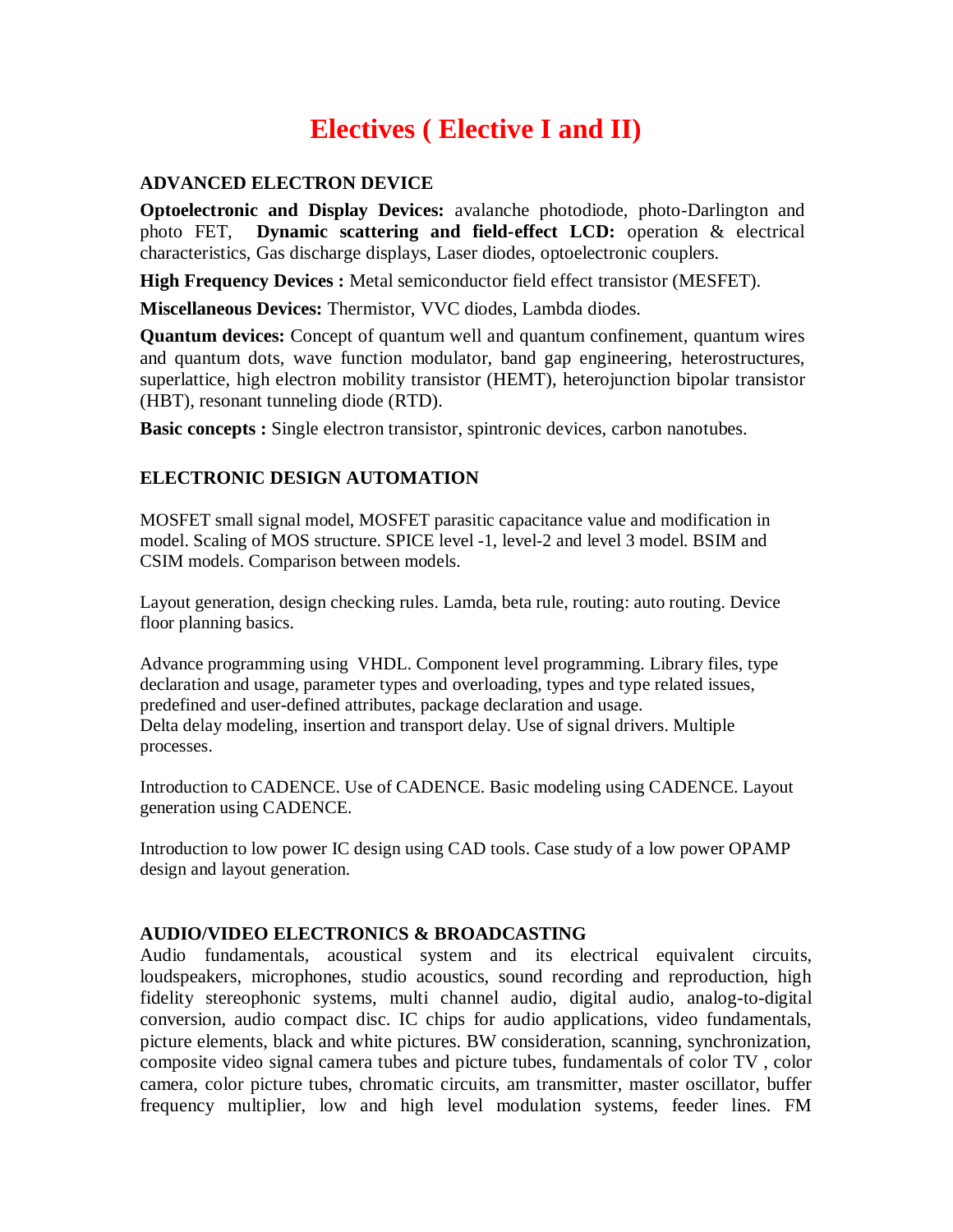transmitter-block diagrams & elementary principles. TV transmitters programme control room, video switches master control room vestigial sideband transmission, transmitting antenna, details of TV receiver stages, video amplification- methods of compensation, D.C. restoration. Receiving antenna, digital recording, digital multimedia, data compression, audio/video compact disc.

# **SOFTWARE ENGINEERING**

Introduction, software life-cycle models; software requirements analysis and specification, data-flow-oriented design, data-structure-oriented design and objectoriented design, coding, unit testing, integration, validation and system testing, software project planning, monitoring, maintenance and quality control. software reliability and fault tolerance. computer aided software engineering (CASE).

# **PRINCIPLES OF ELECTROMAGNETIC COMPATIBILITY**

Introduction, Causes of EMI, EMI effects, EMC practices, EMI standards, biological effects.

Sources of conducted interference and its characteristics, non-functional sources: commutators, heater circuits. Fluorescent lamps, static power devices, automatic sources. Functional sources. The conducted spectrum.

Characteristics of Interference

Bandwidth, narrowband interference, broadband interference, amplitude behavior, thermal noise, impulsive noise, design practice for minimizing conducted interference, noise source treatment, modes of operation, tube design, arc discharge, sensitive device treatment.

Sources of radiated interference and its characteristics, nature of sources of radiated interference. non-functional sources, functional sources.

Interference coupling by conduction and radiation, coupling via conductive patches.

Resistive transfer, inductive and capacitive transfer. grounding bonding, shielding and filtering, .materials and special devices

Mathematical models for sources coupling and susceptors

# **NEURO-FUZZY CONTROL**

basics of fuzzy sets: classical set to fuzzy set, operations on fuzzy set, membership functions, extension principle, fuzzy arithmetic, fuzzy logic and approximate reasoning,

Fuzzy logic based control system: its relationship to conventional control systems, Fuzzifier, fuzzy rule base, Defuzzifier, inference engine, Mamdani and Sugeno scheme. design methodology of fuzzy control systems, stability analysis and applications.

Introduction to neural nets, common types of neural nets, feed forward, Hoffield

Learning of neural nets: supervised and unsupervised learning, back- propagation learning.

Adaptive controller using neural nets, neuro-fuzzy adaptive control.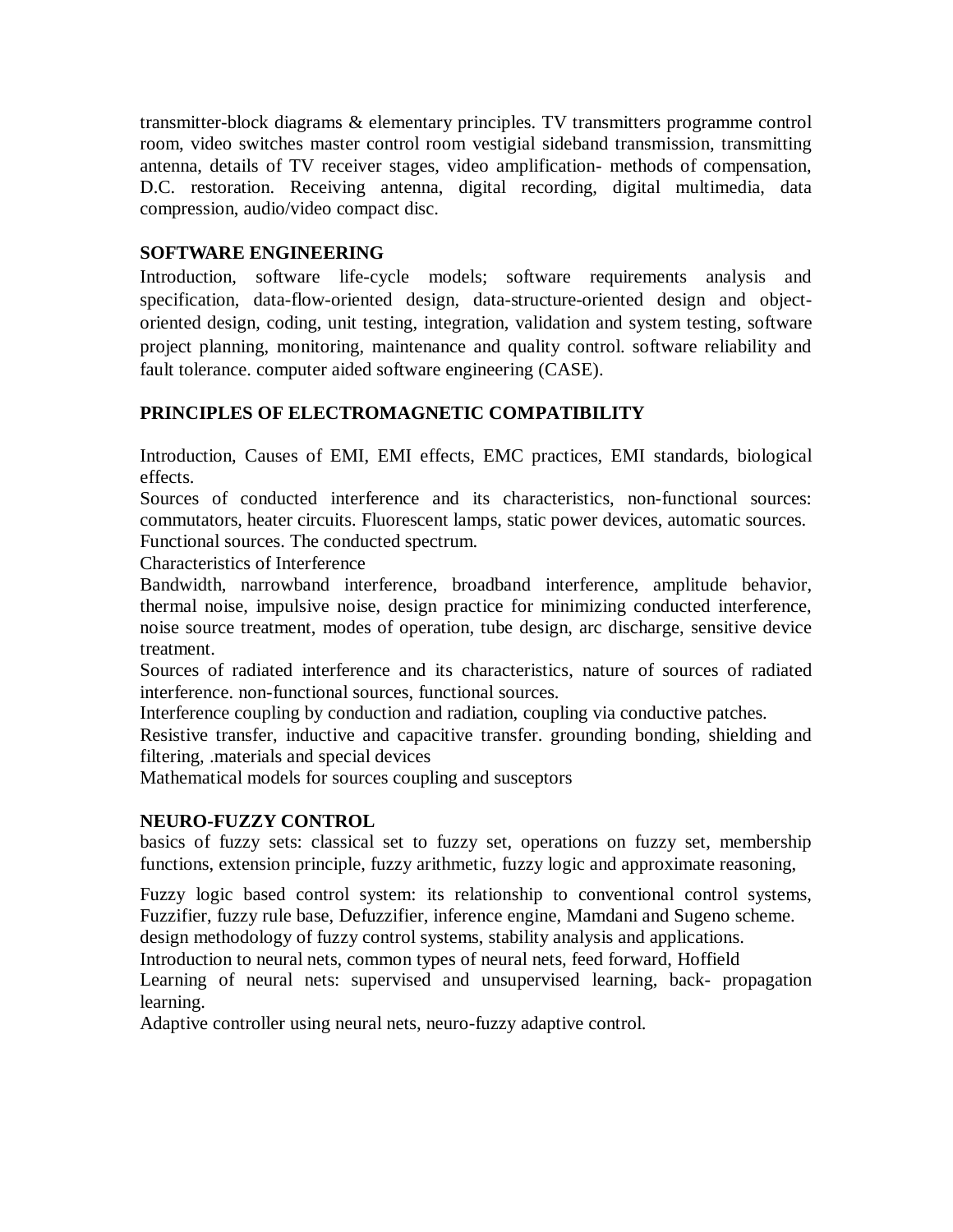## **ROBOTICS AND COMPUTER VISION**

#### **(A) Robotics**

**Fundamentals**: Components, degrees of freedom, joints, reference frames, characteristics

**Kinematics**: Transformations and their representation using matrix, forward and inverse kinematic equations, Denavit- Hartenberg representation, degeneracy and dexterity

#### **Differential motions and velocities**:

Jacobian, differential motions of a frame, Jacobian and the differential operator **Trajectory Planning**: Joint-space and cartesian-space trajectories

## **(B) Computer Vision**

**Fundamentals**: Relationships to other fields, image geometry, definitions, levels of computation

**Binary image processing**: Geometric processing, binary algorithms (e.g., component labeling, distance transforms, medial axis)

**Image filtering**: Histograms, linear systems, mean and median filters, Gaussian smoothing

**Edge detection**: Gradients, first and second derivative operators

**Regions and segmentations**: Thresholding, region representation, split-and-merge **Hough Transform**: Theory and applications

## **INDUSTRIAL ELECTRONICS**

Behavior of circuit with flywheel diode. regulated power supply, SMPS

Silicon Controlled rectifier: single phase, polyphase; triggering circuits. UJT, DIAC, Relaxation oscillator, application in DC motor control, PLC; TRIAC. Power FET, Inverters using SCRs,UPS

Industrial timer circuits; Resistance welding and its control, Induction and Dielectric heating. magnetic amplifier and transconductors. Introduction to inverter, application of inverter. sine wave inverter.

## **BIOMEDICAL ELECTRONICS**

**Bioelectric Signals and Electrodes :** Sources of biomedical signals, basic medical instrumentation system, PC based medical instruments, general constraints in design of medical instrumentation systems, origin of bioelectric signals, Electrocardiogram (ECG), Electroencephalogram (EEG), Electromyogram (EMG), Electrooculogram (EOG). Electrode-tissue interface, polarization, skin contact impedance, motion artifacts, Silver-Silver Chloride electrodes, Electrodes for ECG, Electrodes for EEG, Electrodes of EMG, Electrical conductivity of electrode jellies and creams, microelectrodes. Electrocardiograph-block diagram, ECG leads, effects of artifacts, multi-channel, ECG machine, vector cardiograph, phonocardiograph-origin of heart sounds, microphones and amplifiers for PCG

Pacemakers & Defibrillator: Need for cardiac pacemaker, external pacemaker, implantable pacemakers-types, ventricular synchronous demand pacemaker,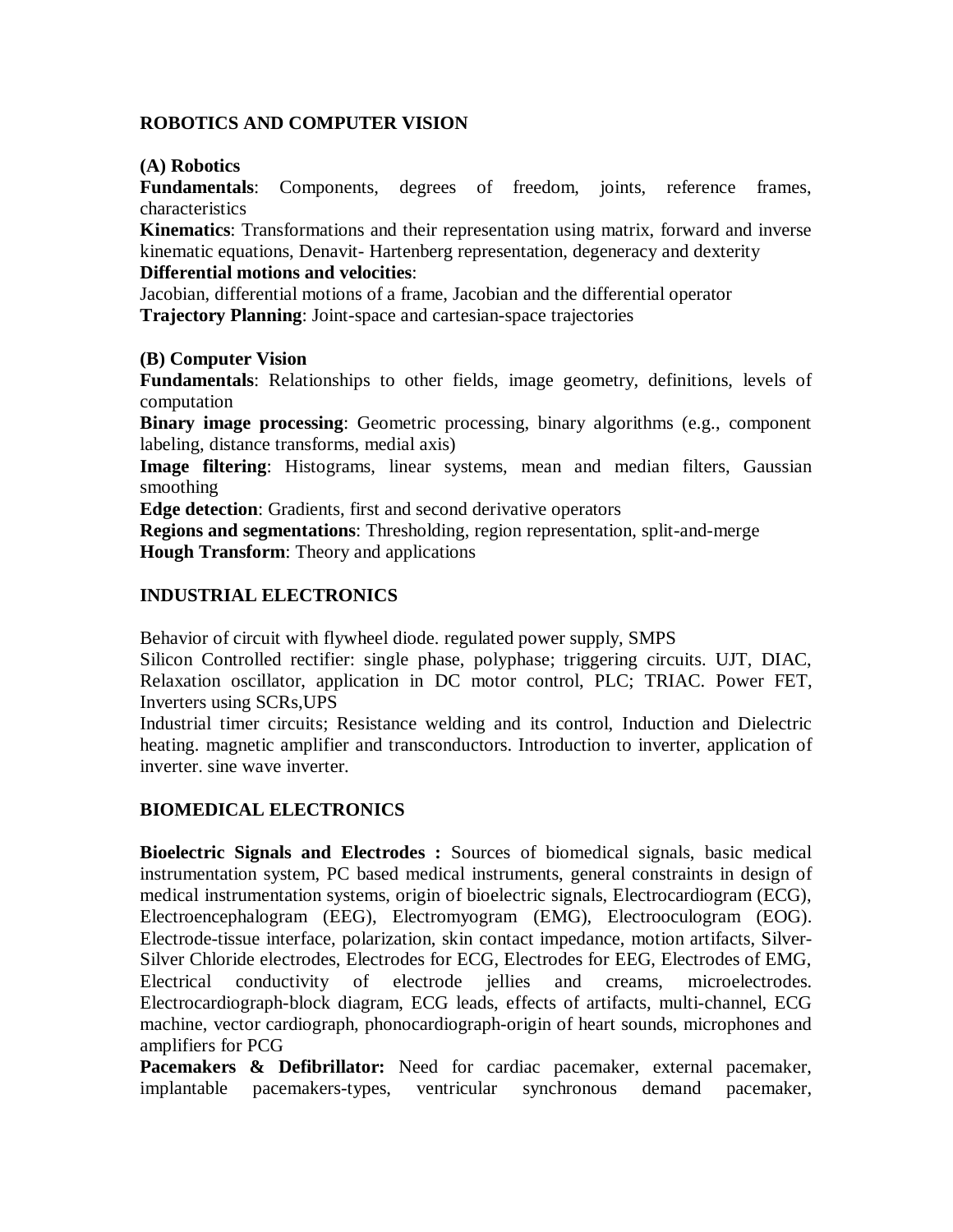programmable pacemaker, power sources for implantable pacemakers. Need for defibrillator, DC defibrillator, automatic external defibrillator, implantable defibrillators

**Blood Flow & Cardiac Output Measurement :**

Electromagnetic blood flowmeter- principle, square wave electromagnetic flowmeter, Doppler shift ultrasonic flowmeter

**Advanced Diagnostic & Therapeutic Instruments :** Principle of surgical diathermy & surgical diathermy machine, Electrodiagnosis-Electrotherapy-functional block diagram and working, interferential current therapy. Artificial kidney-Principle and haemodialysis machine.

## **Biosensors**

Electrochemical transducers, Electrode potential and reference electrodes, potentiometric sensors, amperometric sensors, electrochemical gas sensors, chemical transducers of acoustic and thermal principles. Biosensors – Enzyme based biosensors, immunosensors, and microbial sensors. Continuous measurement of chemical quantities

# **HUMAN-COMPUTER INTERFACE**

- **1. Input interface:** Digital camera, optical scanner, microphone, joystick, light pen, touch screen, wearable devices and other mode of input interface.
- 2. **Output Interface:** High resolution bit mapped screen, speakers, peripheral attachments like robotic arms and wheeled robots.
- 3. **Interface Design:** Signal/Image pre-processing; recognition; control signal/command generation.
- 4. **Emotion Recognition:** Recognition of users' emotion from facial expression, voice and bio-potential signals, including EEG, ECG, pulse rate, and body temperature.
- 5. **Controlling emotion of Users:** Control of emotion using selective audio-visual information; controller design; Fuzzy realization of controller.
- 6. **Brain-Computer Interface:** Frequency domain features of EEG signals; Preprocessing and filtering of EEG; time-frequency information and Wavelet transform; power spectral density; data preparation for motor imagery classification; Classifier design; LDA, QDA and support vector machine classifier.
- 7. **Case Study-I:** *Design of a hand-tremor controller for people suffering from neuromotor instability:* Kalman filter; extended Kalman filter for tremor prediction from EMG and accelerometer signals, Polarity inversion of predicted tremor signal; Actuator design; Realization of the complete system on a micro-controller.
- 8. **Case Study-II:** *Design of an artificial limb as neuro-motor rehabilitation aids:*  Experiment design; EEG data recording; feature extraction, classification of arm movement from motor imagery, and their execution by robotic control.

# **PATTERN ANALYSIS AND MACHINE INTELLIGENCE**

**1. Statistical Pattern Classification:** Linear discriminant analysis, Bayesian classification, model-free technique including the K-nearest neighbors method.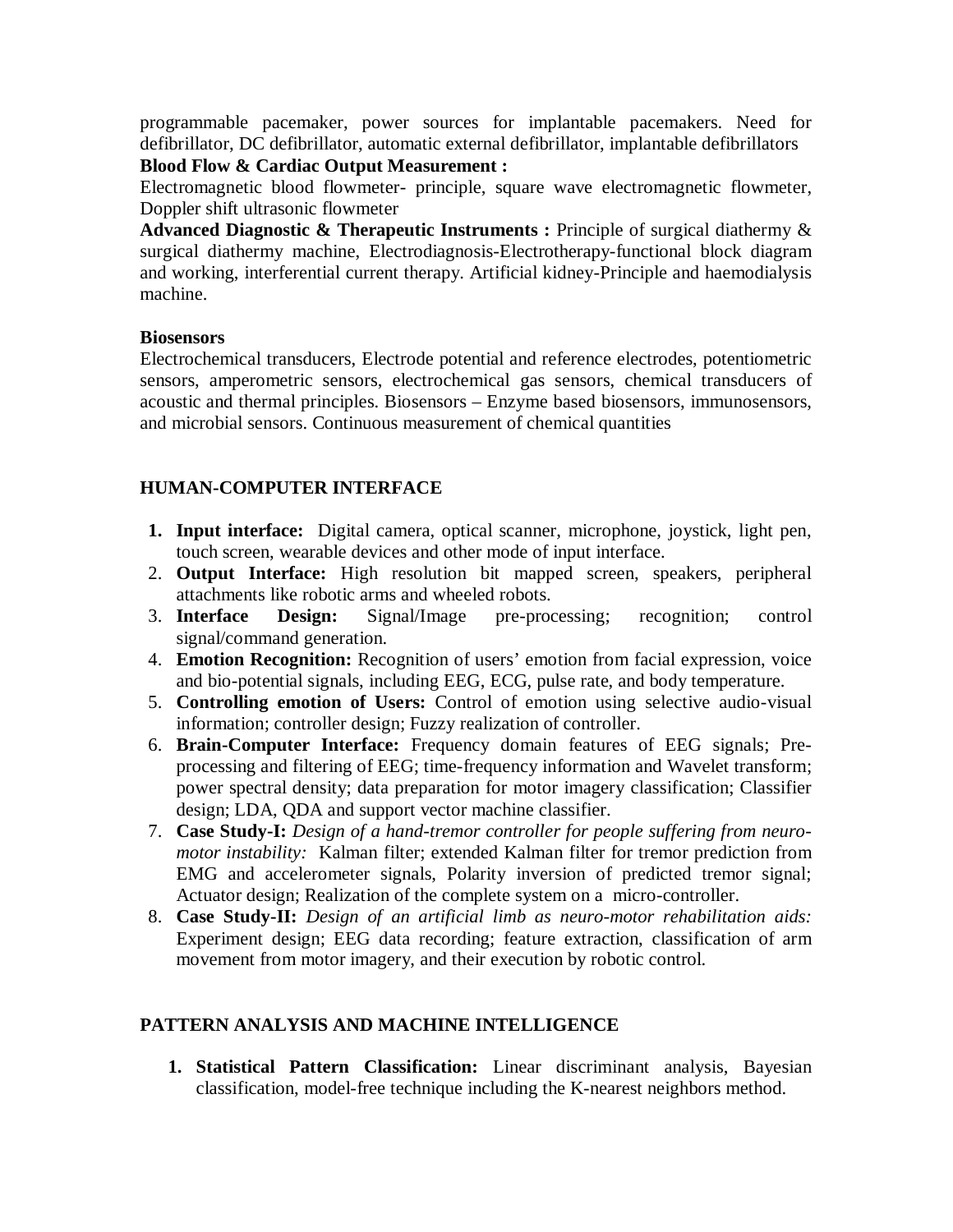- **2. Neural Classifiers:** Perceptron, Multi-layered perceptrons and back-propagation algorithm, support vector machine classifier.
- **3. Clustering Techniques:** K-means, Fuzzy C-means, SOFM Neural net, Hopfield neural net.
- **4. Feature Minimization Techniques:** Principal component analysis, iIndependent component analysis.
- **5. Intelligent Search:** Problem solving by search, Heuristic search.
- **6. Machine Learning Techniques:** Decision tree learning; analogy based learning, inductive learning, Q-learning.
- **7. Reasoning Using Logic:** Propositional and predicate logic, unification and resolution principle, deductive and abductive reasoning, fuzzy reasoning.
- **8. Perception:** Visual and linguistic perception.

# **COMMUNICATION NETWORK MANAGEMENT**

Network management systems (NMS), network management functions- framework, network management standards, network management model: organization Model, Information model and its structure (ASN-I).

Simple network management (SNMP-version I) SNMP communication model, access policy & protocol, SNMP-Macro, SNMP operations.

The information model: management information base (MIB) module, example. The IP Group, IP routing and forwarding; ICMP and TCP groups, SNMP MIB group.

The SNMP-version-2, SNMP management: remote monitoring (RMON) RMON

Broad band multimedia service: ATM SONET;HFC;ADSL WAN, mobile & broadband access service, principle of broadband network management, CMIP, CORBA, layer services and interfacing,

TMN-Model & its relationship to data & Telecom Networks: TMN- standards, services, functions & architecture.

Performance and fault management. Network management tools: For trouble shooting of problems; bit error rate , protocol analyzer, traffic load monitor etc.

Global view of network, network management applications. Web-based network management.

Network survivability: Protection in SONET/SDH, point to point links, self healing rings, unidirectional path switched rings, bidirectional line switched rings, ring interconnection and dual homing. Protection in the client layer, protection in resilient packet rings, protection in Ethernet, protection in IP, protection in MPLS.

# **OPTICAL NETWORKS**

Optical layers: SONET/SDH - multiplexing, virtual tributaries, virtual concatenation, link capacity adjustment scheme, sub layers, frame structure, physical layer. Optical transport network- hierarchy, frame structure and overheads, multiplexing. Generic framing procedure- frame, common and client specific aspects. Ethernet- LAN, VLAN, spanning tree, link aggregation control protocol, Gigabit and 10Gigabit Ethernet physical layer, carrier transport, provider backbone bridges for VLAN, IP over WDM, routing and forwarding, multiprotocol label switching, resilient packet ring, storage area networks.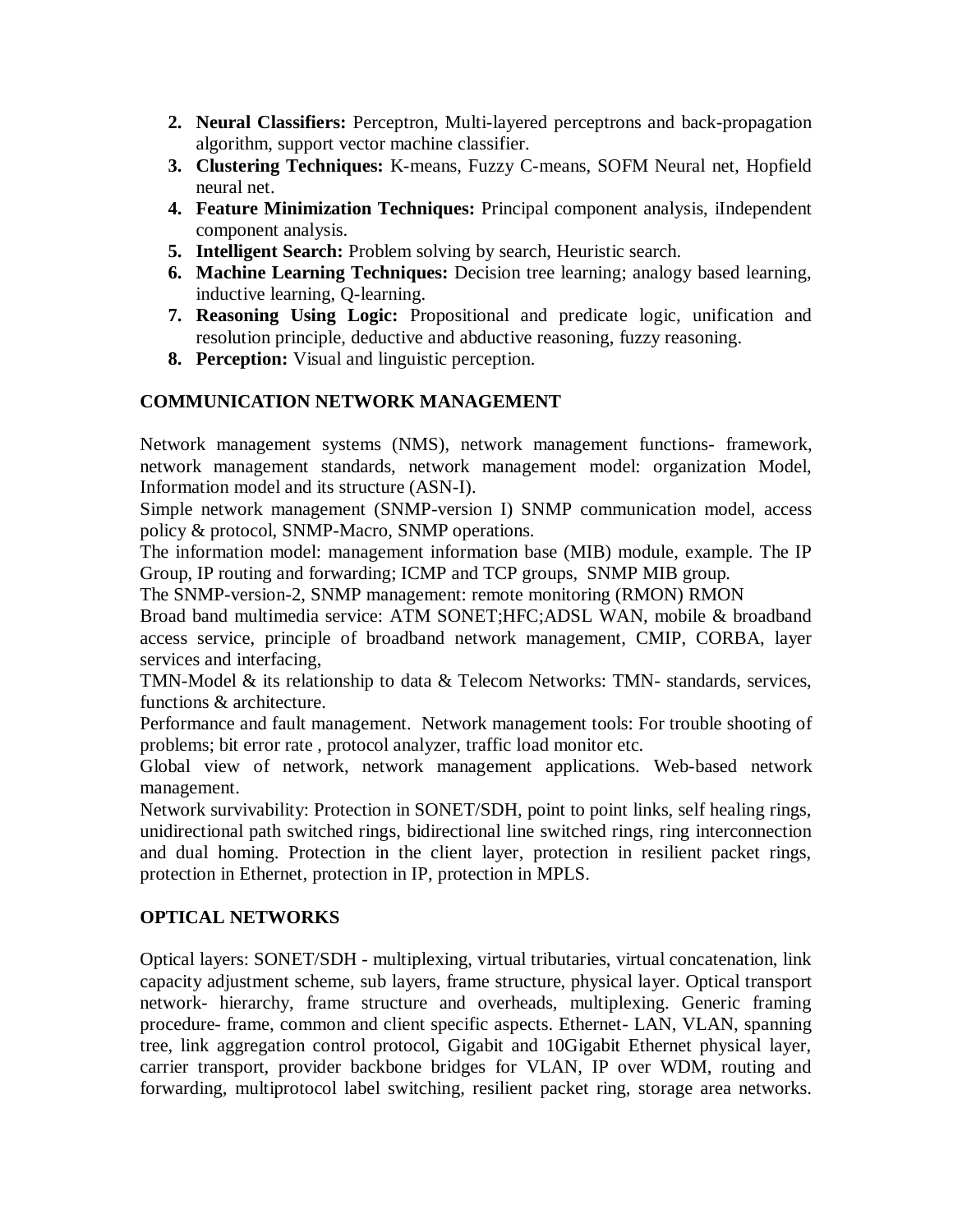Wavelength division multiplexing: optical line terminals, optical add drop multiplexers, reconfigurable architectures, optical cross connects.

Control and management: network management functions- framework, element management system, information models and protocols, MIB and SNMP, CMIP, CORBA, layer services and interfacing, layers within optical layer, interoperability. Performance and fault management, BER measurement, optical trace, alarm management, DCN and signalling, policing, client layers. Configuration management, equipment and connection management, adaptation management. Optical safety.

Network survivability: Protection in SONET/SDH, point to point links, self healing rings, unidirectional path switched rings, bidirectional line switched rings, ring interconnection and dual homing. Protection in the client layer, protection in resilient packet rings, protection in Ethernet, protection in IP, protection in MPLS. Optical layer protection schemes.

WDM network design: cost trade-offs. Light-path topology design, routing and wavelength assignment, dimensioning wavelength-routing networks, statistical dimensioning models and maximum load dimensioning models.

Access Networks: network architecture overview, enhanced hybrid fiber coax, fiber to the curb.

Photonic packet switching: optical time division multiplexing, bit and packet interleaving, optical AND gates, nonlinear optical loop mirror, soliton trapping AND gate, synchronization, tunable delays, optical PLLs. Header processing, buffering, deflection routing, delay, optical burst switching

Optical network design considerations

# **ADVANCED MOBILE COMMUNICATIONS**

## Introduction

Modulation techniques in wireless communications : GMSK, QAM, OFDM, direct sequence spread spectrum, frequency hopping spread spectrum

Protocol architecture of GSM, authentication/encryption, GPRS data services, 3G UMTS, LTE

Wireless LAN: overview, advantages/disadvantages, IEEE802.11, protocol/architecture, roaming, WiMAX standard

Mobile IP: Goals, entities and terminology in MIP, IP Packet delivery, agent advertisement and discovery, registration, tunneling, encapsulation, reverse tunneling, routing, MIPv6

Internetworking between different wireless access networks, loose coupling, tight coupling, GPRS/3G-WLAN internetworking, AAA protocols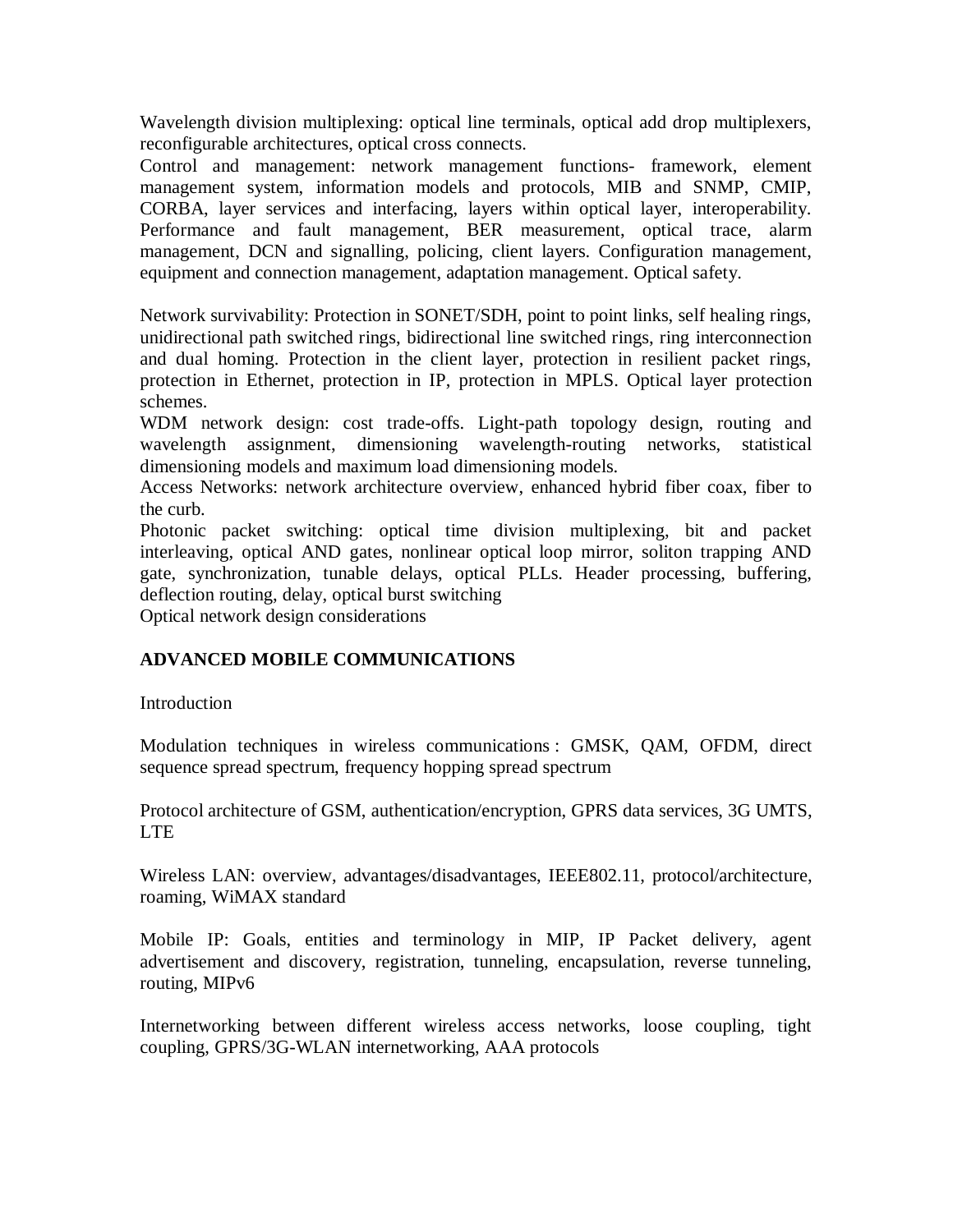# **MONOLITHIC MICROWAVE INTEGRATED CIRCUITS**

Introduction to MMIC, processing, MMIC performance, MMIC status, GaAs MMIC reliability, yield cost, future developments, MMIC applications: military, commercial and consumer applications.

Device Modeling: Single-Gate FET, Basic operation, device performance analysis, characterization, equivalent circuits and parameter extraction, device modeling, design considerations and applications, noise modeling. dual-Gate FET, DC characterization and basic device operation, high frequency lumped element equivalent circuit, applications of dual gate FETs.

Planer resistors, transmission lines, microstrip and coplanar lines for MMICs line discontinuities, planer lumped elements, planer capacitors, coupling structures, Lange couplers, passive baluns, Marchand baluns, spiral transformers. Wilkinson divider with high pass and low pass sections, active power splitter and combiners, active baluns.

MMIC Design considerations and amplifier design, design consideration for MMICs, chip size, thermal design and wafer thickness, low-inductance grounds and crossovers, propagation modes and other design considerations.

Microwave amplifier design, design considerations, procedure for general design of an amplifier, low-noise amplifier design, circuit performance, combining techniques for power amplifiers.

On-chip tuning, tuning techniques using addition of elements. airbridge removal technique.

Mixer design: diode mixers, single ended diode mixers and its planar implementation, doubled balanced diode mixer, active FET mixers, single ended FET mixers, single balanced FET mixers, double balanced FET mixers, resistive FET mixers, distributed FET mixers.

Phase shifter design: analogue phase shifters, single stage refection type phase shifters, cascaded match reflection type phase shifters, digital implementations, switched line phase shifters, loaded line phase shifters, intrinsic phase shifters.

Switch and attenuators: microwave switches, PIN diode switches, FET MMIC switches, switched FET equivalent circuit, attenuators, variable attenuator, switched attenuators, analogue attenuators.

MMIC CAD tools and simulation techniques.

# **DISTRIBUTED SYSTEMS**

Concept of Distributed Systems: definition, Enslow's model, motivation and objectives, application areas.

Inter Process Communication: building blocks, client server communication, case studies. Remote Procedure Call (RPC) : Design Issues and Implementation, Case Studies – SUN, ANSA, Asynchronous RPC.

Distributed Operating System: Kernel definition of process and threads, naming and protection, communication and invocation, file server, SNS Name service model.

Timing and coordination: synchronization, physical clocks, concept of logical time and logical clocks, distributed coordination.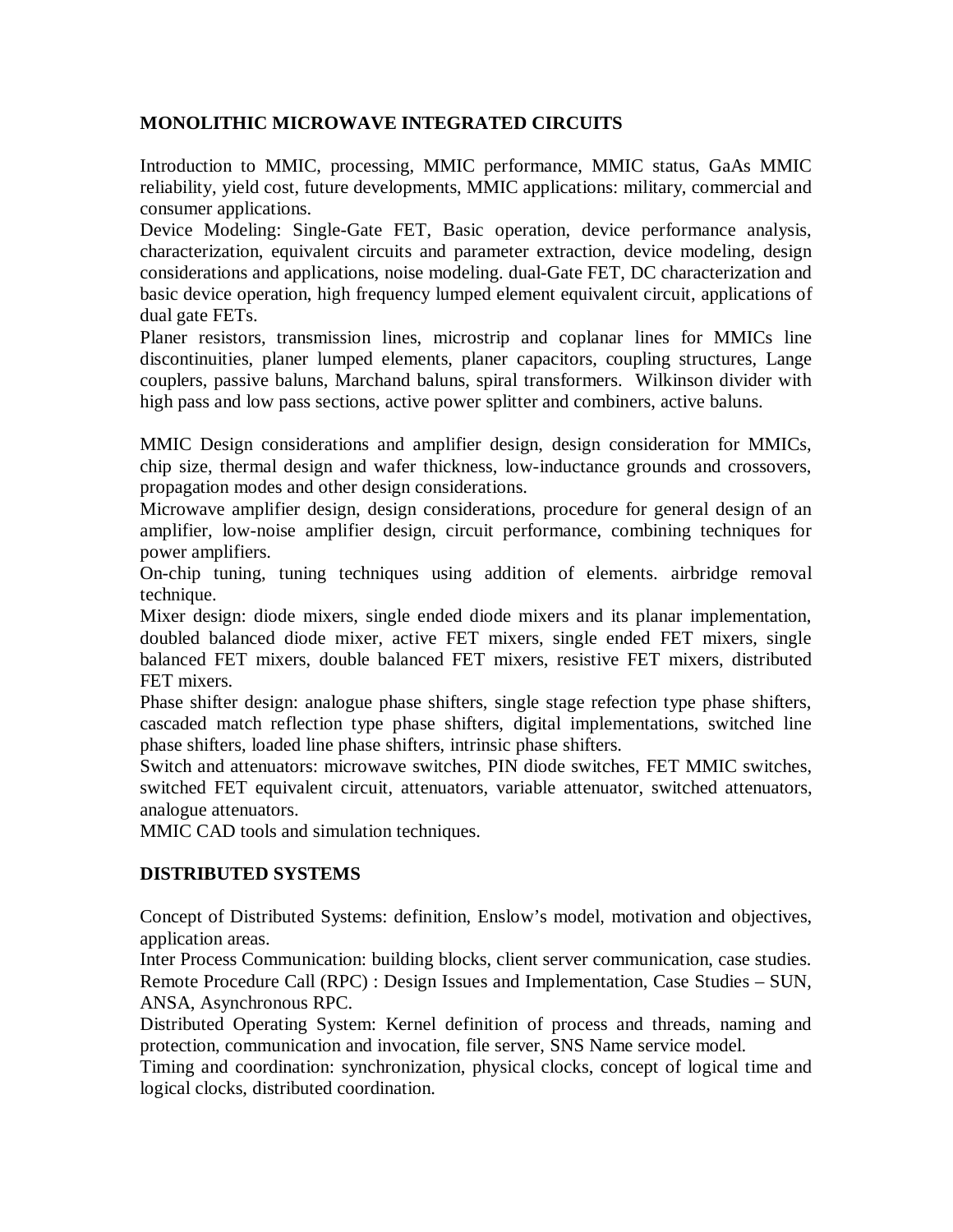Replication: Basic Architectural Model, consistency and request ordering, gossip architecture, process group and ISIS.

Shared Data Transaction: Conversation between Client and Server, Simple Distributed Transaction and Nested Transactions, Automatic Commit Protocol, Concurrency Control, Distributed Deadlocks, Transactions with replicated data.

Recovery and Fault Tolerance : transaction recovery, hierarchical and group masking of faults, security issues.

# **COMPILER DESIGN**

The structure of a compiler, **Lexical Analyzer**: regular expression, finite automata, NFA, DFA, minimizing the number of states of a DFA, implementation issues, introduction to LEX. **Syntactic specification** of a programming language, context-free grammar, derivation and parse trees, ambiguity. basic **Parsing Techniques**: shift reduce parsing, operator-precedence parsing. **Top Down parsing**, LL(1) parsers. **Bottom up Parsing**, LR parsers, LR(0) items, construction of SLR parsing table. Introduction canonical LR parsing, LALR parsing table. Use of ambiguous grammars for LR parser implementation. Introduction to YACC. **Syntax Directed Translation** , **Intermediate code**, postfix notation, three address codes – quadruples and triples. Translation of assignment statement, Boolean expressions, control structures, arrays. Run-time **Storage Administration** and symbol table management, data-flow analysis, **Code Optimizations**

#### . **RADAR & NAVIGATION Radar**

Basic radar, radar equation, monostatic, biastatic radar, threshold detection, integration of radar pulses, system losses, effects of RCS fluctuation, internal and external noise. MTI and pulse Doppler radars, range and speed ambiguities, Doppler Filter Banks, Digital MTI Processing, MTD, Limitations to MTI performance.

Tracking Radars: Conical Scan and Monopulse, ADT. matched filter receiver, detection criteria, automatic detection, detectors & integrators, CFAR. radar clutter and reduction.

Target recognition: SAR & ISAR.

# **Navigation**

Guidance and navigation, categories of navigation. navigation equations, co-ordinate frame, dead reckoning computations, positioning, terrain matching navigation, course computation, navigation errors.

Inertial Navigation: Instruments, Platforms, Mechanization Equations, Error Analysis & Fundamental Limits.

Satellite Navigation: Ranging Equations, Range Rate Equations and Clock Errors, NAVSTAR GPS: Principles, coverage, configuration, Control & Signal Structure, DGPS, GPS Accuracy; GLONASS, GAGAN, combined GPS/GLONASS.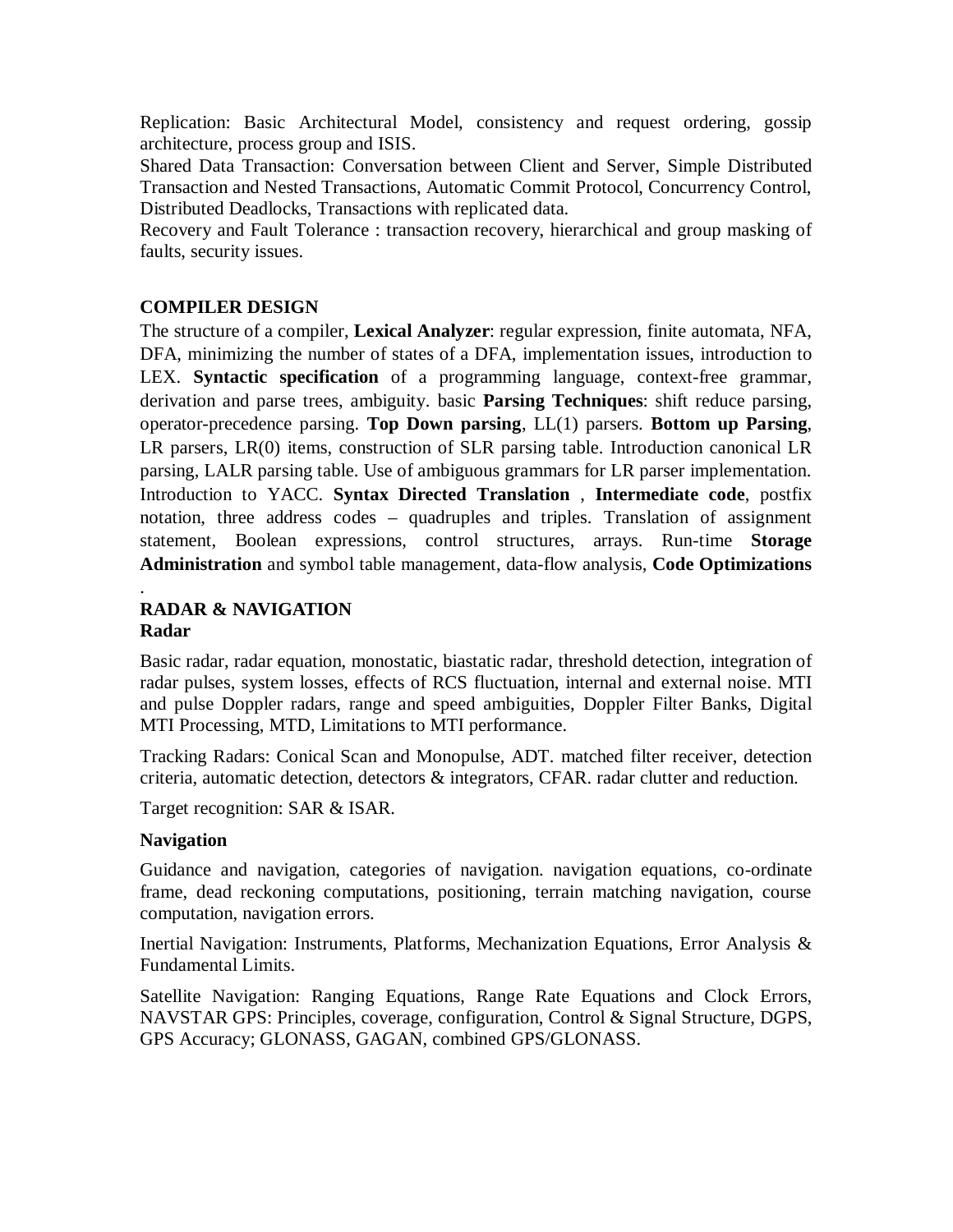## **DESIGN AND ANALYSIS OF ALGORITHMS**

#### **Data Structures**

Stacks, queue, linked lists revisited, trees and graphs, hash tables and hash functions, Binary search tree

## **Complexity Analysis**

Analyzing and designing algorithms, asymptotic notation, recurrences, time and space complexity

#### **Sorting and Searching**

Insertion sort**,** Bubble sort**,** Quicksort, Counting sort, Radix sort, Bucket sort, Linear search, binary search

## **Advanced Design and Analysis Techniques**

Dynamic programming, greedy algorithms, examples

## **Graph Algorithms**

Breadth-first search, depth-first search, minimum spanning tree (Kruskal and Prim's algorithms), single source shortest paths (Bellman-Ford and Dijkstra's algorithms), Maxflow min-cut (Ford-Fulkerson's algorithm)

## **NP-completeness**

Polynomial time, NP-completeness and reducibility, examples

## **DATABASE MANAGEMENT SYSTEM**

**Introduction** - Evolution of database systems, overview of database management systems

**Entity-relationship model** - Basic Concepts, Constraints, Keys, Design Issues, Entity-Relationship Diagrams, The Unified Modeling Language (UML), Class Diagrams

**Relational Model** - Structures of relational databases, integrity constraints, logical database design – ER to relational, relational algebra, relational calculus, functional dependencies, multi-valued dependencies, normal forms, decompositions into normalized relations

**Details of Relational Algebra** – Basic operators, extended operators, constraints

**SQL** – Simple queries, queries with more than one relation, subqueries, full-relation operations, Database modifications, View definitions

**Issues in Physical Database Design** – physical data storage, raid disk organization technique, file structures – sequential file organization, indices, b-trees, hash tables

**Query Execution** – Basic analysis of one-pass algorithms and nested-loop joins